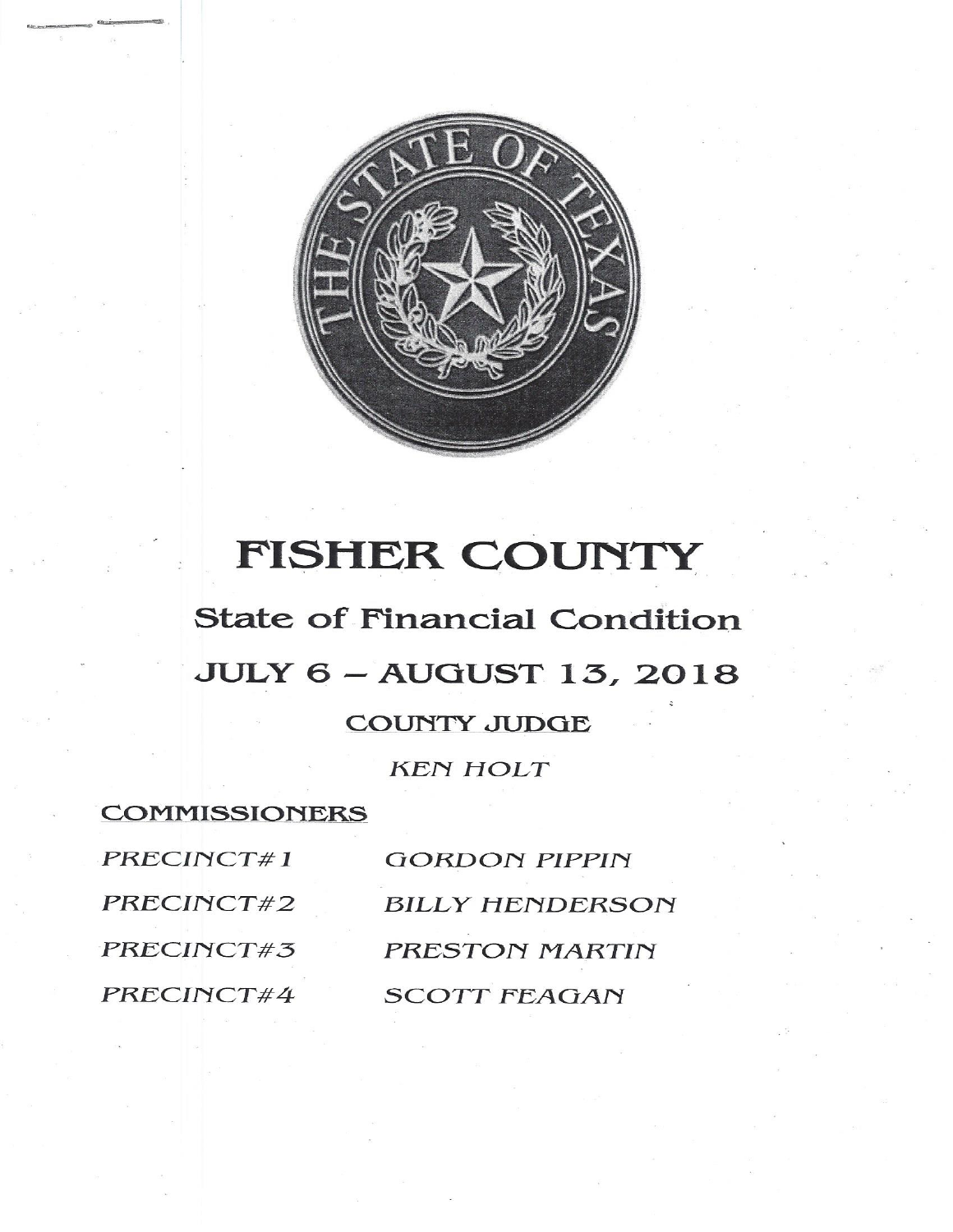|                     | TIME:09:04 AM - EFFECTIVE MONTH:08                                                              |                                |                             |      |                                          |                              | PREPARER:0004                                  |                |
|---------------------|-------------------------------------------------------------------------------------------------|--------------------------------|-----------------------------|------|------------------------------------------|------------------------------|------------------------------------------------|----------------|
|                     | BUDGET-AMOUNT BUDGET-AMOUNT YEAR-TO-DATE YEAR-TO-DATE MONTH-TO-DATE<br>ACCOUNT NO ACCOUNT-TITLE |                                | ORIGINAL AMENDED            |      |                                          | ENCUMBERED ACTIVITY ACTIVITY | <b>CURRENT USED</b><br>BALANCE PCT             |                |
|                     | REPORTING FUND: 0010 GENERAL FUND                                                               |                                |                             |      |                                          |                              | EFFECTIVE MONTH - 08                           |                |
| 0100 CASH ACCOUNTS  |                                                                                                 |                                |                             |      |                                          |                              |                                                |                |
|                     | 10-100-100 CFC: GENERAL FUND                                                                    |                                |                             |      | 711,126.06                               |                              | 19,668.36 1,615,510.90                         |                |
|                     | 10-100-120 INTEREST & SINKING CHECKING                                                          |                                |                             |      | 0.00                                     | 0.00                         | 0.00                                           |                |
|                     | 10-100-130 MONEY MARKET CHECKING                                                                |                                |                             |      | 2,360.53                                 | 0.00                         | 226,497.86                                     |                |
|                     | 10-100-140 GRANT FUND CHECKING                                                                  |                                |                             |      | 0.00                                     | 0.00                         | 0.40                                           |                |
|                     | 10-100-185 DUE FROM I&S FUND                                                                    |                                |                             |      | 0.00                                     | 0.00                         | 158,971.44                                     |                |
|                     | 10-100-201 CERTIFICATE OF DEPOSIT - 1                                                           |                                |                             |      | 1,334.59                                 | 0.00                         | 151,998.99                                     |                |
|                     | 10-100-202 CERTIFICATE OF DEPOSIT - 2                                                           |                                |                             |      | 1,334.59                                 | 0.00                         | 151,998.99                                     |                |
|                     | 10-100-203 CERTIFICATE OF DEPOSIT - 3                                                           |                                |                             |      | 1,334.59                                 | 0.00                         | 151,998.99                                     |                |
|                     | 10-100-204 CERTIFICATE OF DEPOSIT - 4                                                           |                                |                             |      | 1,334.59                                 | 0.00                         | 151,998.99                                     |                |
|                     | 10-100-205 CERTIFICATE OF DEPOSIT - 5<br>10-100-206 CERTIFICATE OF DEPOSIT - 6                  |                                |                             |      | 1,334.59<br>251,947.66                   | 0.00<br>0.00                 | 151,998.99<br>251,947.66                       |                |
|                     | 10-100-211 REIMBURSEMENT CLEARING                                                               |                                |                             |      | 0.00                                     | 0.00                         | 4.00                                           |                |
|                     | 10-100-280 DELINQUENT TAXES RECEIVABLE                                                          |                                |                             |      | 0.00                                     | 0.00                         | 98,717.75                                      |                |
|                     | 10-100-285 ALLOWANCE-UNCOLLETABLE TAXES                                                         |                                |                             |      | 0.00                                     | 0.00                         | 24,679.44-                                     |                |
|                     | 10-100-290 DUE FROM APPRAISAL DISTRICT                                                          |                                |                             |      | 0.00                                     | 0.00                         | 0.00                                           |                |
|                     |                                                                                                 |                                |                             |      | 972,107.20                               | ------------- ------------   | --------------<br>19,668.36 3,086,965.52       |                |
|                     | CASH ACCOUNTS                                                                                   |                                |                             |      |                                          |                              |                                                |                |
|                     | 0300 GENERAL REVENUE ACCOUNTS                                                                   |                                |                             |      |                                          |                              |                                                |                |
|                     | 10-300-100 ADVALOREM TAXES                                                                      | 2,099,230.00                   | 2,099,230.00                |      | 2,100,008.63                             | 13,063.66                    | $778.63 + 100$                                 |                |
|                     | 10-300-105 DELINQUENT ADVALOREM TAXES                                                           | 75.00                          | 75.00                       |      | 0.00                                     | 0.00                         | 75.00                                          | 00             |
|                     | 10-300-150 OTHER INCOME                                                                         | 0.00                           | 0.00                        |      | 35,025.96                                | 0.00                         | 35,025.96+                                     |                |
|                     | 10-300-155 DRUG FOR REIMBURSING GF JAIL ASSIST                                                  | 0.00                           | 0.00                        |      | 2,275.00                                 | 0.00                         | $2,275.00+$                                    |                |
|                     | 10-300-156 DRUG FOR REIMBURSING FICA                                                            | 0.00                           | 0.00                        |      | 174.01                                   | 0.00                         | 174.01+                                        |                |
|                     | 10-300-157 DRUG FOR REIMBURSING RETIREMENT                                                      | 0.00<br>2,000.00               | 0.00                        |      | 164.00                                   | 0.00                         | 164.00+                                        |                |
|                     | 10-300-180 INTEREST EARNED<br>10-300-185 INSURANCE PROCEEDS                                     | 0.00                           | 2,000.00<br>0.00            |      | 25,692.78                                | 6.92<br>0.00                 | 23,692.78+285<br>0.00                          |                |
|                     | 10-300-190 INTEREST EARNED CD'S                                                                 | 0.00                           | 0.00                        |      | 0.00<br>8,620.61                         | 0.00                         | 8,620.61+                                      |                |
|                     | 10-300-200 RESTITUTION INCOME                                                                   | 500.00                         | 500.00                      |      | 1,419.98                                 | 0.00                         | 919.98+ 284                                    |                |
|                     | 10-300-202 DRUG PROG CCP - 10% COUNTY                                                           | 20.00                          | 20.00                       |      | 120.00                                   | 0.00                         | $100.00+600$                                   |                |
|                     | 10-300-204 OIL & GAS INCOME                                                                     | 900.00                         | 900.00                      |      | 614.77                                   | 0.00                         | 285.23                                         | 68             |
|                     | 10-300-205 GAS PIPELINE INCOME                                                                  | 0.00                           | 38,667.50                   |      | 38,677.50                                | 0.00                         | $10.00 + 100$                                  |                |
|                     | 10-300-206 NSF INCOME                                                                           | 50.00                          | 50.00                       |      | 0.00                                     | 0.00                         | 50.00                                          | 00             |
|                     | 10-300-212 HEALTHY COUNTY INCOME                                                                | 0.00                           | 0.00                        |      | 0.00                                     | 0.00                         | 0.00                                           |                |
|                     | 10-300-214 COURT APPT ATTY - DIST CLERK                                                         | 1,400.00                       | 1,400.00                    |      | 203.00                                   | 0.00                         | 1,197.00                                       | 15             |
|                     | 10-300-216 JUROR REIMBURSEMENT                                                                  | 1,405.00                       | 1,405.00                    |      | 22.61                                    | 0.00                         | 1,382.39                                       | 02             |
|                     | 10-300-218 TX-TF-IND DEFENSE GRANT 2017                                                         | 5,200.00                       | 5,200.00                    |      | 9,886.25                                 | 0.00                         | $4,686.25+190$                                 |                |
|                     | 10-300-222 AD LITEM TAX SUIT T REES                                                             | 2,250.00                       | 2,250.00                    |      | 0.00                                     | 0.00                         | 2,250.00                                       | 00             |
|                     | 10-300-224 OUT OF COUNTY SHERIFF CITATIONS<br>10-300-226 INSURANCE BUILDING REPAIRS             | 200.00<br>0.00                 | 200.00<br>0.00              |      | 0.00<br>394.66                           | 0.00<br>0.00                 | 200.00<br>$394.66+$                            | 0 <sub>0</sub> |
|                     | 10-300-228 UNCLAIMED PROPERTY REFUND                                                            | 0.00                           | 0.00                        |      | 0.00                                     | 0.00                         | 0.00                                           |                |
|                     | 10-300-229 VOL FIRE DEPT REIMBURSEMENTS                                                         | 0.00                           | 0.00                        |      | 2,776.81                                 | 2,776.81                     | 2,776.81+                                      |                |
|                     | 10-300-230 TOBACCO SETTLEMENT INCOME                                                            | 20.00                          | 20.00                       |      | 196.10                                   | 0.00                         | 176.10+ 981                                    |                |
|                     | 10-300-232 WIND FARM TAX ABATEMENTS                                                             | 20.00<br>338,750.00            | 338,750.00                  |      | 338,750.00                               | 0.00                         | $0.00$ 100                                     |                |
|                     | 10-300-234 SHERIFF - DRUG FORF REIMBURSEMENT                                                    | 0.00                           | 0.00                        |      | 3,396.00                                 | 0.00                         | $3,396.00+$                                    |                |
|                     | 10-300-236 SHERIFF - MISC INCOME                                                                | 30,000.00                      | 30,000.00                   |      | 25, 312.25                               | 0.00                         | 4,687.75                                       | 84             |
|                     | 10-300-237 SHERIFF BODY ARMOR GRANT                                                             | 0.00                           | 0.00                        |      | 4,615.20                                 | 0.00                         | $4,615.20+$                                    |                |
|                     | 10-300-241 SHERIFF SALE INCOME                                                                  | 0.00                           | 0.00                        |      | 0.00                                     | 0.00                         | 0.00                                           |                |
|                     | 10-300-242 EXTENSION AGENT REIMBURSEMENTS<br>10-300-713 BUILDING RENT                           | 0.00<br>10.00                  | 0.00<br>10.00               |      | 0.00<br>0.00                             | 0.00<br>0.00                 | 0.00<br>10.00                                  | 00             |
|                     | GENERAL REVENUE ACCOUNTS                                                                        | .<br>2,482,010.00 2,520,677.50 | ------------                |      | -----------<br>$0.00 \quad 2,598,346.12$ | -----------<br>15,847.39     | ---------- ---<br>77,668.62+ 103               |                |
|                     |                                                                                                 |                                |                             |      |                                          |                              |                                                |                |
| 0310 FEES OF OFFICE |                                                                                                 |                                |                             |      |                                          |                              |                                                |                |
|                     | 10-310-400 FEES - COUNTY JUDGE                                                                  | 110.00                         | 110.00                      |      | 122.00                                   | 6.00                         | $12.00 + 111$                                  |                |
|                     | 10-310-410 FEES - COUNTY CLERK                                                                  | 40,000.00                      | 40,000.00                   |      | 62,939.69                                | 1,211.17                     | 22,939.69+ 157                                 |                |
|                     | 10-310-420 FEES - COUNTY & DISTRICT COURT                                                       | 1,000.00                       | 1,000.00                    |      | 1,340.50                                 | 0.00                         | 340.50+ 134                                    |                |
|                     | 10-310-425 FEES - DISTRICT CLERK                                                                | 15,000.00                      | 15,000.00                   |      | 10,056.63                                | 22.00                        | 4,943.37 67                                    |                |
|                     | 10-310-430 FEES - JP #1<br>10-310-432 FEES -JP ATTY DELINQUENT COL                              | 34,000.00<br>75.00             | 34,000.00<br>75.00          |      | 45,472.12<br>$258.03-$                   | 978.24<br>0.00               | 11, 472. 12+ 134<br>333.03 344                 |                |
|                     | 10-310-440 FEES - COUNTY ATTORNEY                                                               | 50.00                          | 50.00                       |      | 263.07                                   | 0.00                         | 213.07+ 526                                    |                |
|                     | 10-310-445 FEES - TAX COLLECTOR                                                                 | 1,500.00                       | 1,500.00                    |      | 142.86                                   | 2.00                         | 1,357.14 10                                    |                |
|                     | 10-310-447 FEES - TITLE                                                                         | 1,700.00                       | 1,700.00                    |      | 8,028.45                                 | 105.00                       | $6,328.45+472$                                 |                |
|                     | 10-310-448 FEES - LIQUOR LICENSE                                                                | 200.00                         | 200.00                      |      | 764.00                                   | 0.00                         | 564.00+ 382                                    |                |
|                     | 10-310-450 FEES - FAMILY PROTECTION                                                             | 0.00                           | 0.00                        |      | 0.00                                     | 0.00                         | 0.00                                           |                |
|                     | 10-310-451 FEES - CHILD CARE                                                                    | 0.00                           | 0.00                        |      | 0.00                                     | 0.00                         | 0.00                                           |                |
|                     | 10-310-455 FEES - SHERIFF                                                                       | 5,000.00                       | 5,000.00                    |      | 8,141.19                                 | 305.00                       | 3,141.19+ 163                                  |                |
|                     | 10-310-465 FEES - COUNTY COURT AT LAW JUDGE                                                     | 14,000.00                      | 14,000.00<br>______________ |      | 0.00<br>-------------                    | 0.00                         | 14,000.00 00<br>----------- -------------- --- |                |
|                     | FEES OF OFFICE                                                                                  | 112,635.00                     | 112,635.00                  | 0.00 | 137,012.48                               | 2,629.41                     | 24, 377. 48+ 122                               |                |

08-10-2018\*\*BUDGET ANALYSIS USAGE REPORT \*\* ASSET, INCOME, & EXPENSE ACCOUNTS PAGE 1

0320 STATE SUPPLEMENTS

========================================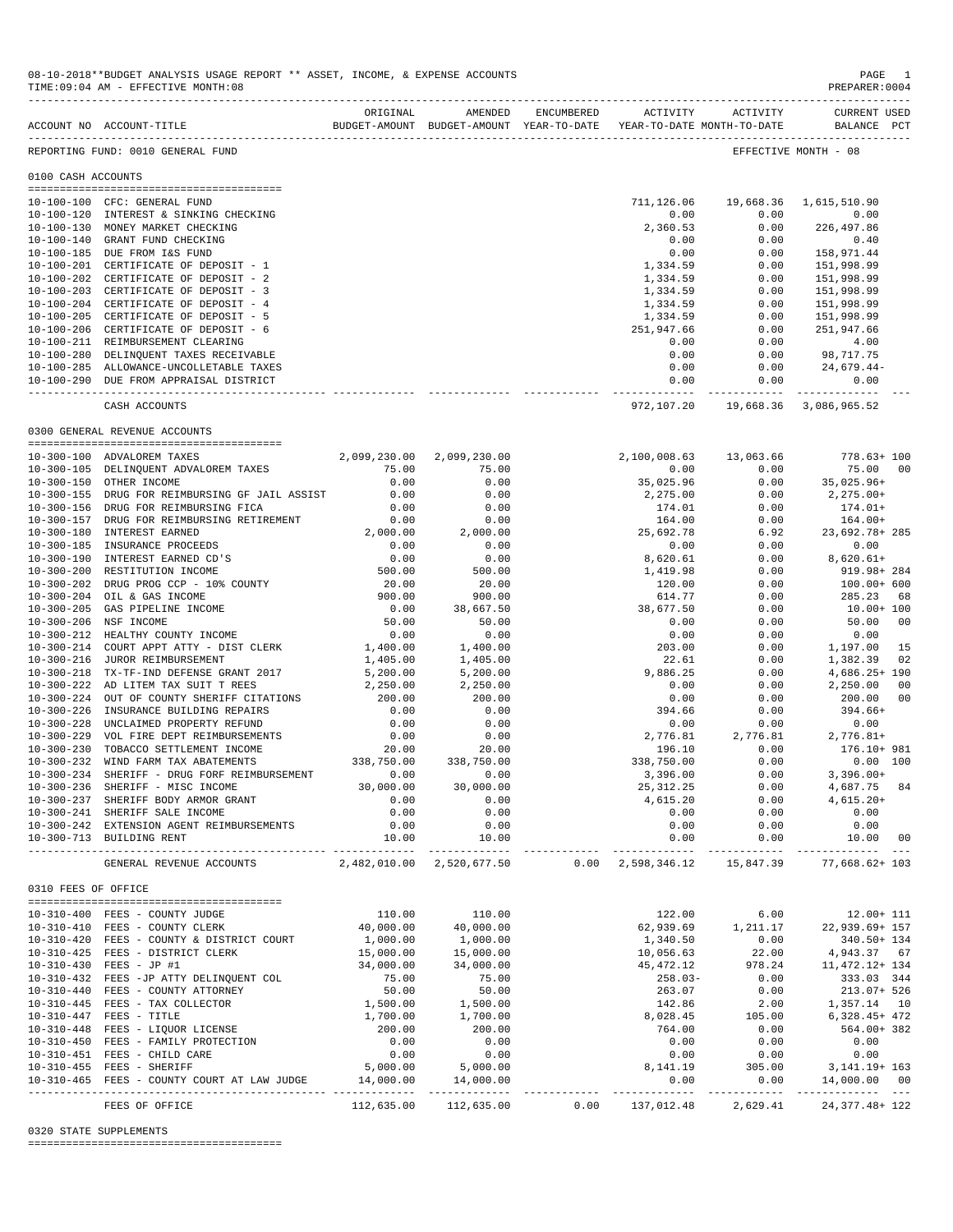## 08-10-2018\*\*BUDGET ANALYSIS USAGE REPORT \*\* ASSET, INCOME, & EXPENSE ACCOUNTS PAGE 2  $TIME:09:04 AM - EFFECTIVE MOMTH:08$

|                                         | ACCOUNT NO ACCOUNT-TITLE                                                              | ORIGINAL                | AMENDED<br>BUDGET-AMOUNT BUDGET-AMOUNT YEAR-TO-DATE | <b>ENCUMBERED</b>       | ACTIVITY                | ACTIVITY<br>YEAR-TO-DATE MONTH-TO-DATE | <b>CURRENT USED</b><br>BALANCE PCT |               |
|-----------------------------------------|---------------------------------------------------------------------------------------|-------------------------|-----------------------------------------------------|-------------------------|-------------------------|----------------------------------------|------------------------------------|---------------|
|                                         | REPORTING FUND: 0010 GENERAL FUND                                                     |                         |                                                     |                         |                         |                                        | EFFECTIVE MONTH - 08               |               |
|                                         |                                                                                       |                         |                                                     |                         |                         |                                        |                                    |               |
| $10 - 320 - 420$                        | 10-320-405 SUPPLEMENT - COUNTY JUDGE<br>SUPPLEMENT - COUNTY ATTORNEY                  | 25,200.00<br>23, 333.00 | 25,200.00<br>23, 333.00                             |                         | 15,150.00<br>23,333.00  | 0.00<br>0.00                           | 10,050.00<br>0.00                  | 60<br>100     |
|                                         | STATE SUPPLEMENTS                                                                     | 48,533.00               | 48,533.00                                           | 0.00                    | 38,483.00               | 0.00                                   | 10,050.00                          | 79            |
| 0400 COUNTY JUDGE                       |                                                                                       |                         |                                                     |                         |                         |                                        |                                    |               |
|                                         | 10-400-100 SALARY - COUNTY JUDGE                                                      | 39,149.00               | 39,149.00                                           | 0.00                    | 33, 125.84              | 0.00                                   | 6,023.16                           | 85            |
|                                         | 10-400-105 COUNTY JUDGE - STATE SUPPLEMENT                                            | 25,200.00               | 25,200.00                                           | 0.00                    | 16,291.70               | 0.00                                   | 8,908.30                           | 65            |
|                                         | 10-400-110 SALARY - ADMINISTRATIVE ASSISTANT                                          | 23,703.00               | 23,703.00                                           | 0.00                    | 20,056.08               | 0.00                                   | 3,646.92                           | 85            |
|                                         | 10-400-200 FICA EXPENSE                                                               | 6,736.00                | 6,736.00                                            | 0.00                    | 5,658.00                | 0.00                                   | 1,078.00                           | 84            |
|                                         | 10-400-205 RETIREMENT                                                                 | 7,300.00                | 7,300.00                                            | 0.00                    | 6,131.84                | 0.00                                   | 1,168.16                           | 84            |
| $10 - 400 - 210$                        | MEDICAL INSURANCE                                                                     | 19,000.00               | 19,000.00                                           | 0.00                    | 16,236.00               | 0.00                                   | 2,764.00                           | 85            |
|                                         | 10-400-300 TRAVEL & SCHOOL                                                            | 2,000.00                | 2,000.00                                            | 0.00                    | 995.33                  | 0.00                                   | 1,004.67                           | 50            |
| 10-400-305 SUPPLIES<br>$10 - 400 - 310$ | COMMUNICATIONS                                                                        | 2,000.00<br>1,500.00    | 2,000.00<br>1,580.01                                | 74.60<br>0.00           | 729.09<br>1,580.01      | 0.00<br>0.00                           | 1,196.31<br>0.00                   | 40<br>100     |
|                                         | 10-400-315 BONDS & NOTARY                                                             | 200.00                  | 200.00                                              | 0.00                    | 200.00                  | 0.00                                   | 0.00                               | 100           |
| $10 - 400 - 320$                        | COMPUTER REPAIRS & MAINTENANCE                                                        | 200.00                  | 200.00                                              | 0.00                    | 100.00                  | 0.00                                   | 100.00                             | 50            |
|                                         | 10-400-325 SCHOOL & DUES                                                              | 475.00                  | 475.00                                              | 0.00                    | 470.00                  | 0.00                                   | 5.00                               | 99            |
|                                         | COUNTY JUDGE                                                                          | 127,463.00              | 127,543.01                                          | 74.60                   | 101,573.89              | 0.00                                   | 25,894.52                          | $- - -$<br>80 |
| 0410 COUNTY CLERK                       |                                                                                       |                         |                                                     |                         |                         |                                        |                                    |               |
|                                         |                                                                                       |                         |                                                     |                         |                         |                                        |                                    |               |
|                                         | 10-410-100 SALARY - COUNTY CLERK                                                      | 37,149.00               | 37,149.00                                           | 0.00                    | 31,433.60               | 0.00                                   | 5,715.40                           | 85            |
| $10 - 410 - 110$                        | 10-410-105 LONGEVITY PAY<br>SALARY - ADMINISTRATIVE ASSISTANT                         | 2,400.00<br>23,703.00   | 2,400.00<br>23,703.00                               | 0.00<br>0.00            | 0.00<br>20,056.08       | 0.00<br>0.00                           | 2,400.00<br>3,646.92               | 00<br>85      |
|                                         | 10-410-115 PHONE ALLOWANCE                                                            | 360.00                  | 360.00                                              | 0.00                    | 290.64                  | 0.00                                   | 69.36                              | 81            |
| $10 - 410 - 200$                        | FICA EXPENSE                                                                          | 4,908.00                | 4,908.00                                            | 0.00                    | 3,947.31                | 0.00                                   | 960.69                             | 80            |
|                                         | 10-410-205 RETIREMENT                                                                 | 5,206.00                | 5,206.00                                            | 0.00                    | 4,262.72                | 0.00                                   | 943.28                             | 82            |
|                                         | 10-410-210 MEDICAL INSURANCE                                                          | 19,000.00               | 19,000.00                                           | 0.00                    | 16,236.00               | 0.00                                   | 2,764.00                           | 85            |
| $10 - 410 - 300$                        | TRAVEL & SCHOOL                                                                       | 2,000.00                | 2,000.00                                            | 0.00                    | 1,055.37                | 0.00                                   | 944.63                             | 53            |
| $10 - 410 - 305$                        | SUPPLIES                                                                              | 3,000.00                | 3,002.58                                            | 0.00                    | 3,002.58                | 0.00                                   | 0.00                               | 100           |
| $10 - 410 - 310$                        | COMMUNICATONS                                                                         | 2,100.00                | 2,100.00                                            | 47.21                   | 1,628.37                | 0.00                                   | 424.42                             | 80            |
| $10 - 410 - 315$<br>$10 - 410 - 320$    | <b>BONDS</b><br>COMPUTER REPAIRS & MAINTENANCE                                        | 100.00                  | 100.00                                              | 0.00<br>46.75           | 100.00                  | 0.00<br>0.00                           | 0.00<br>636.78                     | 100<br>84     |
| $10 - 410 - 325$                        | ELECTION SCHOOL                                                                       | 4,000.00<br>1,500.00    | 3,997.42<br>1,500.00                                | 549.00                  | 3, 313.89<br>160.00     | 0.00                                   | 791.00                             | 47            |
| $10 - 410 - 330$                        | SOFTWARE MAINTENANCE                                                                  | 3,330.00                | 3,330.00                                            | 43.44                   | 2,832.03                | 0.00                                   | 454.53                             | 86            |
|                                         | 10-410-335 SUPPL GUAR FUND EXPENSE                                                    | 0.00                    | 0.00                                                | 0.00                    | 0.00                    | 0.00                                   | 0.00                               |               |
| $10 - 410 - 340$                        | RESTITUTION EXPENSE                                                                   | 0.00                    | 0.00                                                | 0.00                    | 0.00                    | 0.00                                   | 0.00                               |               |
|                                         | COUNTY CLERK                                                                          | 108,756.00              | 108,756.00                                          | 686.40                  | 88, 318.59              | 0.00                                   | 19,751.01                          | 82            |
| 0420 DISTRICT CLERK                     |                                                                                       |                         |                                                     |                         |                         |                                        |                                    |               |
|                                         |                                                                                       |                         |                                                     |                         |                         |                                        |                                    |               |
| $10 - 420 - 120$                        | 10-420-100 SALARY - DISTRICT CLERK<br>SALARY - PART TIME                              | 37,148.00<br>10,000.00  | 37,148.00<br>10,000.00                              | 0.00<br>0.00            | 31, 432.28<br>7,598.40  | 0.00<br>0.00                           | 5,715.72<br>2,401.60               | 85<br>76      |
|                                         | 10-420-200 FICA EXPENSE                                                               | 3,607.00                | 3,607.00                                            | 0.00                    | 2,975.81                | 0.00                                   | 631.19                             | 83            |
| $10 - 420 - 205$                        | RETIREMENT                                                                            | 3,881.00                | 3,881.00                                            | 0.00                    | 3, 212.32               | 0.00                                   | 668.68                             | 83            |
|                                         | 10-420-210 MEDICAL INSURANCE                                                          | 9,500.00                | 9,500.00                                            | 0.00                    | 8,118.00                | 0.00                                   | 1,382.00                           | 85            |
| $10 - 420 - 300$                        | TRAVEL/SCHOOL/TUITION/DUES                                                            | 2,000.00                | 2,000.00                                            | 0.00                    | 2,643.18                | 0.00                                   | 643.18- 132                        |               |
| 10-420-305 SUPPLIES                     |                                                                                       | 2,000.00                | 2,000.00                                            | 131.01                  | 1,449.26                | 0.00                                   | 419.73                             | 79            |
|                                         | 10-420-310 COMMUNICATIONS                                                             | 3,000.00                | 3,000.00                                            | 124.06                  | 2,134.87                | 0.00                                   | 741.07                             | 75            |
| 10-420-315 BONDS                        |                                                                                       | 250.00                  | 250.00                                              | 0.00                    | 119.00                  | 0.00                                   | 131.00                             | 48            |
|                                         | 10-420-320 COMPUTER REPAIRS & MAINTENANCE<br>10-420-345 TAX RESEARCH FEE EXPENSE      | 3,960.00<br>0.00        | 3,960.00<br>0.00                                    | 330.00<br>0.00          | 3,630.00<br>$1,388.00-$ | 0.00<br>0.00                           | 0.00 100<br>1,388.00               |               |
|                                         | DISTRICT CLERK                                                                        | 75,346.00               | -------------<br>75,346.00                          | -------------<br>585.07 | 61,925.12               | ------<br>0.00                         | ______________<br>12,835.81 83     |               |
|                                         | 0430 JUSTICE OF THE PEACE #1                                                          |                         |                                                     |                         |                         |                                        |                                    |               |
|                                         |                                                                                       |                         |                                                     |                         |                         |                                        |                                    |               |
|                                         | 10-430-100 SALARY - JUSTICE OF THE PEACE #1                                           | 37,148.00               | 37,148.00                                           | 0.00                    | 31,432.28               | 0.00                                   | 5,715.72                           | 85            |
|                                         | 10-430-105 LONGEVITY PAY                                                              | 0.00                    | 0.00                                                | 0.00                    | 0.00                    | 0.00                                   | 0.00                               |               |
|                                         | 10-430-110 SALARY - ADMINISTRATIVE ASSISTANT<br>10-430-200 FICA EXPENSE               | 10,000.00<br>3,607.00   | 10,000.00<br>3,607.00                               | 0.00<br>0.00            | 8,885.00<br>3,078.05    | 0.00<br>0.00                           | 1,115.00<br>528.95                 | 89<br>85      |
|                                         | 10-430-205 RETIREMENT                                                                 | 3,881.00                | 3,881.00                                            | 0.00                    | 3,318.21                | 0.00                                   | 562.79                             | 85            |
|                                         | 10-430-210 MEDICAL INSURANCE                                                          | 9,500.00                | 9,500.00                                            | 0.00                    | 8,118.00                | 0.00                                   | 1,382.00                           | 85            |
|                                         | 10-430-300 TRAVEL/SCHOOL/TUITION/DUES                                                 | 2,000.00                | 2,000.00                                            | 0.00                    | 1,950.95                | 0.00                                   | 49.05                              | 98            |
| 10-430-305 SUPPLIES                     |                                                                                       | 2,000.00                | 2,000.00                                            | 575.67                  | 1,350.68                | 0.00                                   | 73.65                              | 96            |
|                                         | 10-430-310 COMMUNICATIONS                                                             | 1,500.00                | 1,500.00                                            | 109.89                  | 1,171.70                | 0.00                                   | 218.41                             | 85            |
| 10-430-315 BONDS                        |                                                                                       | 200.00                  | 200.00                                              | 0.00                    | 100.00                  | 0.00                                   | 100.00                             | 50            |
|                                         | 10-430-320 VIDEO MAGISTRATE                                                           | 1,200.00                | 1,200.00                                            | 0.00                    | 311.45                  | 0.00                                   | 888.55                             | 26            |
|                                         | 10-430-330 COMPUTER REPAIRS & MAINTENCE<br>10-430-350 OUT OF COUNTY SHERIFF CITATIONS | 5,100.00<br>200.00      | 5,100.00<br>200.00                                  | 250.00<br>0.00          | 3,334.31<br>0.00        | 0.00<br>0.00                           | 1,515.69<br>200.00                 | 70<br>00      |
|                                         | 10-430-355 PERMANENT RECORDS BINDERS                                                  | 0.00                    | 0.00                                                | 0.00                    | 0.00                    | 0.00                                   | 0.00                               |               |
|                                         | 10-430-360 JUVENILE TRUANCY REINBURSE EXPENSE                                         | 0.00                    | 0.00                                                | 0.00                    | 0.00                    | 0.00                                   | 0.00                               |               |
|                                         |                                                                                       |                         |                                                     |                         |                         |                                        |                                    |               |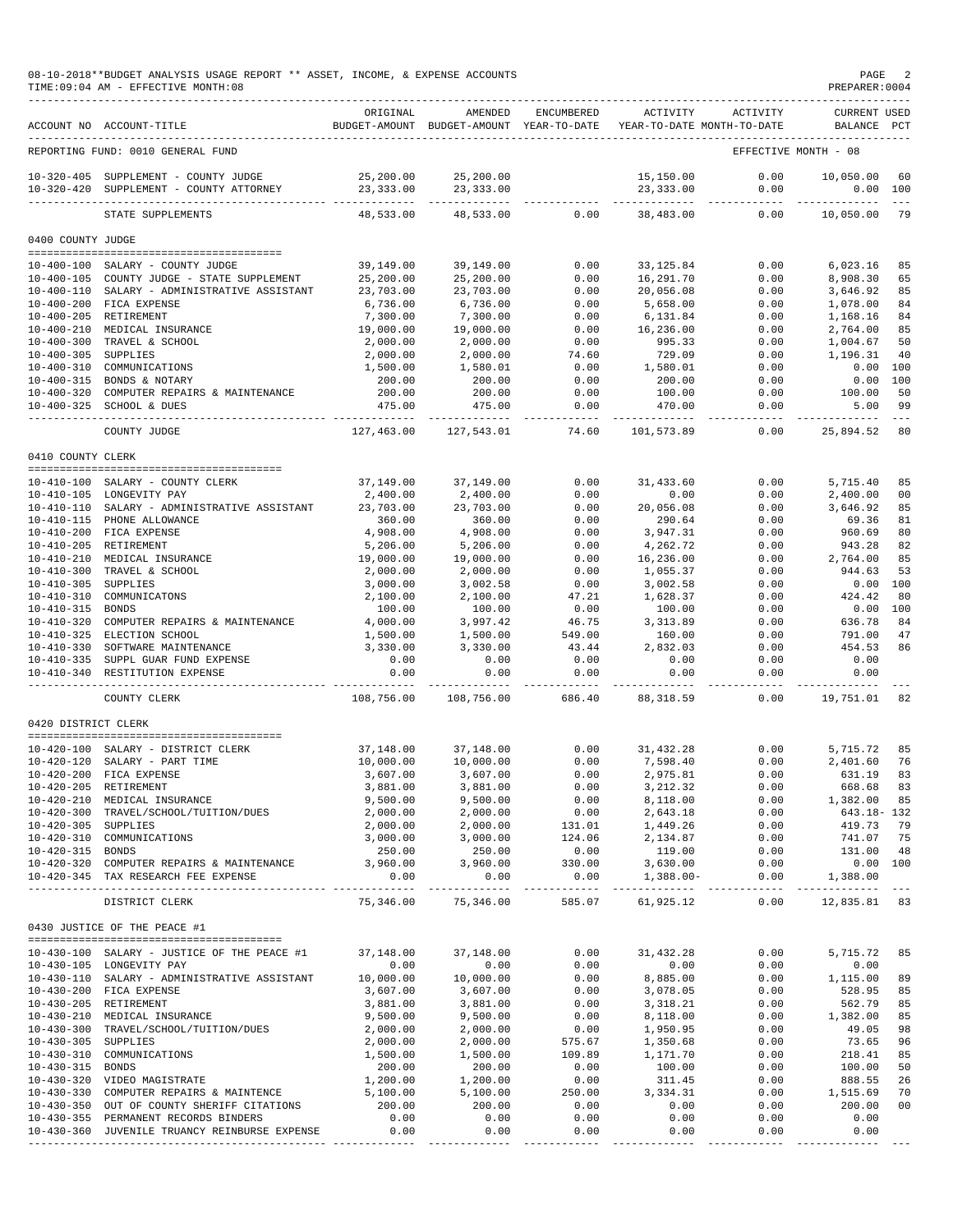|                       | 08-10-2018**BUDGET ANALYSIS USAGE REPORT ** ASSET, INCOME, & EXPENSE ACCOUNTS<br>TIME: 09:04 AM - EFFECTIVE MONTH: 08 |                        |                                                                                |                      |                         |                                | PAGE<br>PREPARER: 0004             | $\overline{\phantom{a}}$ |
|-----------------------|-----------------------------------------------------------------------------------------------------------------------|------------------------|--------------------------------------------------------------------------------|----------------------|-------------------------|--------------------------------|------------------------------------|--------------------------|
|                       | ACCOUNT NO ACCOUNT-TITLE                                                                                              | ORIGINAL               | AMENDED<br>BUDGET-AMOUNT BUDGET-AMOUNT YEAR-TO-DATE YEAR-TO-DATE MONTH-TO-DATE | ENCUMBERED           | ACTIVITY                | ACTIVITY                       | <b>CURRENT USED</b><br>BALANCE PCT |                          |
|                       | REPORTING FUND: 0010 GENERAL FUND                                                                                     |                        |                                                                                |                      |                         |                                | EFFECTIVE MONTH - 08               |                          |
|                       | JUSTICE OF THE PEACE #1                                                                                               | 76,336.00              | 76,336.00                                                                      | 935.56               | 63,050.63               | 0.00                           | 12,349.81 84                       |                          |
|                       | 0450 DISTRICT ATTORNEY                                                                                                |                        |                                                                                |                      |                         |                                |                                    |                          |
|                       |                                                                                                                       |                        |                                                                                |                      |                         |                                |                                    |                          |
|                       | 10-450-105 D.A. - STATE SUPPLEMENT                                                                                    | 2,628.00               | 2,628.00                                                                       | 0.00                 | 2,222.88                | 0.00                           | 405.12                             | 85                       |
|                       | 10-450-110 SALARY - ASSISTANT D.A.                                                                                    | 7,240.00               | 7,240.00                                                                       | 0.00<br>0.00         | 6,125.46<br>4,887.74    | 0.00                           | 1,114.54<br>912.26                 | 85<br>84                 |
|                       | 10-450-130 SALARY - D.A. SECRETARY<br>10-450-132 SALARY - ASST D.A. SECRETARY                                         | 5,800.00<br>5,800.00   | 5,800.00<br>5,800.00                                                           | 0.00                 | 4,887.74                | 0.00<br>0.00                   | 912.26                             | 84                       |
|                       | 10-450-134 SALARY - D.A. INVESTIGATOR                                                                                 | 6,919.00               | 6,919.00                                                                       | 0.00                 | 5,853.76                | 0.00                           | 1,065.24                           | 85                       |
|                       | 10-450-200 FICA EXPENSE                                                                                               | 2,170.00               | 2,170.00                                                                       | 0.00                 | 1,834.14                | 0.00                           | 335.86                             | 85                       |
|                       | 10-450-205 RETIREMENT                                                                                                 | 2,322.00               | 2,322.00                                                                       | 0.00                 | 1,973.18                | 0.00                           | 348.82                             | 85                       |
|                       | 10-450-210 MEDICAL INSURANCE                                                                                          | 6,300.00               | 6,300.00                                                                       | 0.00                 | 5,141.58                | 0.00                           | 1,158.42                           | 82                       |
| 10-450-300 TRAVEL     |                                                                                                                       | 1,200.00               | 1,200.00                                                                       | 0.00                 | 946.38                  | 0.00                           | 253.62                             | 79                       |
| 10-450-305 SUPPLIES   |                                                                                                                       | 1,128.00               | 1,128.00                                                                       | 0.00                 | 952.94                  | 0.00                           | 175.06                             | 84                       |
|                       | 10-450-310 COMMUNICATIONS                                                                                             | 0.00                   | 0.00                                                                           | 0.00                 | 0.00                    | 0.00                           | 0.00                               |                          |
|                       | 10-450-365 CRIME VICTIMS EXPENSE                                                                                      | 1,400.00               | 1,400.00                                                                       | 0.00                 | 0.00                    | 0.00                           | 1,400.00                           | 00                       |
|                       | 10-450-538 LEGAL STATEMENTS OF FACT                                                                                   | 1,500.00<br>---------  | 1,500.00                                                                       | 0.00<br>-----        | 0.00<br>.               | 0.00<br>--------               | 1,500.00<br>-----------            | 00<br>$\frac{1}{2}$      |
|                       | DISTRICT ATTORNEY                                                                                                     | 44,407.00              | 44,407.00                                                                      | 0.00                 | 34,825.80               | 0.00                           | 9,581.20                           | 78                       |
| 0460 COUNTY ATTORNEY  | --------------------------------------                                                                                |                        |                                                                                |                      |                         |                                |                                    |                          |
|                       | 10-460-100 SALARY - COUNTY ATTORNEY                                                                                   | 37,148.00              | 37,148.00                                                                      | 0.00                 | 31, 433.60              | 0.00                           | 5,714.40                           | 85                       |
|                       | 10-460-105 COUNTY ATTY - STATE SUPPLEMENT                                                                             | 23, 333.00             | 23, 333.00                                                                     | 0.00                 | 19,743.24               | 0.00                           | 3,589.76                           | 85                       |
|                       | 10-460-110 COUNTY ATTY ADMIN ASSISTANT                                                                                | 10,000.00              | 10,000.00                                                                      | 0.00                 | 6,070.00                | 0.00                           | 3,930.00                           | 61                       |
|                       | 10-460-200 FICA EXPENSE                                                                                               | 5,553.00               | 5,553.00                                                                       | 0.00                 | 4,379.53                | 0.00                           | 1,173.47                           | 79                       |
|                       | 10-460-205 RETIREMENT                                                                                                 | 4,978.00               | 4,978.00                                                                       | 0.00                 | 4,711.48                | 0.00                           | 266.52                             | 95                       |
|                       | 10-460-210 MEDICAL INSURANCE                                                                                          | 9,500.00               | 9,500.00                                                                       | 0.00                 | 8,118.00                | 0.00                           | 1,382.00                           | 85                       |
|                       | 10-460-300 TRAVEL/SCHOOL/TUITION                                                                                      | 2,000.00               | 2,000.00                                                                       | 0.00                 | 798.50                  | 0.00                           | 1,201.50                           | 40                       |
| $10 - 460 - 305$      | SUPPLIES                                                                                                              | 2,000.00               | 2,000.00                                                                       | 66.60                | 1,907.98                | 0.00                           | 25.42                              | 99                       |
|                       | 10-460-310 COMMUNICATIONS                                                                                             | 1,500.00<br>200.00     | 1,500.00<br>200.00                                                             | 98.59<br>0.00        | 1,195.08<br>0.00        | 0.00<br>0.00                   | 206.33                             | 86<br>00                 |
| 10-460-315 BONDS      | 10-460-330 COMPUTER SOFTWARE & MAINTENCE                                                                              | 0.00                   | 0.00                                                                           | 0.00                 | 0.00                    | 0.00                           | 200.00<br>0.00                     |                          |
|                       | 10-460-370 ELECTRONIC FORMS                                                                                           | 2,000.00               | 2,000.00                                                                       | 216.00               | 480.00                  | 0.00                           | 1,304.00                           | -35                      |
|                       | COUNTY ATTORNEY                                                                                                       | 98,212.00              | ----------<br>98,212.00                                                        | 381.19               | ----------<br>78,837.41 | $- - - - -$<br>0.00            | -----------<br>18,993.40           | $\frac{1}{2}$<br>81      |
|                       | 0470 MAINTENANCE - BUILDING & GROUNDS                                                                                 |                        |                                                                                |                      |                         |                                |                                    |                          |
|                       |                                                                                                                       |                        |                                                                                |                      |                         |                                |                                    |                          |
| 10-470-305 SUPPLIES   |                                                                                                                       | 4,000.00               | 4,000.00                                                                       | 247.19               | 3,414.74                | 0.00                           | 338.07                             | 92                       |
|                       | 10-470-375 COURTHOUSE MAINTENANCE                                                                                     | 29,000.00              | 29,000.00                                                                      | 1,150.83             | 10,081.28               | 0.00                           | 17,767.89                          | 39                       |
| 10-470-380 UTILITIES  | 10-470-376 EXTERMINATOR SERVICES                                                                                      | 3,600.00               | 3,600.00                                                                       | 100.00               | 3,500.00                | 0.00                           | 0.00 100                           | 84                       |
|                       | 10-470-385 REPAIRS - BUILDINGS                                                                                        | 30,000.00<br>80,000.00 | 30,000.00<br>80,000.00                                                         | 2,192.35<br>5,500.00 | 22,895.10<br>3,543.44   | 0.00<br>0.00                   | 4,912.55<br>70,956.56              | 11                       |
|                       | 10-470-387 REPAIRS - AC AND HEATING                                                                                   | 10,000.00              | 10,000.00                                                                      | 0.00                 | 0.00                    | 0.00                           | 10,000.00                          | 00                       |
| $10 - 470 - 390$      | REPAIRS - FC LAW ENFORCEMENT CENTER                                                                                   | 2,000.00               | 2,000.00                                                                       | 457.60               | 876.85                  | 0.00                           | 665.55                             | 67                       |
| 10-470-392            | REPAIRS - EXTENSION SERVICES                                                                                          | 1,000.00               | 1,000.00                                                                       | 0.00                 | 0.00                    | 0.00                           | 1,000.00                           | 0 <sub>0</sub>           |
|                       | 10-470-395 REPAIRS - YARD SERVICES                                                                                    | 18,000.00              | 18,000.00                                                                      | 0.00                 | 1,316.75                | 0.00                           | 16,683.25 07                       |                          |
|                       | 10-470-397 REPAIRS - HISTORICAL SOCIETY                                                                               | 2,000.00               | 2,000.00                                                                       | 0.00                 | 0.00                    | 0.00                           | 2,000.00 00                        |                          |
|                       | MAINTENANCE - BUILDING & GROUNDS 179,600.00                                                                           |                        |                                                                                | 179,600.00 9,647.97  | 45,628.16               | --------- ------------<br>0.00 | 124, 323.87 31                     |                          |
| 0480 COUNTY AUDITOR   |                                                                                                                       |                        |                                                                                |                      |                         |                                |                                    |                          |
|                       | --------------------------------------                                                                                |                        |                                                                                |                      |                         |                                |                                    |                          |
|                       | 10-480-100 SALARY - COUNTY AUDITOR                                                                                    | 37,892.00<br>23,703.00 | 37,892.00<br>23,703.00                                                         | 0.00<br>0.00         | 32,062.36<br>20,056.08  | 0.00<br>0.00                   | 5,829.64<br>3,646.92               | 85                       |
|                       | 10-480-110 SALARY - ASSISTANT AUDITOR<br>10-480-200 FICA EXPENSE                                                      | 4,712.00               | 4,712.00                                                                       | 0.00                 | 3,987.06                | 0.00                           | 724.94 85                          | 85                       |
|                       | 10-480-205 RETIREMENT                                                                                                 | 5,070.00               | 5,070.00                                                                       | 0.00                 | 4,289.34                | 0.00                           | 780.66 85                          |                          |
|                       | 10-480-210 MEDICAL INSURANCE                                                                                          | 19,000.00              | 19,000.00                                                                      | 0.00                 | 16,236.00               | 0.00                           | 2,764.00                           | 85                       |
|                       | 10-480-300 TRAVEL/TUITION/DUES                                                                                        | 2,000.00               | 2,000.00                                                                       | 0.00                 | 2,000.00                | 0.00                           | 0.00 100                           |                          |
| 10-480-305 SUPPLIES   |                                                                                                                       | 2,000.00               | 2,000.00                                                                       | 17.23                | 1,819.10                | 0.00                           | 163.67                             | 92                       |
|                       | 10-480-310 COMMUNICATIONS                                                                                             | 1,500.00               | 1,500.00                                                                       | 98.59                | 1,098.95                | 0.00                           | 302.46                             | 80                       |
|                       | 10-480-315 BONDS & NOTARY                                                                                             | 300.00                 | 300.00                                                                         | 0.00                 | 150.00                  | 0.00                           | 150.00                             | 50                       |
|                       | 10-480-320 COMPUTER SOFTWARE & MAINTENANCE                                                                            | 5,190.00               | 5,190.00                                                                       | 0.00                 | 2,824.95                | 0.00                           | 2,365.05 54                        |                          |
|                       | 10-480-400 NEW EQUIPMENT                                                                                              | 1,000.00               | 1,000.00<br>-------------                                                      | 0.00<br>------------ | 942.44<br>----------    | 0.00<br>------------           | 57.56 94                           |                          |
|                       | COUNTY AUDITOR                                                                                                        | 102,367.00             | 102,367.00                                                                     | 115.82               | 85,466.28               | 0.00                           | 16,784.90 84                       |                          |
| 0490 COUNTY TREASURER |                                                                                                                       |                        |                                                                                |                      |                         |                                |                                    |                          |
|                       | 10-490-100 SALARY - COUNTY TREASURER                                                                                  | 37,148.00              | 37,148.00                                                                      | 0.00                 | 31, 432.28              | 0.00                           | 5,715.72                           | 85                       |
|                       | 10-490-105 LONGEVITY PAY                                                                                              | 1,200.00               | 1,200.00                                                                       | 0.00                 | 0.00                    | 0.00                           | 1,200.00                           | 00                       |
|                       | 10-490-110 ADMINISTRATIVE ASSISTANT                                                                                   | 10,000.00              | 10,000.00                                                                      | 0.00                 | 8,535.00                | 0.00                           | 1,465.00                           | 85                       |
|                       | 10-490-200 FICA EXPENSE                                                                                               | 3,699.00               | 3,699.00                                                                       | 0.00                 | 3,055.55                | 0.00                           | 643.45                             | 83                       |
|                       | 10-490-205 RETIREMENT                                                                                                 | 3,979.00               | 3,979.00                                                                       | 0.00                 | 3,249.10                | 0.00                           | 729.90                             | 82                       |
|                       | 10-490-210 MEDICAL INSURANCE                                                                                          | 9,500.00               | 9,500.00                                                                       | 0.00                 | 8,118.00                | 0.00                           | 1,382.00                           | 85                       |
|                       | 10-490-300 TRAVEL/SCHOOL/TUITIONS/DUES                                                                                | 2,000.00               | 2,000.00                                                                       | 0.00                 | 1,715.01                | 0.00                           | 284.99                             | 86                       |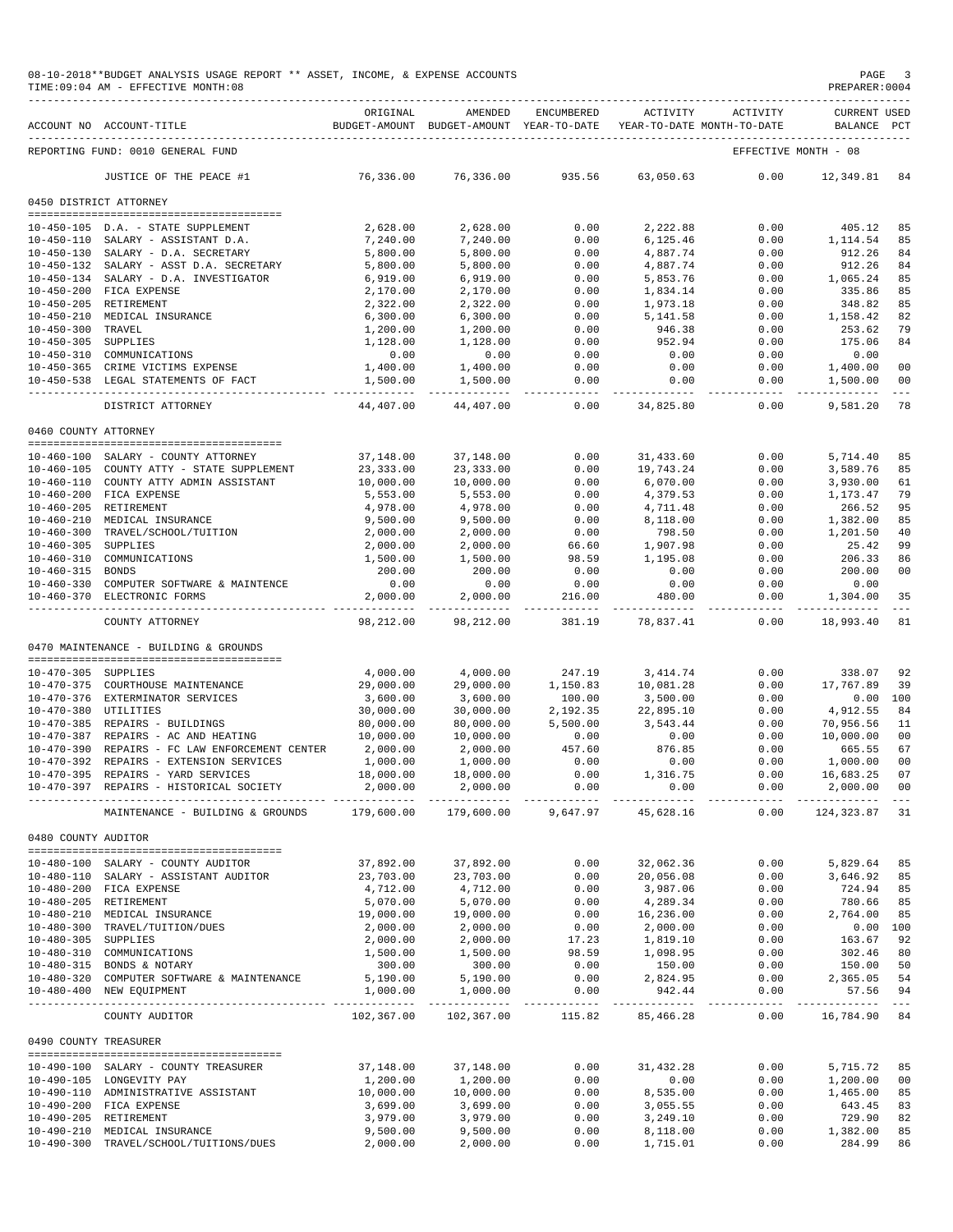| 08-10-2018**BUDGET ANALYSIS USAGE REPORT ** ASSET, INCOME, & EXPENSE ACCOUNTS | PAGE           |
|-------------------------------------------------------------------------------|----------------|
| TIME:09:04 AM - EFFECTIVE MONTH:08                                            | PREPARER: 0004 |

|                                      | ACCOUNT NO ACCOUNT-TITLE                                                    | ORIGINAL              | AMENDED<br>BUDGET-AMOUNT BUDGET-AMOUNT YEAR-TO-DATE | ENCUMBERED              | ACTIVITY               | ACTIVITY<br>YEAR-TO-DATE MONTH-TO-DATE | <b>CURRENT USED</b><br>BALANCE PCT         |                |
|--------------------------------------|-----------------------------------------------------------------------------|-----------------------|-----------------------------------------------------|-------------------------|------------------------|----------------------------------------|--------------------------------------------|----------------|
|                                      | REPORTING FUND: 0010 GENERAL FUND                                           |                       |                                                     |                         |                        |                                        | EFFECTIVE MONTH - 08                       |                |
| $10 - 490 - 305$                     | SUPPLIES                                                                    | 2,000.00              | 2,000.00                                            | 57.91                   | 1,885.14               | $56.95-$                               | 56.95                                      | 97             |
| $10 - 490 - 310$                     | COMMUNICATIONS                                                              | 1,000.00              | 1,027.70                                            | 0.00                    | 1,027.70               | 0.00                                   | 0.00                                       | 100            |
| $10 - 490 - 315$                     | BONDS                                                                       | 200.00                | 200.00                                              | 0.00                    | 71.00                  | 0.00                                   | 129.00                                     | 36             |
| $10 - 490 - 320$                     | COMPUTER SOFTWARE & MAINTENANCE                                             | 5,100.00              | 5,100.00                                            | 0.00                    | 1,400.00               | 0.00                                   | 3,700.00                                   | 27             |
|                                      | 10-490-400 NEW EQUIPMENT                                                    | 1,000.00              | 1,000.00                                            | 261.12                  | 344.92                 | 0.00                                   | 393.96                                     | 61             |
|                                      | COUNTY TREASURER                                                            | 76,826.00             | 76,853.70                                           | $- - - - - -$<br>319.03 | ---------<br>60,833.70 | . <u>.</u><br>$56.95-$                 | 15,700.97                                  | $- - -$<br>80  |
|                                      | 0500 TAX ASSESSOR/COLLECTOR                                                 |                       |                                                     |                         |                        |                                        |                                            |                |
|                                      |                                                                             |                       |                                                     |                         |                        |                                        |                                            |                |
| $10 - 500 - 100$                     | SALARY - TAX COLLECTOR                                                      | 37,149.00             | 37,149.00                                           | 0.00                    | 31,433.60              | 0.00                                   | 5,715.40                                   | 85             |
|                                      | 10-500-105 LONGEVITY PAY                                                    | 3,000.00              | 3,000.00                                            | 0.00                    | 0.00                   | 0.00                                   | 3,000.00                                   | 00             |
| $10 - 500 - 110$                     | SALARY - ADMINISTRATIVE ASSISTANT                                           | 23,703.00             | 23,703.00                                           | 0.00                    | 20,056.08              | 0.00                                   | 3,646.92                                   | 85             |
| $10 - 500 - 115$                     | VOTER REGISTRAR                                                             | 350.00                | 350.00                                              | 0.00                    | 126.75                 | 0.00                                   | 223.25                                     | 36             |
|                                      | 10-500-200 FICA EXPENSE                                                     | 4,885.00              | 4,885.00                                            | 0.00                    | 3,840.10               | 0.00                                   | 1,044.90                                   | 79             |
| $10 - 500 - 205$                     | RETIREMENT                                                                  | 5,255.00              | 5,255.00                                            | 0.00                    | 4,237.64               | 0.00                                   | 1,017.36                                   | 81             |
| $10 - 500 - 210$<br>$10 - 500 - 300$ | MEDICAL INSURANCE<br>TRAVEL                                                 | 19,000.00<br>2,000.00 | 19,000.00<br>2,000.00                               | 0.00<br>0.00            | 16,236.00<br>1,613.06  | 0.00<br>0.00                           | 2,764.00<br>386.94                         | 85<br>81       |
| $10 - 500 - 305$                     | <b>SUPPLIES</b>                                                             | 1,500.00              | 1,500.00                                            | 0.00                    | 1,440.22               | 0.00                                   | 59.78                                      | 96             |
| $10 - 500 - 310$                     | COMMUNICATIONS                                                              | 2,000.00              | 2,000.00                                            | 196.29                  | 1,803.71               | 0.00                                   | 0.00                                       | 100            |
| $10 - 500 - 315$                     | <b>BONDS</b>                                                                | 100.00                | 100.00                                              | 0.00                    | 100.00                 | 0.00                                   | 0.00                                       | 100            |
|                                      |                                                                             |                       |                                                     |                         |                        |                                        |                                            | $- - -$        |
|                                      | TAX ASSESSOR/COLLECTOR                                                      | 98,942.00             | 98,942.00                                           | 196.29                  | 80,887.16              | 0.00                                   | 17,858.55                                  | 82             |
| 0530 NON DEPARTMENTAL                |                                                                             |                       |                                                     |                         |                        |                                        |                                            |                |
|                                      | 10-530-200 FICA EXPENSE                                                     | 0.00                  | 0.00                                                | 0.00                    | 156.77                 | 0.00                                   | $156.77-$                                  |                |
|                                      | 10-530-205 RETIREMENT                                                       | 0.00                  | 0.00                                                | 0.00                    | 202.46                 | 0.00                                   | $202.46-$                                  |                |
| $10 - 530 - 305$                     | SUPPLIES                                                                    | 3,000.00              | 3,000.00                                            | 301.75                  | 1,116.28               | 0.00                                   | 1,581.97                                   | 47             |
| 10-530-310                           | COMMUNICATIONS                                                              | 24,000.00             | 23,820.29                                           | 1,858.58                | 18,497.61              | 0.00                                   | 3,464.10                                   | 85             |
| $10 - 530 - 415$                     | MISCELLANEOUS REIMBURSEMENTS                                                | 300.00                | 300.00                                              | 0.00                    | $19,529.96 -$          | 0.00                                   | 19,829.96                                  | 510            |
| $10 - 530 - 418$                     | MISCELLANEOUS EXPENSE                                                       | 0.00                  | 538.37                                              | 0.00                    | 539.37                 | 0.00                                   | $1.00 - 100$                               |                |
| $10 - 530 - 420$                     | EMPLOYEE INSURANCE EXPENSE                                                  | 0.00                  | 0.00                                                | 0.00                    | 0.00                   | 0.00                                   | 0.00                                       |                |
| $10 - 530 - 425$                     | HEALTHY COUNTY EXPENSE                                                      | 1,000.00              | 1,000.00                                            | 0.00                    | 0.00                   | 0.00                                   | 1,000.00                                   | 00             |
| $10 - 530 - 430$                     | <b>BANK CHARGES</b>                                                         | 100.00                | 100.00                                              | 0.00                    | 3.00                   | 0.00                                   | 97.00                                      | 03             |
| $10 - 530 - 435$                     | ELECTION SUPPLIES/BOXES/JUDGES                                              | 10,000.00             | 10,000.00                                           | 0.00                    | 7,634.54               | 0.00                                   | 2,365.46                                   | 76             |
| $10 - 530 - 445$<br>$10 - 530 - 450$ | PAPER & POSTAGE<br>ANIMAL CONTROL                                           | 10,000.00             | 10,000.00                                           | 566.99<br>0.00          | 6,755.99<br>36.00      | 0.00                                   | 2,677.02                                   | 73<br>07       |
| $10 - 530 - 455$                     | LEGAL FEES/LAW LIBRARY                                                      | 500.00<br>0.00        | 500.00<br>0.00                                      | 0.00                    | 0.00                   | 0.00<br>0.00                           | 464.00<br>0.00                             |                |
| $10 - 530 - 457$                     | SAFETY PROGRAM                                                              | 500.00                | 500.00                                              | 0.00                    | 0.00                   | 0.00                                   | 500.00                                     | 00             |
| $10 - 530 - 460$                     | EMERGENCY MANAGEMENT COORDINATOR                                            | 1,500.00              | 1,500.00                                            | 0.00                    | 0.00                   | 0.00                                   | 1,500.00                                   | 0 <sub>0</sub> |
| $10 - 530 - 462$                     | NSF EXPENSE                                                                 | 300.00                | 300.00                                              | 0.00                    | 0.00                   | 0.00                                   | 300.00                                     | 00             |
| $10 - 530 - 467$                     | SUPPLEMENTAL DEATH BENEFITS                                                 | 28,000.00             | 28,000.00                                           | 0.00                    | 13,684.56              | 0.00                                   | 14, 315.44                                 | 49             |
| $10 - 530 - 470$                     | WORKERS COMP INSURANCE                                                      | 30,000.00             | 30,000.00                                           | 0.00                    | 18,818.00              | 0.00                                   | 11,182.00                                  | 63             |
| $10 - 530 - 472$                     | UNEMPLOYMENT INSURANCE                                                      | 7,000.00              | 7,000.00                                            | 0.00                    | 6,661.68               | 0.00                                   | 338.32                                     | 95             |
| $10 - 530 - 475$                     | COPY MACHINE/SUPPLIES/TONER                                                 | 1,500.00              | 1,500.00                                            | 132.18                  | 721.94                 | 0.00                                   | 645.88                                     | 57             |
| $10 - 530 - 477$                     | OUTSIDE AUDITOR                                                             | 20,000.00             | 35,178.00                                           | 0.00                    | 35,178.00              | 0.00                                   | 0.00                                       | 100            |
| $10 - 530 - 480$                     | DUES & FEES - COG MATCH                                                     | 6,000.00              | 6,000.00                                            | 0.00                    | 3,405.05               | 0.00                                   | 2,594.95                                   | 57             |
| $10 - 530 - 482$                     | LIABILITY INSURANCE                                                         | 80,365.00             | 80,365.00                                           | 0.00                    | 41,647.00              | 0.00                                   | 38,718.00                                  | 52             |
| 10-530-485 LEGAL ADS                 |                                                                             | 3.000.00              | 3,000.00                                            | 0.00                    | 1,286.85               | 0.00                                   | 1,713.15 43                                |                |
|                                      | 10-530-486 RURAL FIRE DEPT FUEL EXPENSE                                     | 0.00                  | 0.00                                                | 0.00                    | 0.00                   | 0.00                                   | 0.00                                       |                |
|                                      | 10-530-487 RURAL FIRE EQUIPMENT                                             | 5,000.00              | 5,000.00                                            | 0.00                    | 5,000.00               | 0.00                                   | 0.00 100                                   |                |
|                                      | 10-530-488 RURAL FIRE SCHOOL                                                | 5,000.00              | 5,000.00                                            | 0.00                    | 4,223.81               | 0.00                                   | 776.19                                     | 84             |
|                                      | 10-530-489 RURAL FIRE INSURANCE TRUCKS<br>10-530-490 COUNTY LIBRARIES       | 5,000.00<br>5,000.00  | 5,000.00                                            | 0.00<br>0.00            | 0.00<br>5.000.00       | 0.00<br>0.00                           | 5,000.00 00<br>0.00 100                    |                |
|                                      | 10-530-492 INTERLOCAL AGREEMENTS-LUBBOCK                                    | 2,000.00              | 5,000.00<br>2,000.00                                | 0.00                    | 0.00                   | 0.00                                   |                                            |                |
|                                      | 10-530-495 D.A. LEGAL STATEMENT OF FACTS                                    | 5,000.00              | 5,000.00                                            |                         |                        | 0.00                                   |                                            |                |
|                                      | 10-530-497 CASH MATCH SENIOR CITIZENS                                       | 36,000.00             | 36,000.00                                           | $0.00$<br>738.23        | 0.00                   | 0.00                                   | 2,000.00 00<br>5,000.00 00<br>35,261.77 02 |                |
|                                      | 10-530-500 DRUG & ALCOHOL TESTING                                           | 5,000.00              | 5,000.00                                            | 181.00                  | 1,090.00               | 0.00                                   | 3,729.00 25                                |                |
|                                      | NON DEPARTMENTAL                                                            |                       | 295,065.00 310,601.66 3,778.73 152,128.95           |                         |                        |                                        | $0.00$ 154,693.98 50                       |                |
|                                      | 0540 COUNTY & DISTRICT COURT                                                |                       |                                                     |                         |                        |                                        |                                            |                |
|                                      |                                                                             |                       |                                                     |                         |                        |                                        |                                            |                |
|                                      | 10-540-310 COMMUNICATIONS                                                   | 500.00                | 500.00                                              | 0.00                    | 66.65                  | 0.00                                   | 433.35 13                                  |                |
|                                      | 10-540-502 AD LITEM TAX SUITS - T REES                                      | 1,000.00              | 1,000.00                                            | 0.00<br>0.00            | $300.00 -$<br>0.00     | 0.00                                   | 1,300.00 30                                |                |
|                                      | 10-540-504 ADULT PROBATION SUPPLIES<br>10-540-506 JUVENILE OFFICER EXPENSES | 200.00<br>24,087.00   | 200.00<br>24,087.00                                 | 0.00                    | 12,043.50              | 0.00<br>0.00                           | 200.00<br>12,043.50 50                     | 00             |
|                                      | 10-540-508 GRAND JURY                                                       | 2,100.00              | 2,100.00                                            | 0.00                    | 1,160.00               | 0.00                                   | 940.00                                     | 55             |
|                                      | 10-540-510 PETIT JURY                                                       | 4,300.00              | 4,300.00                                            | 0.00                    | 410.00                 | 0.00                                   | 3,890.00                                   | 10             |
| 10-540-512 J.P. JURY                 |                                                                             | 100.00                | 100.00                                              | 0.00                    | 0.00                   | 0.00                                   | 100.00                                     | 00             |
|                                      | 10-540-514 JURY LODGING & MEALS                                             | 500.00                | 500.00                                              | 0.00                    | 0.00                   | 0.00                                   | 500.00                                     | 00             |
|                                      | 10-540-516 JURY COMMISSION                                                  | 200.00                | 200.00                                              | 0.00                    | 0.00                   | 0.00                                   | 200.00                                     | 00             |
|                                      | 10-540-518 COURT APPOINTED ATTORNEY                                         | 35,000.00             | 35,000.00                                           | 6, 162.11               | 24,081.25              | 0.00                                   | 4,756.64                                   | 86             |
|                                      | 10-540-520 INTERPRETOR                                                      | 250.00                | 250.00                                              | 0.00                    | 0.00                   | 0.00                                   | 250.00                                     | 00             |
|                                      | 10-540-522 PSYCHIATRIC EVALUATION                                           | 1,000.00              | 1,000.00                                            | 0.00                    | 850.00                 | 0.00                                   | 150.00                                     | 85             |
|                                      | 10-540-524 JUVENILE DETENTION                                               | 7,500.00              | 7,500.00                                            | 0.00                    | 0.00                   | 0.00                                   | 7,500.00                                   | 0 <sub>0</sub> |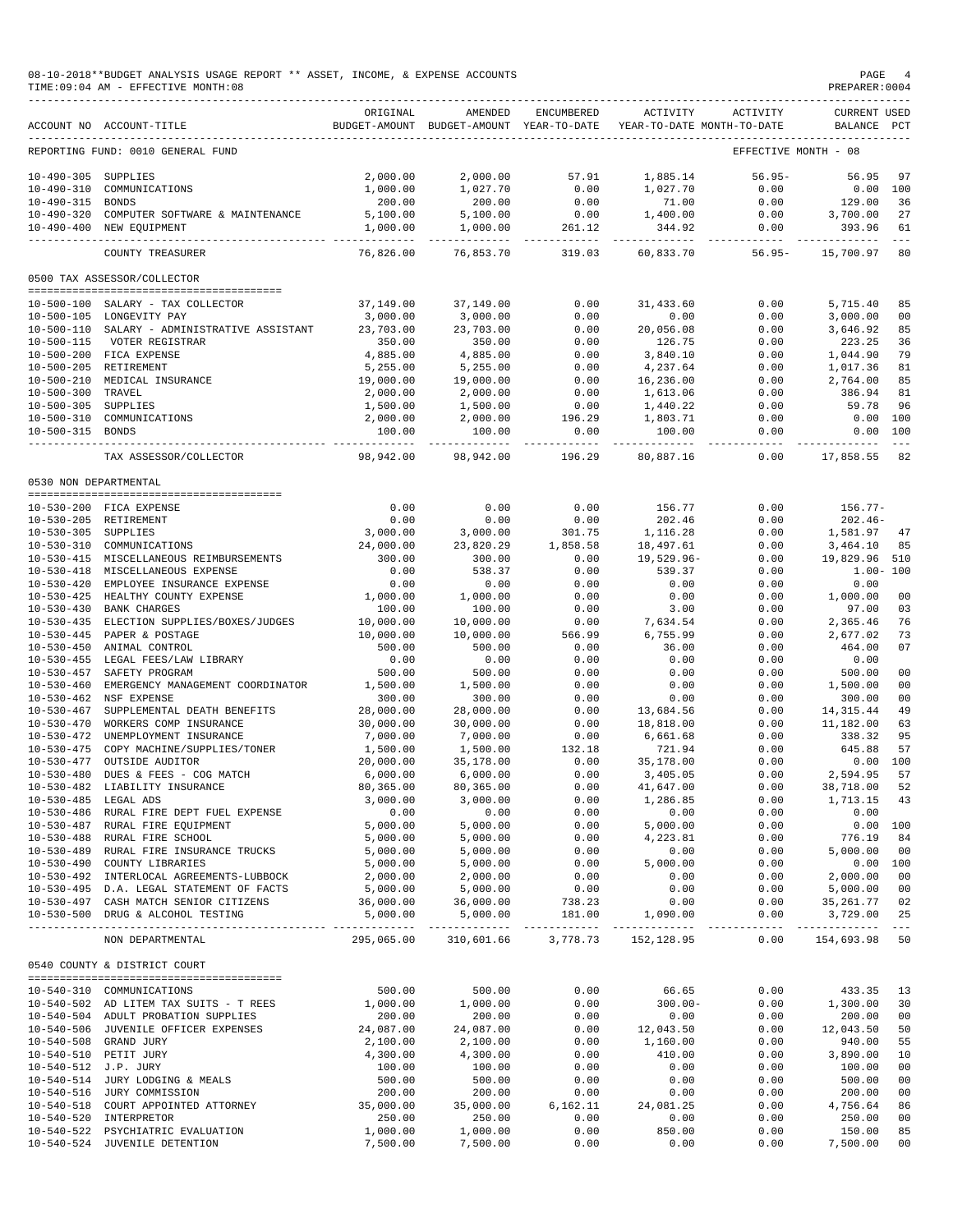|                       | TIME:09:04 AM - EFFECTIVE MONTH:08                                         |                          |                           |                       |                                                                                 |                         | PREPARER: 0004                     |                                  |
|-----------------------|----------------------------------------------------------------------------|--------------------------|---------------------------|-----------------------|---------------------------------------------------------------------------------|-------------------------|------------------------------------|----------------------------------|
|                       | ACCOUNT NO ACCOUNT-TITLE                                                   | ORIGINAL                 | AMENDED                   | ENCUMBERED            | ACTIVITY<br>BUDGET-AMOUNT BUDGET-AMOUNT YEAR-TO-DATE YEAR-TO-DATE MONTH-TO-DATE | ACTIVITY                | <b>CURRENT USED</b><br>BALANCE PCT |                                  |
|                       | REPORTING FUND: 0010 GENERAL FUND                                          |                          |                           |                       |                                                                                 |                         | EFFECTIVE MONTH - 08               |                                  |
|                       | COUNTY & DISTRICT COURT                                                    | 76,737.00                | 76,737.00                 | 6,162.11              | 38,311.40                                                                       | 0.00                    | 32, 263.49                         | 58                               |
| 0550 32ND JUDICIAL    |                                                                            |                          |                           |                       |                                                                                 |                         |                                    |                                  |
|                       | 10-550-100 SALARY - DIST COURT ADMINISTRATOR                               | 4,957.00                 | 4,957.00                  | 0.00                  | 4,194.30                                                                        | 0.00                    | 762.70                             | 85                               |
|                       | 10-550-105 DIST JUDGE - STATE SUPPLEMENT                                   | 2,628.00                 | 2,628.00                  | 0.00                  | 2,222.88                                                                        | 0.00                    | 405.12                             | 85                               |
|                       | 10-550-117 SALARY - COURT REPORTER                                         | 11,755.00                | 11,755.00                 | 0.00                  | 9,945.98                                                                        | 0.00                    | 1,809.02                           | 85                               |
|                       | 10-550-200 FICA EXPENSE<br>10-550-205 RETIREMENT                           | 1,362.00<br>1,675.00     | 1,362.00<br>1,675.00      | 0.00<br>0.00          | 1,251.80<br>1,346.84                                                            | 0.00<br>0.00            | 110.20<br>328.16                   | 92<br>80                         |
|                       | 10-550-210 MEDICAL INSURANCE                                               | 1,987.00                 | 1,987.00                  | 0.00                  | 1,806.21                                                                        | 0.00                    | 180.79                             | 91                               |
| 10-550-300 TRAVEL     |                                                                            | 1,000.00                 | 1,000.00                  | 0.00                  | 280.90                                                                          | 0.00                    | 719.10                             | 28                               |
| 10-550-305 SUPPLIES   |                                                                            | 1,500.00                 | 1,500.00                  | 0.00                  | 396.20                                                                          | 0.00                    | 1,103.80                           | 26                               |
|                       | 10-550-310 COMMUNICATIONS<br>10-550-530 7TH ADM REGION ASSESSMENT          | 0.00<br>533.00           | 0.00<br>533.00            | 0.00<br>532.80        | 0.00<br>0.00                                                                    | 0.00<br>0.00            | 0.00<br>$0.20$ 100                 |                                  |
|                       | 10-550-532 COURT REPORTER INSURANCE                                        | 1,300.00                 | 1,300.00                  | 0.00                  | 0.00                                                                            | 0.00                    | 1,300.00                           | 0 <sub>0</sub>                   |
|                       | 10-550-534 LUNACY COMMITMENT                                               | 3,500.00                 | 3,500.00                  | 0.00                  | 0.00                                                                            | 0.00                    | 3,500.00                           | 0 <sub>0</sub>                   |
|                       | 10-550-536 VISITING JUDGE/COURT REPORTER                                   | 2,000.00                 | 2,000.00                  | 0.00                  | 137.49                                                                          | 0.00                    | 1,862.51                           | 07                               |
|                       | 10-550-538 D.J. LEGAL STATEMENT OF FACTS                                   | 7,900.00<br>------------ | 7,900.00<br>------------- | 0.00<br>------------- | 0.00<br>---------                                                               | 0.00<br>-----------     | 7,900.00<br>-------------          | 0 <sub>0</sub><br>$\frac{1}{2}$  |
|                       | 32ND JUDICIAL                                                              | 42,097.00                | 42,097.00                 | 532.80                | 21,582.60                                                                       | 0.00                    | 19,981.60                          | 53                               |
| 0560 INDIGENT WELFARE |                                                                            |                          |                           |                       |                                                                                 |                         |                                    |                                  |
|                       | 10-560-560 CHILD CARE                                                      | 500.00                   | 500.00                    | 0.00                  | 0.00                                                                            | 0.00                    | 500.00                             | 00                               |
|                       | 10-560-562 DOCTOR'S SERVICES                                               | 3,800.00                 | 3,800.00                  | 0.00                  | 862.00                                                                          | 0.00                    | 2,938.00                           | 23                               |
|                       | 10-560-563 OUT OF COUNTY COURT COST                                        | 0.00                     | 0.00                      | 0.00                  | 0.00                                                                            | 0.00                    | 0.00                               |                                  |
| 10-560-564 BURIALS    |                                                                            | 2,500.00                 | 2,500.00                  | 0.00                  | 1,916.90                                                                        | 0.00                    | 583.10                             | 77                               |
|                       | 10-560-566 EMERGENCY AID                                                   | 100.00                   | 100.00                    | 0.00                  | 0.00                                                                            | 0.00                    | 100.00                             | 0 <sub>0</sub>                   |
| 10-560-568 CLOTHING   | 10-560-570 MEALS, ROOM, CARE                                               | 100.00<br>100.00         | 100.00<br>100.00          | 0.00<br>0.00          | 0.00<br>0.00                                                                    | 0.00<br>0.00            | 100.00<br>100.00                   | 0 <sub>0</sub><br>0 <sub>0</sub> |
| 10-560-572 HOSPITAL   |                                                                            | 100.00                   | 100.00                    | 0.00                  | 0.00                                                                            | 0.00                    | 100.00                             | 0 <sub>0</sub>                   |
|                       | 10-560-574 MEDICAL BILLS                                                   | 100.00                   | 100.00                    | 0.00                  | 0.00                                                                            | 0.00                    | 100.00                             | 0 <sub>0</sub>                   |
|                       | 10-560-576 MEDICAL SUPPLIES                                                | 100.00                   | 100.00                    | 0.00                  | 0.00                                                                            | 0.00                    | 100.00                             | 0 <sub>0</sub>                   |
|                       | 10-560-579 AUTOPSY EXPENSE                                                 | 0.00                     | 0.00<br>---------         | 0.00<br>$- - - -$     | 0.00<br>.                                                                       | 0.00<br>--------        | 0.00<br>-------                    |                                  |
|                       | INDIGENT WELFARE                                                           | 7,400.00                 | 7,400.00                  | 0.00                  | 2,778.90                                                                        | 0.00                    | 4,621.10                           | 38                               |
|                       | 0570 FISHER COUNTY WIND FARMS<br>--------------------------------------    |                          |                           |                       |                                                                                 |                         |                                    |                                  |
|                       | 10-570-590 TAX ABATEMENT EXPENSE                                           | 0.00<br>----------       | 0.00<br>$- - - - - -$     | 0.00<br>$\frac{1}{2}$ | 0.00<br>$- - - - - - -$                                                         | 0.00<br>- - - - - - - - | 0.00<br>--------                   |                                  |
|                       | FISHER COUNTY WIND FARMS                                                   | 0.00                     | 0.00                      | 0.00                  | 0.00                                                                            | 0.00                    | 0.00                               |                                  |
| 0580 COUNTY SHERIFF   | --------------------------------------                                     |                          |                           |                       |                                                                                 |                         |                                    |                                  |
|                       | 10-580-100 SALARY - SHERIFF                                                | 45,000.00                | 45,000.00                 | 0.00                  | 37,394.07                                                                       | 0.00                    | 7,605.93                           | 83                               |
|                       | 10-580-105 LONGEVITY PAY                                                   | 1,800.00                 | 1,800.00                  | 0.00                  | 0.00                                                                            | 0.00                    | 1,800.00                           | 0 <sub>0</sub>                   |
|                       | 10-580-110 SALARY - DEPUTY<br>10-580-115 PHONE ALLOWANCE                   | 109,205.00<br>720.00     | 109,205.00<br>720.00      | 0.00<br>0.00          | 97,923.01<br>304.48                                                             | 0.00<br>0.00            | 11,281.99<br>415.52 42             | -90                              |
|                       | 10-580-120 SALARY - PART TIME DEPUTIES                                     | 0.00                     | 690.40                    | 0.00                  | 690.40                                                                          | 0.00                    | 0.00 100                           |                                  |
|                       | 10-580-142 SALARY - JAILERS                                                | 198,535.00               | 198,535.00                | 0.00                  | 184,388.63                                                                      | 0.00                    | 14, 146. 37 93                     |                                  |
|                       | 10-580-144 SALARY - PART TIME JAILERS                                      | 18,000.00                | 23,201.58                 | 0.00                  | 27,584.22                                                                       | 0.00                    | 4,382.64- 119                      |                                  |
|                       | 10-580-146 SALARY - OVER TIME<br>10-580-200 FICA EXPENSE                   | 7,500.00<br>32,000.00    | 19,146.10<br>32,000.00    | 0.00<br>0.00          | 22,082.63<br>28, 258.81                                                         | 0.00<br>0.00            | 2,936.53-115<br>3,741.19           | 88                               |
|                       | 10-580-205 RETIREMENT                                                      | 36,288.00                | 36,288.00                 | 0.00                  | 30,081.03                                                                       | 0.00                    | 6,206.97                           | 83                               |
|                       | 10-580-210 MEDICAL INSURANCE                                               | 113,812.00               | 113,812.00                | 0.00                  | 99,283.38                                                                       | 0.00                    | 14,528.62                          | 87                               |
| 10-580-300 TRAVEL     |                                                                            | 2,000.00                 | 2,869.53                  | 53.76                 | 3,377.24                                                                        | 0.00                    | 561.47- 120                        |                                  |
| $10 - 580 - 305$      | SUPPLIES                                                                   | 5,000.00                 | 7,038.37                  | 115.48                | 7,038.37                                                                        | 0.00                    | 115.48- 102                        |                                  |
|                       | 10-580-310 COMMUNICATIONS<br>10-580-315 BONDS & NOTARY                     | 15,000.00<br>800.00      | 26, 110.62<br>800.00      | 1,000.35<br>0.00      | 26,868.06<br>$87.07 -$                                                          | 0.00<br>0.00            | 1,757.79- 107<br>887.07 11         |                                  |
|                       | 10-580-320 COMPUTER SOFTWARE & REPAIRS                                     | 2,500.00                 | 2,835.01                  | 0.00                  | 4,917.61                                                                        | 0.00                    | 2,082.60- 173                      |                                  |
|                       | 10-580-325 CERTIFICATE TRAINING JAIL PERSONAL                              | 0.00                     | 2,498.00                  | 0.00                  | 2,498.00                                                                        | 0.00                    | 0.00 100                           |                                  |
|                       | 10-580-380 UTILITIES - NEW JAIL                                            | 35,000.00                | 35,000.00                 | 2,764.60              | 33,619.16                                                                       | 0.00                    | 1,383.76- 104                      |                                  |
|                       | 10-580-475 COPY MACHINE EXPENSE<br>10-580-600 OUT OF COUNTY INMATE HOUSING | 3,500.00<br>0.00         | 3,500.00<br>0.00          | 0.00<br>6,680.00      | 3,017.23<br>4,320.00                                                            | 0.00<br>0.00            | 482.77 86<br>$11,000.00-$          |                                  |
|                       | 10-580-602 REIMBURSEMENT DRUG FORFEITURE EXPEN                             | 0.00                     | 0.00                      | 0.00                  | 0.00                                                                            | 0.00                    | 0.00                               |                                  |
|                       | 10-580-604 NEW HIRE PSYCHIATRIC TESTING                                    | 3,000.00                 | 3,533.43                  | 0.00                  | 3,533.43                                                                        | 0.00                    | 0.00 100                           |                                  |
|                       | 10-580-608 VEHICLE EXPENSE                                                 | 10,000.00                | 11,155.34                 | 1,285.61              | 11,275.11                                                                       | 0.00                    | 1,405.38- 113                      |                                  |
|                       | 10-580-612 INMATE EXPENSE<br>10-580-614 INMATE MEDICAL                     | 25,000.00<br>15,000.00   | 25,000.00<br>16,078.18    | 1,021.07<br>254.76    | 22,337.08<br>16,078.18                                                          | 0.00<br>0.00            | 1,641.85 93<br>254.76- 102         |                                  |
|                       | 10-580-615 BODY ARMOUR GRANT 3511801 2018                                  | 0.00                     | 0.00                      | 0.00                  | 4,615.20                                                                        | 0.00                    | 4,615.20-                          |                                  |
|                       | 10-580-616 VEHICLE GAS                                                     | 25,000.00                | 25,000.00                 | 661.48                | 17,586.31                                                                       | 0.00                    | 6,752.21 73                        |                                  |
|                       | 10-580-625 BUILDING INSURANCE                                              | 20,000.00                | 20,000.00                 | 0.00                  | 20,000.00                                                                       | 0.00                    | 0.00 100                           |                                  |
|                       | $724,660.00$ $761,816.56$ $13,837.11$ $708,984.57$<br>COUNTY SHERIFF       |                          |                           |                       |                                                                                 | 0.00                    | 38,994.88 95                       |                                  |

08-10-2018\*\*BUDGET ANALYSIS USAGE REPORT \*\* ASSET, INCOME, & EXPENSE ACCOUNTS PAGE 5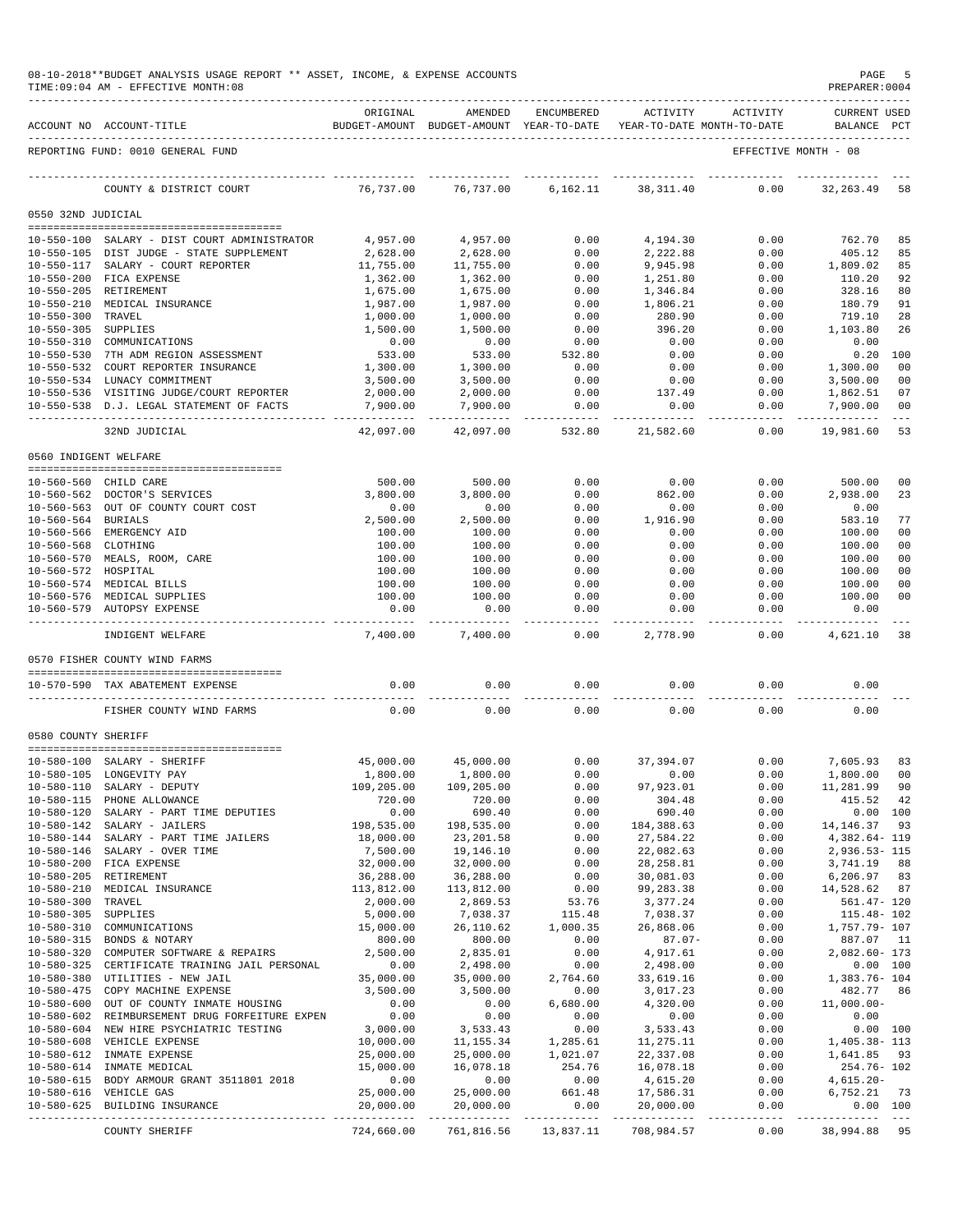|                      | 08-10-2018**BUDGET ANALYSIS USAGE REPORT ** ASSET, INCOME, & EXPENSE ACCOUNTS<br>TIME: 09:04 AM - EFFECTIVE MONTH: 08 |                           |                                       |                        |                                        |                      | PAGE<br>PREPARER: 0004             | -6            |
|----------------------|-----------------------------------------------------------------------------------------------------------------------|---------------------------|---------------------------------------|------------------------|----------------------------------------|----------------------|------------------------------------|---------------|
|                      | ACCOUNT NO ACCOUNT-TITLE                                                                                              | ORIGINAL<br>BUDGET-AMOUNT | AMENDED<br>BUDGET-AMOUNT YEAR-TO-DATE | ENCUMBERED             | ACTIVITY<br>YEAR-TO-DATE MONTH-TO-DATE | ACTIVITY             | <b>CURRENT USED</b><br>BALANCE PCT |               |
|                      | REPORTING FUND: 0010 GENERAL FUND                                                                                     |                           |                                       |                        |                                        | EFFECTIVE MONTH - 08 |                                    |               |
| 0590 EXTENSION AGENT |                                                                                                                       |                           |                                       |                        |                                        |                      |                                    |               |
|                      |                                                                                                                       |                           |                                       |                        |                                        |                      |                                    |               |
|                      | 10-590-100 SALARY - CEA-AG                                                                                            | 13,477.00                 | 13,477.00                             | 0.00                   | 11,403.04                              | 0.00                 | 2,073.96                           | 85            |
|                      | 10-590-110 ADMINISTRATIVE ASSISTANT                                                                                   | 10,000.00                 | 10,000.00                             | 0.00                   | 8,774.00                               | 0.00                 | 1,226.00                           | 88            |
|                      | 10-590-200 FICA EXPENSE                                                                                               | 1,785.00                  | 1,785.00                              | 0.00                   | 1,543.78<br>722.11                     | 0.00                 | 241.22                             | 86            |
|                      | 10-590-205 RETIREMENT                                                                                                 | 1,920.00                  | 1,920.00                              | 0.00                   |                                        | 0.00<br>0.00         | 1,197.89<br>118.32                 | 38<br>98      |
| 10-590-305 SUPPLIES  | 10-590-310 COMMUNICATIONS                                                                                             | 2,750.00                  | 6,405.00                              | 97.50<br>0.00          | 6,189.18<br>1,072.00                   | 0.00                 | 0.00 100                           |               |
|                      | 10-590-640 CAR ALLOWANCE                                                                                              | 1,000.00<br>6,000.00      | 1,072.00                              | 334.63                 | 4,308.83                               | 0.00                 | 1,356.54                           | 77            |
|                      | 10-590-642 STOCK SHOW EXPENSE                                                                                         | 6,000.00                  | 6,000.00<br>6,000.00                  | 0.00                   | 6,000.00                               | 0.00                 | 0.00 100                           |               |
|                      |                                                                                                                       | ----------                | _____________                         |                        | ----------                             | -----------          |                                    | $\frac{1}{2}$ |
|                      | EXTENSION AGENT                                                                                                       |                           | 42,932.00 46,659.00                   | 432.13                 | 40,012.94                              | 0.00                 | 6,213.93 87                        |               |
|                      | 0600 APPRAISAL DISTRICT                                                                                               |                           |                                       |                        |                                        |                      |                                    |               |
|                      | 10-600-644 APPRAISAL DISTRICT FEES                                                                                    | 165,000.00                | 165,000.00                            | 0.00                   | 131,974.41                             | 0.00                 | 33,025.59                          | 80            |
|                      | APPRAISAL DISTRICT                                                                                                    | 165,000.00                | 165,000.00                            | 0.00                   | 131,974.41                             | 0.00                 | 33,025.59                          | 80            |
| 0605 GRANTS          |                                                                                                                       |                           |                                       |                        |                                        |                      |                                    |               |
|                      |                                                                                                                       |                           |                                       |                        |                                        |                      |                                    |               |
|                      | 10-605-646 HOMELAND SECURITY GRANT EXPENSE                                                                            | 0.00                      | 0.00                                  | 0.00                   | 0.00                                   | 0.00                 | 0.00                               |               |
|                      | 10-605-648 HAVA GRANT EXPENSE                                                                                         | 0.00                      | 0.00                                  | 0.00                   | 0.00                                   | 0.00                 | 0.00                               |               |
|                      | 10-605-650 SECO-(EECBG) GRANT EXPENSE                                                                                 | 0.00                      | 0.00                                  | 0.00                   | 0.00                                   | 0.00                 | 0.00                               |               |
|                      | 10-605-652 SAFE COMMUNITY GRANT EXPENSE                                                                               | 0.00                      | 0.00                                  | 0.00<br>المامات ماليات | 0.00<br>--------                       | 0.00                 | 0.00<br>$- - - - -$                |               |
|                      | GRANTS                                                                                                                | 0.00                      | 0.00                                  | 0.00                   | 0.00                                   | 0.00                 | 0.00                               |               |
|                      | 0610 COUNTY COURT AT LAW                                                                                              |                           |                                       |                        |                                        |                      |                                    |               |
|                      |                                                                                                                       |                           |                                       |                        |                                        |                      |                                    |               |
|                      | 10-610-654 COUNTY COURT AT LAW JUDGE EXPENSE                                                                          | 14,000.00                 | 14,000.00                             | 0.00                   | 13,818.89                              | 0.00                 | 181.11                             | 99            |
|                      | COUNTY COURT AT LAW                                                                                                   | 14,000.00                 | 14,000.00                             | 0.00                   | 13,818.89                              | 0.00                 | 181.11                             | 99            |
|                      | GENERAL FUND                                                                                                          |                           |                                       |                        |                                        |                      |                                    |               |
|                      | INCOME TOTALS                                                                                                         | 2,643,178.00              | 2,681,845.50                          |                        | 2,773,841.60                           |                      | 18,476.80 91,996.10+ 103           |               |
|                      | <b>EXPENSE TOTALS</b>                                                                                                 | 2,356,146.00              | 2.412.673.93                          |                        | 37.684.81  1.810.939.40                | $56.95 -$            | 564,049.72                         | 77            |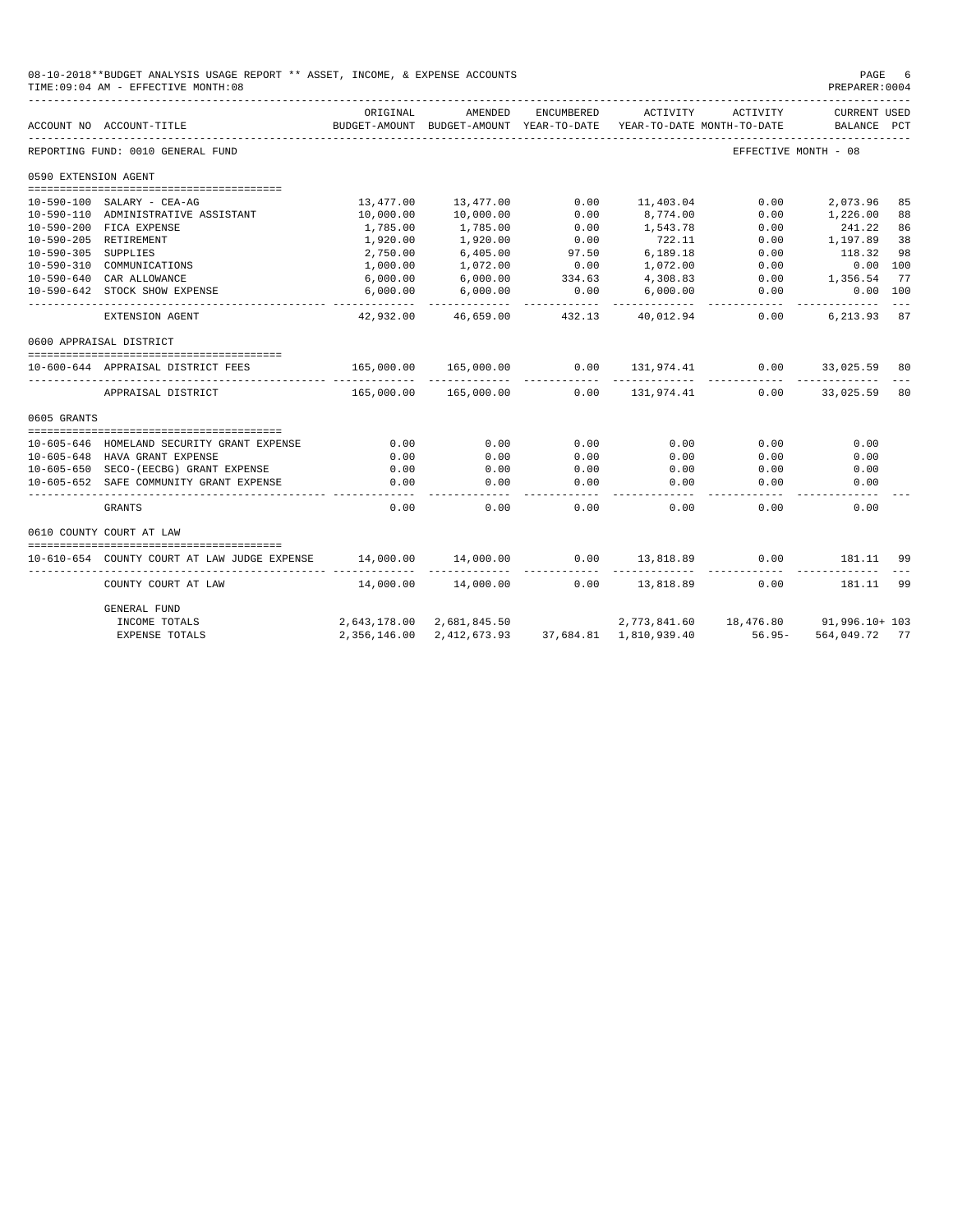|                     | 08-10-2018**BUDGET ANALYSIS USAGE REPORT ** ASSET, INCOME, & EXPENSE ACCOUNTS<br>TIME: 09:04 AM - EFFECTIVE MONTH: 08 |                        |                                                     |              |                            |                                        | PAGE<br>PREPARER: 0004       |          |
|---------------------|-----------------------------------------------------------------------------------------------------------------------|------------------------|-----------------------------------------------------|--------------|----------------------------|----------------------------------------|------------------------------|----------|
|                     | ACCOUNT NO ACCOUNT-TITLE                                                                                              | ORIGINAL               | AMENDED<br>BUDGET-AMOUNT BUDGET-AMOUNT YEAR-TO-DATE | ENCUMBERED   | <b>ACTIVITY</b>            | ACTIVITY<br>YEAR-TO-DATE MONTH-TO-DATE | CURRENT USED<br>BALANCE PCT  |          |
|                     | REPORTING FUND: 0011 ROAD & BRIDGE PRECINCT 1                                                                         |                        |                                                     |              |                            |                                        | EFFECTIVE MONTH - 08         |          |
| 0100 CASH ACCOUNTS  |                                                                                                                       |                        |                                                     |              |                            |                                        |                              |          |
|                     | 11-100-100 CFC: ROAD & BRIDGE PRECINCT 1                                                                              |                        |                                                     |              | 51,549.81                  | 2,682.93                               | 49,766.26                    |          |
|                     | 11-100-185 DUE FROM I&S FUND                                                                                          |                        |                                                     |              | 0.00                       | 0.00                                   | 0.00                         |          |
|                     | 11-100-197 DUE FROM GENERAL FUND                                                                                      |                        |                                                     |              | 0.00                       | 0.00                                   | 1,860.29                     |          |
|                     | 11-100-280 DELINQUENT TAXES RECEIVABLE<br>11-100-285 ALLOWANCE-UNCOLLETABLE TAXES                                     |                        |                                                     |              | 0.00<br>0.00               | 0.00<br>0.00                           | 2,905.18<br>726.29-          |          |
|                     | 11-100-290 DUE FROM APPRAISAL DISTRICT                                                                                |                        |                                                     |              | 0.00                       | 0.00                                   | 0.00                         |          |
|                     | CASH ACCOUNTS                                                                                                         |                        |                                                     |              | -------------<br>51,549.81 | 2,682.93                               | 53,805.44                    |          |
|                     | 0311 REVENUE ACCOUNTS                                                                                                 |                        |                                                     |              |                            |                                        |                              |          |
|                     |                                                                                                                       |                        |                                                     |              |                            |                                        |                              |          |
|                     | 11-311-100 ADVALOREM TAXES                                                                                            | 189,046.00             | 189,046.00                                          |              | 188,598.62                 | 113.47                                 | 447.38 100                   |          |
|                     | 11-311-110 MOTOR VEHICLE REGISTRATION<br>11-311-120 GROSS WEIGHT AND AXLE FEES                                        | 47,000.00<br>14,000.00 | 47,000.00<br>14,000.00                              |              | 55,898.51<br>12,971.09     | 2,569.46<br>0.00                       | 8,898.51+ 119<br>1,028.91    | 93       |
|                     | 11-311-130 LONG TERM FINANCING INCOME                                                                                 | 0.00                   | 0.00                                                |              | 0.00                       | 0.00                                   | 0.00                         |          |
|                     | 11-311-140 BRIDGE REPAIR INSURANCE                                                                                    | 0.00                   | 0.00                                                |              | 0.00                       | 0.00                                   | 0.00                         |          |
|                     | 11-311-145 RESERVE FEMA FUNDS                                                                                         | 0.00                   | 0.00                                                |              | 0.00                       | 0.00                                   | 0.00                         |          |
|                     | 11-311-150 OTHER INCOME                                                                                               | 0.00                   | 0.00                                                |              | 13.03                      | 0.00                                   | $13.03+$                     |          |
|                     | 11-311-155 RESERVE FUNDS                                                                                              | 0.00                   | 0.00                                                |              | 0.00                       | 0.00                                   | 0.00                         |          |
|                     | 11-311-160 SALE OF FIXED ASSETS                                                                                       | 0.00                   | 0.00                                                |              | 0.00                       | 0.00                                   | 0.00                         |          |
|                     | 11-311-165 RESERVE CERTZ FUNDS                                                                                        | 0.00                   | 745.08                                              |              | 116.92                     | 0.00                                   | 628.16                       | 16       |
|                     | 11-311-180 INTEREST EARNED                                                                                            | 0.00                   | 0.00<br>------------                                |              | 0.00                       | 0.00<br>------------ ------------      | 0.00<br><u>_____________</u> |          |
|                     | REVENUE ACCOUNTS                                                                                                      | 250,046.00             | 250,791.08                                          | 0.00         | 257,598.17                 | 2,682.93                               | $6.807.09 + 103$             |          |
|                     | 0611 EXPENSE ACCOUNTS                                                                                                 |                        |                                                     |              |                            |                                        |                              |          |
|                     | 11-611-100 SALARY - COMMISSIONER PCT 1                                                                                | 34,126.00              | 34,126.00                                           | 0.00         | 28,875.44                  | 0.00                                   | 5,250.56                     | 85       |
|                     | 11-611-105 LONGEVITY PAY                                                                                              | 2,100.00               | 2,100.00                                            | 0.00         | 0.00                       | 0.00                                   | 2,100.00                     | 00       |
|                     | 11-611-110 SALARY - ROAD FOREMAN                                                                                      | 33,573.00              | 33,573.00                                           | 0.00         | 28,409.70                  | 0.00                                   | 5,163.30                     | 85       |
|                     | 11-611-112 SALARY - ROAD HAND                                                                                         | 27,748.00              | 27,748.00                                           | 0.00         | 23,078.20                  | 0.00                                   | 4,669.80                     | 83       |
|                     | 11-611-115 PHONE ALLOWANCE                                                                                            | 360.00                 | 360.00                                              | 0.00         | 83.04                      | 0.00                                   | 276.96                       | 23       |
|                     | 11-611-120 SALARY - PART TIME                                                                                         | 10,000.00              | 10,000.00                                           | 0.00         | 8,100.00                   | 0.00                                   | 1,900.00                     | 81       |
|                     | 11-611-200 FICA EXPENSE                                                                                               | 8,188.00               | 8,188.00                                            | 0.00         | 6,781.58                   | 0.00                                   | 1,406.42                     | 83       |
|                     | 11-611-205 RETIREMENT                                                                                                 | 8,852.00               | 8,852.00                                            | 0.00         | 7,328.43                   | 0.00                                   | 1,523.57                     | 83       |
|                     | 11-611-210 MEDICAL INSURANCE<br>11-611-300 TRAVEL & SCHOOL                                                            | 28,453.00<br>2,000.00  | 28,453.00                                           | 0.00<br>0.00 | 24,354.00                  | 0.00<br>0.00                           | 4,099.00<br>1,760.00         | 86<br>12 |
| 11-611-305 SUPPLIES |                                                                                                                       | 8,600.00               | 2,000.00<br>8,600.00                                | 567.06       | 240.00<br>4,249.42         | 0.00                                   | 3,783.52                     | 56       |
|                     | 11-611-310 COMMUNICATIONS                                                                                             | 1,400.00               | 1,400.00                                            | 0.00         | 498.24                     | 0.00                                   | 901.76                       | 36       |
| 11-611-315 BONDS    |                                                                                                                       | 200.00                 | 200.00                                              | 0.00         | 0.00                       | 0.00                                   | 200.00                       | 00       |
|                     | 11-611-320 REPAIRS & MAINTENANCE                                                                                      | 30,000.00              | 30,000.00                                           | 7.00         | 20,074.72                  | 0.00                                   | 9,918.28                     | 67       |
|                     | 11-611-380 UTILITIES                                                                                                  | 2,000.00               | 2,000.00                                            | 161.79       | 2,117.09                   | 0.00                                   | 278.88-114                   |          |
|                     | 11-611-620 CAPITAL OUTLAY UNIT COST                                                                                   | 0.00                   | 0.00                                                | 0.00         | 0.00                       | 0.00                                   | 0.00                         |          |
|                     | 11-611-622 CAPITAL OUTLAY (OVER 5,000)                                                                                | 20,528.00              | 20,528.00                                           | 0.00         | 19,822.46                  | 0.00                                   | 705.54                       | 97       |
|                     | 11-611-624 CAPITAL OUTLAY LOAN INTEREST                                                                               | 706.00                 | 706.00                                              | 0.00         | 705.01                     | 0.00                                   | $0.99$ 100                   |          |
|                     | 11-611-700 DIESEL, OIL, AND GASOLINE                                                                                  | 25,000.00              | 25,000.00                                           | 234.29       | 25, 234. 21                | 0.00                                   | $468.50 - 102$               |          |
|                     | 11-611-705 ROAD MATERIAL & CONSTRUCTION<br>11-611-710 LOCAL MATCHING CETRZ GT                                         | 8,000.00<br>0.00       | 8,000.00<br>0.00                                    | 0.00<br>0.00 | 0.00<br>0.00               | 0.00<br>0.00                           | 8,000.00<br>0.00             | 00       |
|                     | 11-611-715 FEE REIMBURSEMENT                                                                                          | 0.00                   | 0.00                                                | 0.00         | 0.00                       | 0.00                                   | 0.00                         |          |
|                     | 11-611-720 BRIDGE REPAIR                                                                                              | 0.00                   | 0.00                                                | 0.00         | 0.00                       | 0.00                                   | 0.00                         |          |
|                     | 11-611-725 TIRES & TUBES                                                                                              | 8,000.00               | 8,000.00                                            | 1,091.54     | 5,647.55                   | 0.00                                   | 1,260.91                     | 84       |
|                     | 11-611-730 RESERVE MONEY                                                                                              | 0.00                   | 0.00                                                | 0.00         | 0.00                       | 0.00                                   | 0.00                         |          |
|                     | 11-611-735 CERTZ RESERVE                                                                                              | 0.00                   | 0.00                                                | 0.00         | 0.00                       | 0.00                                   | 0.00                         |          |
|                     | 11-611-740 FEMA RESERVE                                                                                               | 0.00                   | 0.00                                                | 0.00         | 0.00                       | 0.00                                   | 0.00                         |          |
|                     | EXPENSE ACCOUNTS                                                                                                      | 259,834.00             | 259,834.00                                          | 2,061.68     | 205,599.09                 | 0.00                                   | 52, 173. 23                  | 80       |
|                     | ROAD & BRIDGE PRECINCT 1                                                                                              |                        |                                                     |              |                            |                                        |                              |          |
|                     | INCOME TOTALS                                                                                                         | 250,046.00             | 250,791.08                                          |              | 257,598.17                 | 2,682.93                               | $6,807.09 + 103$             |          |
|                     | <b>EXPENSE TOTALS</b>                                                                                                 | 259,834.00             | 259,834.00                                          | 2,061.68     | 205,599.09                 | 0.00                                   | 52, 173. 23 80               |          |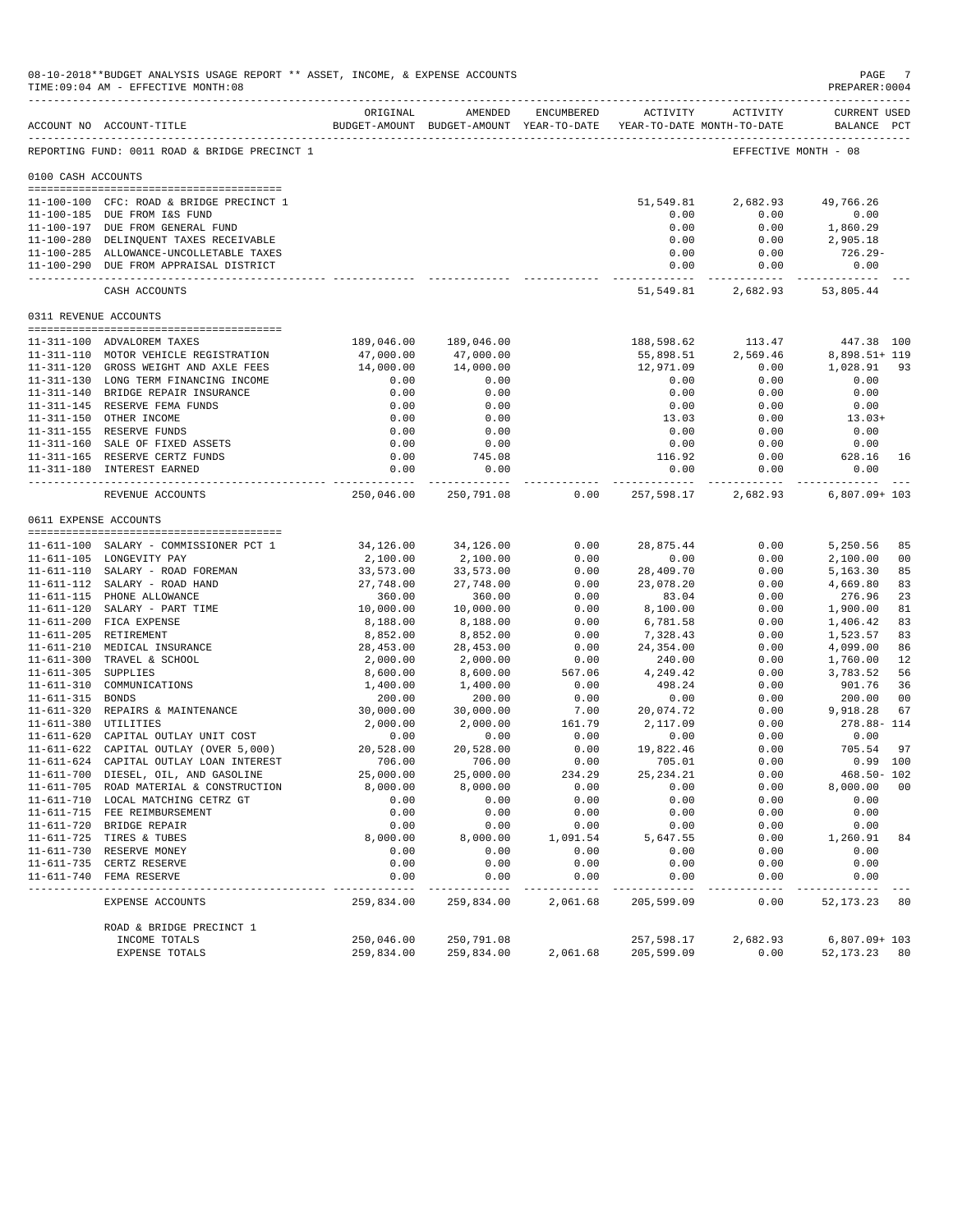|                       | 08-10-2018**BUDGET ANALYSIS USAGE REPORT ** ASSET, INCOME, & EXPENSE ACCOUNTS<br>TIME: 09:04 AM - EFFECTIVE MONTH: 08 |                           |                                                     |                |                             |                                        | PAGE<br>PREPARER: 0004      | 8              |
|-----------------------|-----------------------------------------------------------------------------------------------------------------------|---------------------------|-----------------------------------------------------|----------------|-----------------------------|----------------------------------------|-----------------------------|----------------|
|                       | ACCOUNT NO ACCOUNT-TITLE                                                                                              | ORIGINAL                  | AMENDED<br>BUDGET-AMOUNT BUDGET-AMOUNT YEAR-TO-DATE | ENCUMBERED     | <b>ACTIVITY</b>             | ACTIVITY<br>YEAR-TO-DATE MONTH-TO-DATE | CURRENT USED<br>BALANCE PCT |                |
|                       | REPORTING FUND: 0012 ROAD & BRIDGE PRECINCT 2                                                                         |                           |                                                     |                |                             |                                        | EFFECTIVE MONTH - 08        |                |
| 0100 CASH ACCOUNTS    |                                                                                                                       |                           |                                                     |                |                             |                                        |                             |                |
|                       | 12-100-100 CFC: ROAD & BRIDGE PRECINCT 2                                                                              |                           |                                                     |                | 53, 514.32                  | 2,682.92                               | 53, 114.87                  |                |
|                       | 12-100-185 DUE FROM I&S FUND                                                                                          |                           |                                                     |                | 0.00                        | 0.00                                   | 0.00                        |                |
|                       | 12-100-186 DUE FROM GENERAL FUND                                                                                      |                           |                                                     |                | 0.00                        | 0.00                                   | 474.59                      |                |
|                       | 12-100-280 DELINQUENT TAXES RECEIVABLE                                                                                |                           |                                                     |                | 0.00                        | 0.00                                   | 2,905.18                    |                |
|                       | 12-100-285 ALLOWANCE-UNCOLLETABLE TAXES<br>12-100-290 DUE FROM APPRAISAL DISTRICT                                     |                           |                                                     |                | 0.00<br>0.00                | 0.00<br>0.00                           | 726.29-<br>0.00             |                |
|                       | CASH ACCOUNTS                                                                                                         |                           |                                                     |                | -------------<br>53, 514.32 | 2,682.92                               | 55,768.35                   |                |
| 0312 REVENUE ACCOUNTS |                                                                                                                       |                           |                                                     |                |                             |                                        |                             |                |
|                       |                                                                                                                       |                           |                                                     |                |                             |                                        |                             |                |
|                       | 12-312-100 ADVALOREM TAXES                                                                                            | 189,046.00                | 189,046.00                                          |                | 189,010.47                  | 113.46                                 | 35.53 100                   |                |
|                       | 12-312-110 MOTOR VEHICLE REGISTRATION<br>12-312-120 GROSS WEIGHT AND AXLE FEES                                        | 47,000.00<br>14,000.00    | 47,000.00<br>14,000.00                              |                | 55,898.21<br>12,971.09      | 2,569.46<br>0.00                       | 8,898.21+ 119<br>1,028.91   | 93             |
|                       | 12-312-130 LONG TERM FINANCING INCOME                                                                                 | 0.00                      | 0.00                                                |                | 0.00                        | 0.00                                   | 0.00                        |                |
|                       | 12-312-140 BRIDGE REPAIR INSURANCE                                                                                    | 0.00                      | 0.00                                                |                | 0.00                        | 0.00                                   | 0.00                        |                |
|                       | 12-312-145 RESERVE FEMA FUNDS                                                                                         | 0.00                      | 0.00                                                |                | 0.00                        | 0.00                                   | 0.00                        |                |
|                       | 12-312-150 OTHER INCOME                                                                                               | 0.00                      | 0.00                                                |                | 13.03                       | 0.00                                   | $13.03+$                    |                |
|                       | 12-312-155 RESERVE FUNDS                                                                                              | 0.00                      | 0.00                                                |                | 0.00                        | 0.00                                   | 0.00                        |                |
|                       | 12-312-160 SALE OF FIXED ASSETS                                                                                       | 0.00                      | 0.00                                                |                | 0.00                        | 0.00                                   | 0.00                        |                |
|                       | 12-312-165 RESERVE CERTZ FUNDS                                                                                        | 0.00                      | 0.00                                                |                | 3,042.74                    | 0.00                                   | $3,042.74+$                 |                |
|                       | 12-312-180 INTEREST EARNED                                                                                            | 0.00<br>------------      | 0.00<br>-------------                               |                | 0.00                        | 0.00                                   | 0.00<br>______________      |                |
|                       | REVENUE ACCOUNTS                                                                                                      | 250,046.00                | 250,046.00                                          | 0.00           | 260,935.54                  | 2,682.92                               | 10,889.54+ 104              |                |
| 0612 EXPENSE ACCOUNTS |                                                                                                                       |                           |                                                     |                |                             |                                        |                             |                |
|                       | 12-612-100 SALARY - COMMISSIONER PCT 2                                                                                | 34,126.00                 | 34,126.00                                           | 0.00           | 28,875.44                   | 0.00                                   | 5,250.56                    | 85             |
|                       | 12-612-105 LONGEVITY PAY                                                                                              | 1,200.00                  | 1,200.00                                            | 0.00           | 0.00                        | 0.00                                   | 1,200.00                    | 00             |
|                       | 12-612-110 SALARY - ROAD FOREMAN                                                                                      | 33,573.00                 | 33,573.00                                           | 0.00           | 25,827.00                   | 0.00                                   | 7,746.00                    | 77             |
|                       | 12-612-112 SALARY - ROAD HAND                                                                                         | 27,748.00                 | 27,748.00                                           | 0.00           | 18, 142. 40                 | 0.00                                   | 9,605.60                    | 65             |
|                       | 12-612-115 PHONE ALLOWANCE                                                                                            | 720.00                    | 720.00                                              | 0.00           | 0.00                        | 0.00                                   | 720.00                      | 0 <sub>0</sub> |
|                       | 12-612-120 SALARY - PART TIME                                                                                         | 10,000.00                 | 22, 289.34                                          | 0.00           | 31,402.40                   | 0.00                                   | 9,113.06-141                |                |
|                       | 12-612-200 FICA EXPENSE                                                                                               | 8,113.00                  | 8,113.00                                            | 0.00           | 7,739.61                    | 0.00                                   | 373.39                      | 95             |
|                       | 12-612-205 RETIREMENT                                                                                                 | 8,777.00                  | 8,777.00                                            | 0.00           | 7,792.93                    | 0.00                                   | 984.07                      | 89             |
|                       | 12-612-210 MEDICAL INSURANCE                                                                                          | 28,453.00                 | 28,453.00                                           | 0.00           | 23,014.25                   | 0.00                                   | 5,438.75                    | 81             |
| $12 - 612 - 305$      | 12-612-300 TRAVEL & SCHOOL<br><b>SUPPLIES</b>                                                                         | 2,000.00                  | 2,000.00<br>8,600.00                                | 0.00<br>366.46 | 2,013.28<br>7,541.48        | 0.00<br>0.00                           | $13.28 - 101$<br>692.06     | 92             |
| 12-612-310            | COMMUNICATIONS                                                                                                        | 8,600.00<br>1,400.00      | 1,400.00                                            | 0.00           | 581.28                      | 0.00                                   | 818.72                      | 42             |
| 12-612-315 BONDS      |                                                                                                                       | 0.00                      | 0.00                                                | 0.00           | 0.00                        | 0.00                                   | 0.00                        |                |
|                       | 12-612-320 REPAIRS & MAINTENANCE                                                                                      | 30,000.00                 | 30,000.00                                           | 3, 243.17      | 23, 432.39                  | 0.00                                   | 3,324.44                    | 89             |
| 12-612-380 UTILITIES  |                                                                                                                       | 2,000.00                  | 2,000.00                                            | 95.00          | 2,248.83                    | 0.00                                   | 343.83- 117                 |                |
|                       | 12-612-620 CAPITAL OUTLAY UNIT COST                                                                                   | 0.00                      | 0.00                                                | 0.00           | 0.00                        | 0.00                                   | 0.00                        |                |
|                       | 12-612-622 CAPITAL OUTLAY (OVER 5,000)                                                                                | 29,774.00                 | 29,774.00                                           | 0.00           | 29,774.00                   | 0.00                                   |                             | 0.00 100       |
|                       | 12-612-624 CAPITAL OUTLAY LOAN INTEREST                                                                               | 0.00                      | 0.00                                                | 0.00           | 0.00                        | 0.00                                   | 0.00                        |                |
|                       | 12-612-700 DIESEL, OIL, AND GASOLINE                                                                                  | 25,000.00                 | 25,000.00                                           | 2,193.95       | 24, 393.35                  | 0.00                                   | 1,587.30- 106               |                |
|                       | 12-612-705 ROAD MATERIAL & CONSTRUCTION                                                                               | 8,000.00                  | 8,000.00                                            | 594.00         | 2,729.00                    | 0.00                                   | 4,677.00 42                 |                |
|                       | 12-612-710 LOCAL MATCHING CETRZ GT                                                                                    | 0.00                      | 0.00                                                | 0.00           | 0.00<br>0.00                | 0.00                                   | 0.00                        |                |
|                       | 12-612-715 FEE REIMBURSEMENT<br>12-612-720 BRIDGE REPAIR                                                              | 0.00<br>0.00              | 0.00<br>0.00                                        | 0.00<br>0.00   | 0.00                        | 0.00<br>0.00                           | 0.00<br>0.00                |                |
|                       | 12-612-725 TIRES & TUBES                                                                                              | 8,000.00                  | 11,080.58                                           | 330.54         | 13,287.32                   | 0.00                                   | 2,537.28-123                |                |
|                       | 12-612-730 RESERVE MONEY                                                                                              | 0.00                      | 0.00                                                | 0.00           | 0.00                        | 0.00                                   | 0.00                        |                |
|                       | 12-612-735 CERTZ RESERVE                                                                                              | 0.00                      | 0.00                                                | 0.00           | 0.00                        | 0.00                                   | 0.00                        |                |
|                       | 12-612-740 FEMA RESERVE                                                                                               | 0.00                      | 0.00                                                | 0.00           | 0.00                        | 0.00                                   | 0.00                        |                |
|                       | EXPENSE ACCOUNTS                                                                                                      | $- - - - -$<br>267,484.00 | 282,853.92                                          | 6,823.12       | 248,794.96                  | 0.00                                   | 27, 235.84                  | 90             |
|                       | ROAD & BRIDGE PRECINCT 2                                                                                              |                           |                                                     |                |                             |                                        |                             |                |
|                       | INCOME TOTALS                                                                                                         | 250,046.00                | 250,046.00                                          |                | 260,935.54                  | 2,682.92                               | 10,889.54+ 104              |                |
|                       | EXPENSE TOTALS                                                                                                        | 267,484.00                | 282,853.92                                          | 6,823.12       | 248,794.96                  | 0.00                                   | 27, 235.84 90               |                |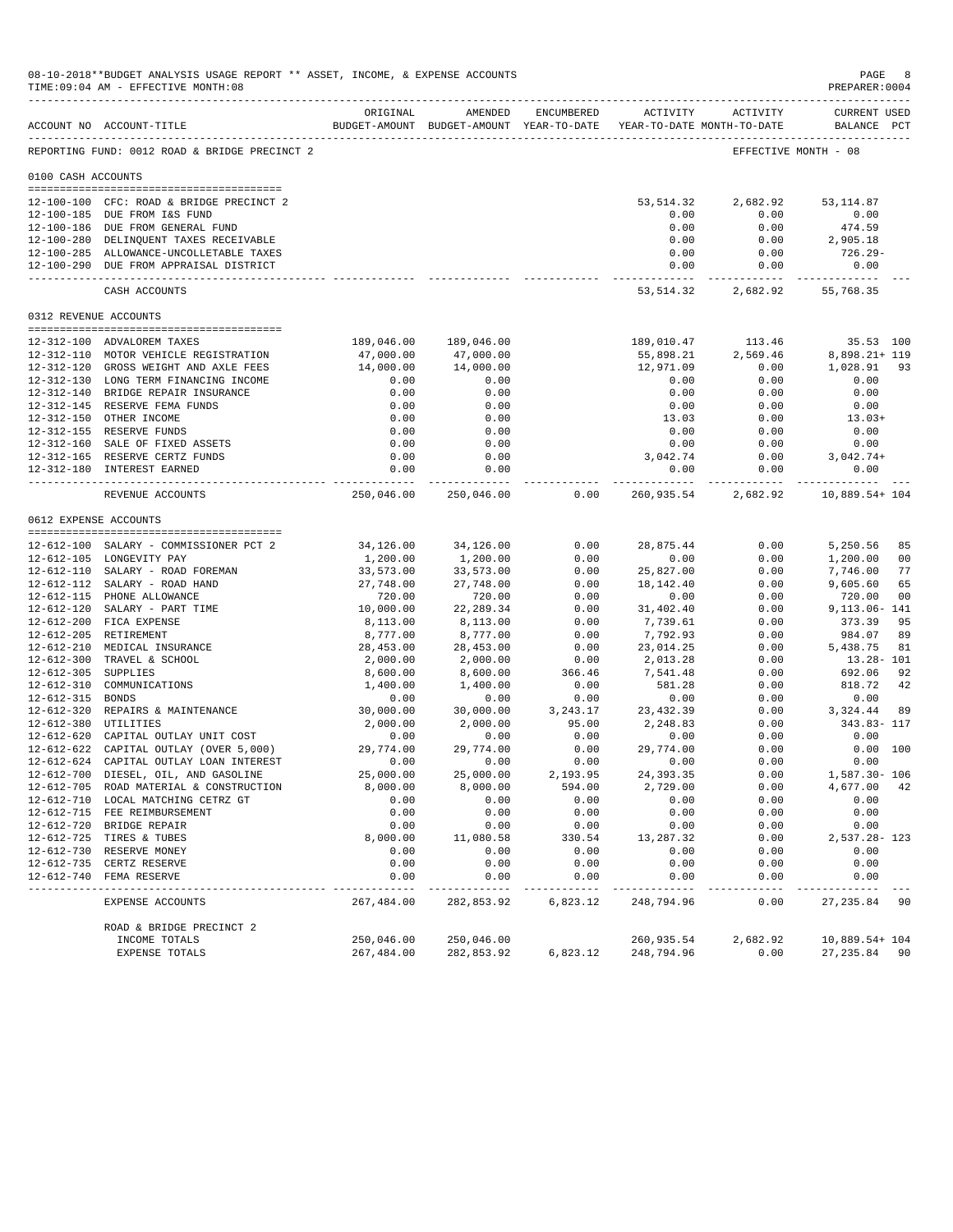|                     | 08-10-2018**BUDGET ANALYSIS USAGE REPORT ** ASSET, INCOME, & EXPENSE ACCOUNTS<br>TIME: 09:04 AM - EFFECTIVE MONTH: 08 |                         |                                                     |                  |                         |                                        | PAGE<br>PREPARER: 0004      | 9              |
|---------------------|-----------------------------------------------------------------------------------------------------------------------|-------------------------|-----------------------------------------------------|------------------|-------------------------|----------------------------------------|-----------------------------|----------------|
|                     | ACCOUNT NO ACCOUNT-TITLE                                                                                              | ORIGINAL                | AMENDED<br>BUDGET-AMOUNT BUDGET-AMOUNT YEAR-TO-DATE | ENCUMBERED       | <b>ACTIVITY</b>         | ACTIVITY<br>YEAR-TO-DATE MONTH-TO-DATE | CURRENT USED<br>BALANCE PCT |                |
|                     | REPORTING FUND: 0013 ROAD & BRIDGE PRECINCT 3                                                                         |                         |                                                     |                  |                         |                                        | EFFECTIVE MONTH - 08        |                |
| 0100 CASH ACCOUNTS  |                                                                                                                       |                         |                                                     |                  |                         |                                        |                             |                |
|                     | 13-100-100 CFC: ROAD & BRIDGE PRECINCT 3                                                                              |                         |                                                     |                  | 59,805.35               | 2,682.92                               | 59,330.76                   |                |
|                     | 13-100-185 DUE FROM I&S FUND                                                                                          |                         |                                                     |                  | 0.00                    | 0.00                                   | 0.00                        |                |
|                     | 13-100-186 DUE TO GENERAL FUND<br>13-100-280 DELINQUENT TAXES RECEIVABLE                                              |                         |                                                     |                  | 0.00<br>0.00            | 0.00<br>0.00                           | 474.59<br>2,905.18          |                |
|                     | 13-100-285 ALLOWANCE-UNCOLLETABLE TAXES                                                                               |                         |                                                     |                  | 0.00                    | 0.00                                   | 726.29-                     |                |
|                     | 13-100-290 DUE FROM APPRAISAL DISTRICT                                                                                |                         |                                                     |                  | 0.00                    | 0.00                                   | 0.00                        |                |
|                     | CASH ACCOUNTS                                                                                                         |                         |                                                     |                  | .<br>59,805.35          | 2,682.92                               | 61,984.24                   |                |
|                     | 0313 REVENUE ACCOUNTS                                                                                                 |                         |                                                     |                  |                         |                                        |                             |                |
|                     |                                                                                                                       |                         |                                                     |                  |                         |                                        |                             |                |
|                     | 13-313-100 ADVALOREM TAXES<br>13-313-110 MOTOR VEHICLE REGISTRATION                                                   | 189,046.00<br>47,000.00 | 189,046.00<br>47,000.00                             |                  | 188,455.36<br>55,898.24 | 113.46<br>2,569.46                     | 590.64 100<br>8,898.24+ 119 |                |
|                     | 13-313-120 GROSS WEIGHT AND AXLE FEES                                                                                 | 14,000.00               | 14,000.00                                           |                  | 12,971.08               | 0.00                                   | 1,028.92                    | 93             |
|                     | 13-313-130 LONG TERM FINANCING INCOME                                                                                 | 0.00                    | 0.00                                                |                  | 0.00                    | 0.00                                   | 0.00                        |                |
|                     | 13-313-140 BRIDGE REPAIR INSURANCE                                                                                    | 0.00                    | 0.00                                                |                  | 0.00                    | 0.00                                   | 0.00                        |                |
|                     | 13-313-145 RESERVE FEMA FUNDS                                                                                         | 0.00                    | 0.00                                                |                  | 0.00                    | 0.00                                   | 0.00                        |                |
|                     | 13-313-150 OTHER INCOME                                                                                               | 0.00                    | 0.00                                                |                  | 13.03                   | 0.00                                   | $13.03+$                    |                |
|                     | 13-313-155 RESERVE FUNDS                                                                                              | 0.00                    | 0.00                                                |                  | 0.00                    | 0.00                                   | 0.00                        |                |
|                     | 13-313-160 SALE OF FIXED ASSETS                                                                                       | 0.00                    | 0.00                                                |                  | 0.00                    | 0.00                                   | 0.00                        |                |
|                     | 13-313-165 RESERVE CERTZ FUNDS                                                                                        | 0.00                    | 0.00                                                |                  | 580.08                  | 0.00                                   | 580.08+                     |                |
|                     | 13-313-180 INTEREST EARNED                                                                                            | 0.00                    | 0.00<br>------------                                |                  | 0.00                    | 0.00<br>------------ ------------      | 0.00<br>--------------      |                |
|                     | REVENUE ACCOUNTS                                                                                                      | 250,046.00              | 250,046.00                                          | 0.00             | 257,917.79              | 2,682.92                               | 7,871.79+ 103               |                |
|                     | 0613 EXPENSE ACCOUNTS                                                                                                 |                         |                                                     |                  |                         |                                        |                             |                |
|                     | 13-613-100 SALARY - COMMISSIONER PCT 3                                                                                | 34,126.00               | 34,126.00                                           | 0.00             | 28,875.44               | 0.00                                   | 5,250.56                    | 85             |
|                     | 13-613-105 LONGEVITY PAY                                                                                              | 1,800.00                | 1,800.00                                            | 0.00             | 0.00                    | 0.00                                   | 1,800.00                    | 00             |
|                     | 13-613-110 SALARY - ROAD FOREMAN                                                                                      | 33,573.00               | 33,573.00                                           | 0.00             | 28,409.70               | 0.00                                   | 5,163.30                    | 85             |
|                     | 13-613-112 SALARY - ROAD HAND                                                                                         | 27,748.00               | 27,748.00                                           | 0.00             | 17,244.08               | 0.00                                   | 10,503.92                   | 62             |
|                     | 13-613-115 PHONE ALLOWANCE                                                                                            | 720.00                  | 720.00                                              | 0.00             | 0.00                    | 0.00                                   | 720.00                      | 0 <sub>0</sub> |
|                     | 13-613-120 SALARY - PART TIME                                                                                         | 10,000.00               | 10,000.00                                           | 0.00             | 5,310.00                | 0.00                                   | 4,690.00                    | 53             |
|                     | 13-613-200 FICA EXPENSE                                                                                               | 8,232.00                | 8,232.00                                            | 0.00             | 6,093.27                | 0.00                                   | 2,138.73                    | 74             |
|                     | 13-613-205 RETIREMENT<br>13-613-210 MEDICAL INSURANCE                                                                 | 8,865.00<br>28,453.00   | 8,865.00<br>28,453.00                               | 0.00<br>0.00     | 6,583.79<br>22,509.00   | 0.00<br>0.00                           | 2,281.21<br>5,944.00        | 74<br>79       |
|                     | 13-613-300 TRAVEL & SCHOOL                                                                                            | 2,000.00                | 2,000.00                                            | 0.00             | 1,084.81                | 0.00                                   | 915.19                      | 54             |
| 13-613-305 SUPPLIES |                                                                                                                       | 8,600.00                | 8,600.00                                            | 164.01           | 6,063.97                | 0.00                                   | 2,372.02                    | 72             |
|                     | 13-613-310 COMMUNICATIONS                                                                                             | 1,400.00                | 1,400.00                                            | 105.57           | 1,236.25                | 0.00                                   | 58.18                       | 96             |
| 13-613-315 BONDS    |                                                                                                                       | 200.00                  | 200.00                                              | 0.00             | 0.00                    | 0.00                                   | 200.00                      | 0 <sub>0</sub> |
|                     | 13-613-320 REPAIRS & MAINTENANCE                                                                                      | 30,000.00               | 30,830.10                                           | 7,440.17         | 31,940.40               | 0.00                                   | 8,550.47- 128               |                |
|                     | 13-613-380 UTILITIES                                                                                                  | 2,000.00                | 2,000.00                                            | 89.01            | 1,077.38                | 0.00                                   | 833.61                      | 58             |
|                     | 13-613-620 CAPITAL OUTLAY UNIT COST                                                                                   | 0.00                    | 0.00                                                | 0.00             | 0.00                    | 0.00                                   | 0.00                        |                |
|                     | 13-613-622 CAPITAL OUTLAY (OVER 5,000)                                                                                | 90,740.00               | 90,740.00                                           | 0.00             | 90,739.07               | 0.00                                   |                             | 0.93 100       |
|                     | 13-613-624 CAPITAL OUTLAY LOAN INTEREST<br>13-613-700 DIESEL, OIL, AND GASOLINE                                       | 2,443.00                | 2,443.00                                            | 0.00             | 2,431.97                | 0.00                                   | 11.03 100                   |                |
|                     | 13-613-705 ROAD MATERIAL & CONSTRUCTION                                                                               | 25,000.00<br>8,000.00   | 25,000.00<br>8,000.00                               | 2,715.77<br>0.00 | 20,642.61<br>5,022.00   | 0.00<br>0.00                           | 1,641.62<br>2,978.00        | 93<br>63       |
|                     | 13-613-710 LOCAL MATCHING CETRZ GT                                                                                    | 0.00                    | 0.00                                                | 0.00             | 0.00                    | 0.00                                   | 0.00                        |                |
|                     | 13-613-715 FEE REIMBURSEMENT                                                                                          | 0.00                    | 0.00                                                | 0.00             | 0.00                    | 0.00                                   | 0.00                        |                |
|                     | 13-613-720 BRIDGE REPAIR                                                                                              | 0.00                    | 0.00                                                | 0.00             | 0.00                    | 0.00                                   | 0.00                        |                |
|                     | 13-613-725 TIRES & TUBES                                                                                              | 8,000.00                | 8,000.00                                            | 0.00             | 2,061.58                | 0.00                                   | 5,938.42                    | 26             |
|                     | 13-613-730 RESERVE MONEY                                                                                              | 0.00                    | 0.00                                                | 0.00             | 0.00                    | 0.00                                   | 0.00                        |                |
|                     | 13-613-735 CERTZ RESERVE                                                                                              | 0.00                    | 0.00                                                | 0.00             | 0.00                    | 0.00                                   | 0.00                        |                |
|                     | 13-613-740 FEMA RESERVE                                                                                               | 0.00<br>$---$           | 0.00                                                | 0.00             | 0.00                    | 0.00                                   | 0.00                        |                |
|                     | EXPENSE ACCOUNTS                                                                                                      | 331,900.00              | 332,730.10                                          | 10,514.53        | 277,325.32              | 0.00                                   | 44,890.25                   | 87             |
|                     | ROAD & BRIDGE PRECINCT 3                                                                                              |                         |                                                     |                  |                         |                                        |                             |                |
|                     | INCOME TOTALS                                                                                                         | 250,046.00              | 250,046.00                                          |                  | 257,917.79              | 2,682.92                               | 7,871.79+ 103               |                |
|                     | EXPENSE TOTALS                                                                                                        | 331,900.00              | 332,730.10                                          | 10,514.53        | 277,325.32              | 0.00                                   | 44,890.25 87                |                |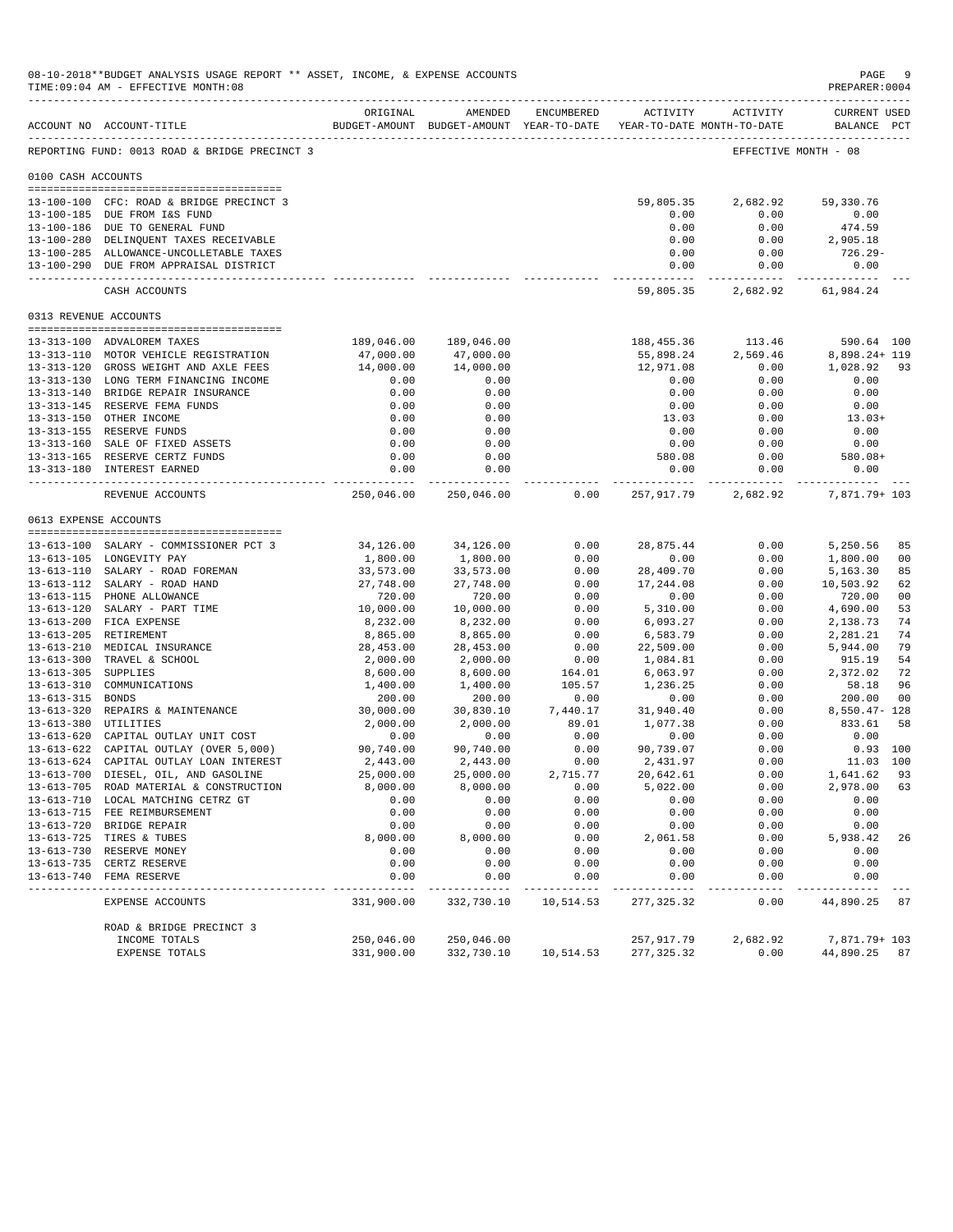|                     | 08-10-2018**BUDGET ANALYSIS USAGE REPORT ** ASSET, INCOME, & EXPENSE ACCOUNTS<br>TIME: 09:04 AM - EFFECTIVE MONTH: 08 |                       |                                                                                |              |                                    |                                     | PAGE 10<br>PREPARER: 0004          |                      |
|---------------------|-----------------------------------------------------------------------------------------------------------------------|-----------------------|--------------------------------------------------------------------------------|--------------|------------------------------------|-------------------------------------|------------------------------------|----------------------|
|                     | ACCOUNT NO ACCOUNT-TITLE                                                                                              | ORIGINAL              | AMENDED<br>BUDGET-AMOUNT BUDGET-AMOUNT YEAR-TO-DATE YEAR-TO-DATE MONTH-TO-DATE |              | ---------------------------------- | ENCUMBERED ACTIVITY ACTIVITY        | <b>CURRENT USED</b><br>BALANCE PCT |                      |
|                     | REPORTING FUND: 0014 ROAD & BRIDGE PRECINCT 4                                                                         |                       |                                                                                |              |                                    | EFFECTIVE MONTH - 08                |                                    |                      |
|                     |                                                                                                                       |                       |                                                                                |              |                                    |                                     |                                    |                      |
| 0100 CASH ACCOUNTS  |                                                                                                                       |                       |                                                                                |              |                                    |                                     |                                    |                      |
|                     | 14-100-100 CFC: ROAD & BRIDGE PRECINCT 4                                                                              |                       |                                                                                |              | 11,305.99                          | 2,682.91                            | 28, 135.94                         |                      |
|                     | 14-100-185 DUE FROM I&S FUND                                                                                          |                       |                                                                                |              | 0.00                               | 0.00                                | 0.00                               |                      |
|                     | 14-100-186 DUE FROM GENERAL FUND                                                                                      |                       |                                                                                |              | 0.00                               | 0.00                                | 474.59                             |                      |
|                     | 14-100-280 DELINQUENT TAXES RECEIVABLE                                                                                |                       |                                                                                |              | 0.00                               | 0.00                                | 2,905.18                           |                      |
|                     | 14-100-285 ALLOWANCE-UNCOLLETABLE TAXES                                                                               |                       |                                                                                |              | 0.00                               | 0.00                                | 726.29-                            |                      |
|                     | 14-100-290 DUE FROM APPRAISAL DISTRICT                                                                                |                       |                                                                                |              | 0.00                               | 0.00<br>.                           | 0.00                               |                      |
|                     | CASH ACCOUNTS                                                                                                         |                       |                                                                                |              | 11,305.99                          | 2,682.91                            | 30,789.42                          |                      |
|                     | 0314 REVENUE ACCOUNTS                                                                                                 |                       |                                                                                |              |                                    |                                     |                                    |                      |
|                     |                                                                                                                       |                       |                                                                                |              |                                    |                                     |                                    |                      |
|                     | 14-314-100 ADVALOREM TAXES<br>14-314-110 MOTOR VEHICLE REGISTRATION                                                   | 47,000.00             | 189,046.00 189,046.00<br>47,000.00                                             |              | 188,455.33<br>55,898.00            | 113.47<br>2,569.44                  | 590.67 100<br>8,898.00+ 119        |                      |
|                     | 14-314-120 GROSS WEIGHT AND AXLE FEES                                                                                 | 14,000.00             | 14,000.00                                                                      |              | 12,971.07                          | 0.00                                | 1,028.93                           | 93                   |
|                     | 14-314-130 LONG TERM FINANCING INCOME                                                                                 | 0.00                  | 0.00                                                                           |              | 0.00                               | 0.00                                | 0.00                               |                      |
|                     | 14-314-140 BRIDGE REPAIR INSURANCE                                                                                    | 0.00                  | 0.00                                                                           |              | 0.00                               | 0.00                                | 0.00                               |                      |
|                     | 14-314-145 RESERVE FEMA FUNDS                                                                                         | 0.00                  | 0.00                                                                           |              | 0.00                               | 0.00                                | 0.00                               |                      |
|                     | 14-314-150 OTHER INCOME                                                                                               | 0.00                  | 0.00                                                                           |              | 13.03                              | 0.00                                | $13.03+$                           |                      |
|                     | 14-314-155 RESERVE FUNDS                                                                                              | 0.00                  | 0.00                                                                           |              | 0.00                               | 0.00                                | 0.00                               |                      |
|                     | 14-314-160 SALE OF FIXED ASSETS                                                                                       | 0.00                  | 0.00                                                                           |              | 0.00                               | 0.00                                | 0.00                               |                      |
|                     | 14-314-165 RESERVE CERTZ FUNDS                                                                                        | 0.00                  | 0.00                                                                           |              | 9,668.89                           | 0.00                                | $9,668.89+$                        |                      |
|                     | 14-314-180 INTEREST EARNED                                                                                            | 0.00<br>.             | 0.00<br>-------------                                                          |              | 0.00                               | 0.00<br>-------------- ------------ | 0.00<br>______________             |                      |
|                     | REVENUE ACCOUNTS                                                                                                      | 250,046.00            | 250,046.00                                                                     | 0.00         | 267,006.32                         | 2,682.91                            | 16,960.32+ 107                     |                      |
|                     | 0614 EXPENSE ACCOUNTS                                                                                                 |                       |                                                                                |              |                                    |                                     |                                    |                      |
|                     |                                                                                                                       |                       |                                                                                |              |                                    |                                     |                                    |                      |
|                     | 14-614-100 SALARY - COMMISSIONER PCT 4<br>14-614-105 LONGEVITY PAY                                                    | 34,126.00             | 34,126.00                                                                      | 0.00<br>0.00 | 28,875.44                          | 0.00<br>0.00                        | 5,250.56                           | 85<br>0 <sup>0</sup> |
|                     | 14-614-110 SALARY - ROAD FOREMAN                                                                                      | 2,400.00<br>57,996.00 | 2,400.00<br>57,996.00                                                          | 0.00         | 0.00<br>52, 163. 20                | 0.00                                | 2,400.00<br>5,832.80               | 90                   |
|                     | 14-614-112 SALARY - ROAD HAND                                                                                         | 0.00                  | 0.00                                                                           | 0.00         | 0.00                               | 0.00                                | 0.00                               |                      |
|                     | 14-614-115 PHONE ALLOWANCE                                                                                            | 720.00                | 720.00                                                                         | 0.00         | 0.00                               | 0.00                                | 720.00                             | 0 <sub>0</sub>       |
|                     | 14-614-120 SALARY - PART TIME                                                                                         | 10,000.00             | 12,053.58                                                                      | 0.00         | 14,760.00                          | 0.00                                | 2,706.42-122                       |                      |
|                     | 14-614-200 FICA EXPENSE                                                                                               | 8,304.00              | 8,304.00                                                                       | 0.00         | 7,500.83                           | 0.00                                | 803.17                             | 90                   |
|                     | 14-614-205 RETIREMENT                                                                                                 | 8,858.00              | 8,858.00                                                                       | 0.00         | 7,506.54                           | 0.00                                | 1,351.46                           | 85                   |
|                     | 14-614-210 MEDICAL INSURANCE                                                                                          | 28,453.00             | 28,453.00                                                                      | 0.00         | 16,763.08                          | 0.00                                | 11,689.92                          | 59                   |
|                     | 14-614-300 TRAVEL & SCHOOL                                                                                            | 2,000.00              | 2,000.00                                                                       | 0.00         | 2,000.00                           | 0.00                                | 0.00 100                           |                      |
| 14-614-305 SUPPLIES |                                                                                                                       | 8,600.00              | 8,600.00                                                                       | 909.44       | 6,202.39                           | 0.00                                | 1,488.17                           | 83                   |
|                     | 14-614-310 COMMUNICATIONS                                                                                             | 1,400.00              | 1,400.00                                                                       | 0.00         | 1,080.11                           | 0.00                                | 319.89                             | 77                   |
|                     | 14-614-320 REPAIRS & MAINTENANCE                                                                                      | 30,000.00             | 34,646.42                                                                      | 876.77       | 47, 127.54                         | 0.00                                | 13,357.89- 139                     |                      |
|                     | 14-614-380 UTILITIES                                                                                                  | 2,000.00              | 2,000.00                                                                       | 42.00        | 544.00                             | 0.00                                | 1,414.00                           | 29                   |
|                     | 14-614-620 CAPITAL OUTLAY UNIT COST<br>14-614-622 CAPITAL OUTLAY (OVER 5,000)                                         | 0.00<br>41,288.00     | 0.00<br>84,650.15                                                              | 0.00<br>0.00 | 0.00<br>84,650.15                  | 0.00<br>0.00                        | 0.00<br>0.00 100                   |                      |
|                     | 14-614-624 CAPITAL OUTLAY LOAN INTEREST                                                                               | 1,863.00              | 0.85                                                                           | 0.00         | 0.00                               | 0.00                                | 0.85                               | 00                   |
|                     | 14-614-700 DIESEL, OIL, AND GASOLINE                                                                                  | 25,000.00             | 33,853.58                                                                      | 1,065.12     | 34, 387.29                         | 0.00                                | 1,598.83-105                       |                      |
|                     | 14-614-705 ROAD MATERIAL & CONSTRUCTION                                                                               | 8,000.00              | 10,000.00                                                                      | 0.00         | 8,343.00                           | 0.00                                | 1,657.00                           | 83                   |
|                     | 14-614-710 LOCAL MATCHING CETRZ GT                                                                                    | 0.00                  | 0.00                                                                           | 0.00         | 0.00                               | 0.00                                | 0.00                               |                      |
|                     | 14-614-715 FEE REIMBURSEMENT                                                                                          | 0.00                  | 0.00                                                                           | 0.00         | 0.00                               | 0.00                                | 0.00                               |                      |
|                     | 14-614-720 BRIDGE REPAIR                                                                                              | 0.00                  | 0.00                                                                           | 0.00         | 0.00                               | 0.00                                | 0.00                               |                      |
|                     | 14-614-725 TIRES & TUBES                                                                                              | 8,000.00              | 8,000.00                                                                       | 476.78       | 4,645.31                           | 0.00                                | 2,877.91                           | 64                   |
|                     | 14-614-730 FEMA EXPENSE                                                                                               | 0.00                  | 0.00                                                                           | 0.00         | 0.00                               | 0.00                                | 0.00                               |                      |
|                     | 14-614-735 CERTZ RESERVE                                                                                              | 0.00                  | 0.00                                                                           | 0.00         | 0.00                               | 0.00                                | 0.00                               |                      |
| $14 - 614 - 740$    | FEMA RESERVE                                                                                                          | 0.00                  | 0.00                                                                           | 0.00         | 0.00                               | 0.00                                | 0.00                               |                      |
|                     | EXPENSE ACCOUNTS                                                                                                      | 279,008.00            | 338,061.58                                                                     | 3,370.11     | 316,548.88                         | 0.00                                | 18,142.59                          | 95                   |
|                     | ROAD & BRIDGE PRECINCT 4                                                                                              |                       |                                                                                |              |                                    |                                     |                                    |                      |
|                     | INCOME TOTALS                                                                                                         | 250,046.00            | 250,046.00                                                                     |              | 267,006.32                         | 2,682.91                            | 16,960.32+ 107                     |                      |
|                     | EXPENSE TOTALS                                                                                                        | 279,008.00            | 338,061.58                                                                     | 3,370.11     | 316,548.88                         | 0.00                                | 18, 142. 59 95                     |                      |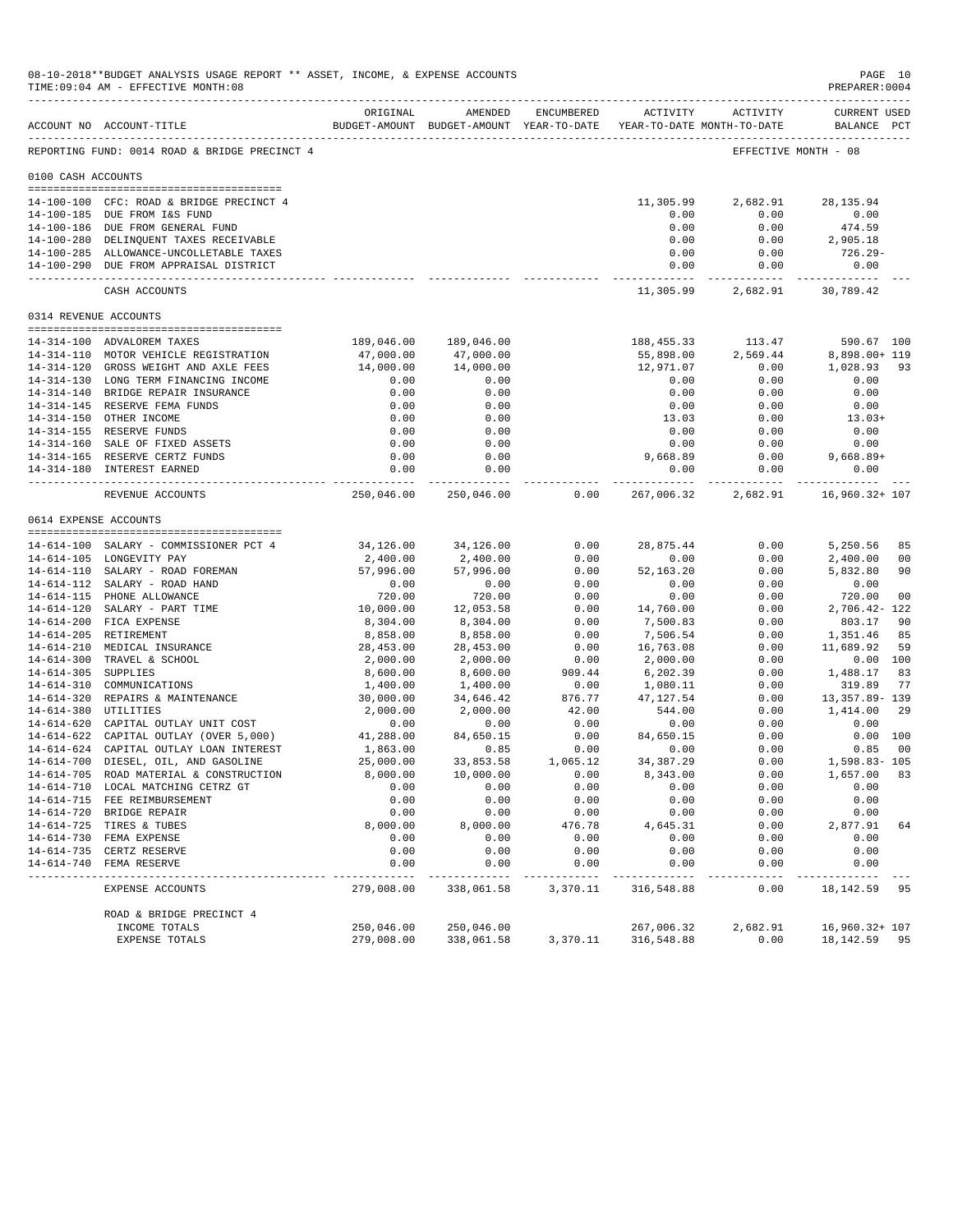|                       | 08-10-2018**BUDGET ANALYSIS USAGE REPORT ** ASSET, INCOME, & EXPENSE ACCOUNTS<br>TIME: 09:04 AM - EFFECTIVE MONTH: 08<br>PREPARER: 0004 |                                               |                                                                                |            |            |                                        |                                      |  |  |
|-----------------------|-----------------------------------------------------------------------------------------------------------------------------------------|-----------------------------------------------|--------------------------------------------------------------------------------|------------|------------|----------------------------------------|--------------------------------------|--|--|
|                       | ACCOUNT NO ACCOUNT-TITLE                                                                                                                | ORIGINAL                                      | AMENDED<br>BUDGET-AMOUNT BUDGET-AMOUNT YEAR-TO-DATE YEAR-TO-DATE MONTH-TO-DATE | ENCUMBERED | ACTIVITY   |                                        | ACTIVITY CURRENT USED<br>BALANCE PCT |  |  |
|                       | REPORTING FUND: 0020 JAIL BOND I&S                                                                                                      |                                               |                                                                                |            |            | EFFECTIVE MONTH - 08                   |                                      |  |  |
| 0100 CASH ACCOUNT     |                                                                                                                                         |                                               |                                                                                |            |            |                                        |                                      |  |  |
|                       |                                                                                                                                         |                                               |                                                                                |            |            |                                        |                                      |  |  |
|                       | 20-100-190 I&S ACCOUNT JAIL BOND                                                                                                        |                                               |                                                                                |            | 2,784.70   | 2,300.20                               | 309,097.52                           |  |  |
|                       | 20-100-280 DELINQUENT TAXES RECEIVABLE                                                                                                  |                                               |                                                                                |            | 0.00       |                                        | $0.00$ 14,558.70                     |  |  |
|                       | 20-100-285 ALLOWANCE-UNCOLLETABLE TAXES                                                                                                 |                                               |                                                                                |            | 0.00       | 0.00                                   | $3,639.67-$                          |  |  |
|                       | 20-100-290 DUE FROM APPRAISAL DISTRICT                                                                                                  |                                               |                                                                                |            | 0.00       |                                        | $0.00$ $0.00$                        |  |  |
|                       | 20-100-295 DUE FROM GENERAL FUND                                                                                                        |                                               |                                                                                |            | 0.00       | 0.00                                   | 25,369.42                            |  |  |
|                       | CASH ACCOUNT                                                                                                                            |                                               |                                                                                |            | 2,784.70   |                                        | 2,300.20 345,385.97                  |  |  |
|                       | 0315 JAIL BOND I&S REVENUE                                                                                                              |                                               |                                                                                |            |            |                                        |                                      |  |  |
|                       |                                                                                                                                         |                                               |                                                                                |            |            |                                        |                                      |  |  |
|                       | 20-315-100 BOND TAXES                                                                                                                   |                                               | 462,819.00 462,819.00                                                          |            |            | $465,603.46$ $2,300.20$ $2,784.46+101$ |                                      |  |  |
|                       | 20-315-180 BOND TAXES INTEREST                                                                                                          | 0.00                                          | 0.00                                                                           |            | 0.00       | 0.00                                   | 0.00                                 |  |  |
|                       | JAIL BOND I&S REVENUE                                                                                                                   | $462,819.00$ $462,819.00$ $0.00$ $465,603.46$ |                                                                                |            |            |                                        | 2,300.20 2,784.46+ 101               |  |  |
| 0615 EXPENSE ACCOUNTS |                                                                                                                                         |                                               |                                                                                |            |            |                                        |                                      |  |  |
|                       | 20-615-622 BOND PAYMENT PRINCIPAL                                                                                                       |                                               | $300, 350.00$ $300, 000.00$ $0.00$ $300, 000.00$                               |            |            | $0.00$ and $0.00$                      | $0.00$ 100                           |  |  |
|                       | 20-615-624 BOND PAYMENT INTEREST                                                                                                        | 162,469.00                                    | 162,819.00                                                                     | 0.00       | 162,818.76 | 0.00                                   | $0.24$ 100                           |  |  |
|                       | EXPENSE ACCOUNTS                                                                                                                        | ---------- -                                  | 462,819.00 462,819.00                                                          | 0.00       | 462,818.76 | 0.00                                   | $0.24$ 100                           |  |  |
|                       | JAIL BOND I&S                                                                                                                           |                                               |                                                                                |            |            |                                        |                                      |  |  |
|                       | INCOME TOTALS                                                                                                                           |                                               | 462,819.00 462,819.00                                                          |            |            | $465,603.46$ $2,300.20$ $2,784.46+101$ |                                      |  |  |
|                       | <b>EXPENSE TOTALS</b>                                                                                                                   | 462,819.00                                    | 462,819.00                                                                     | 0.00       | 462,818.76 | 0.00                                   | $0.24$ 100                           |  |  |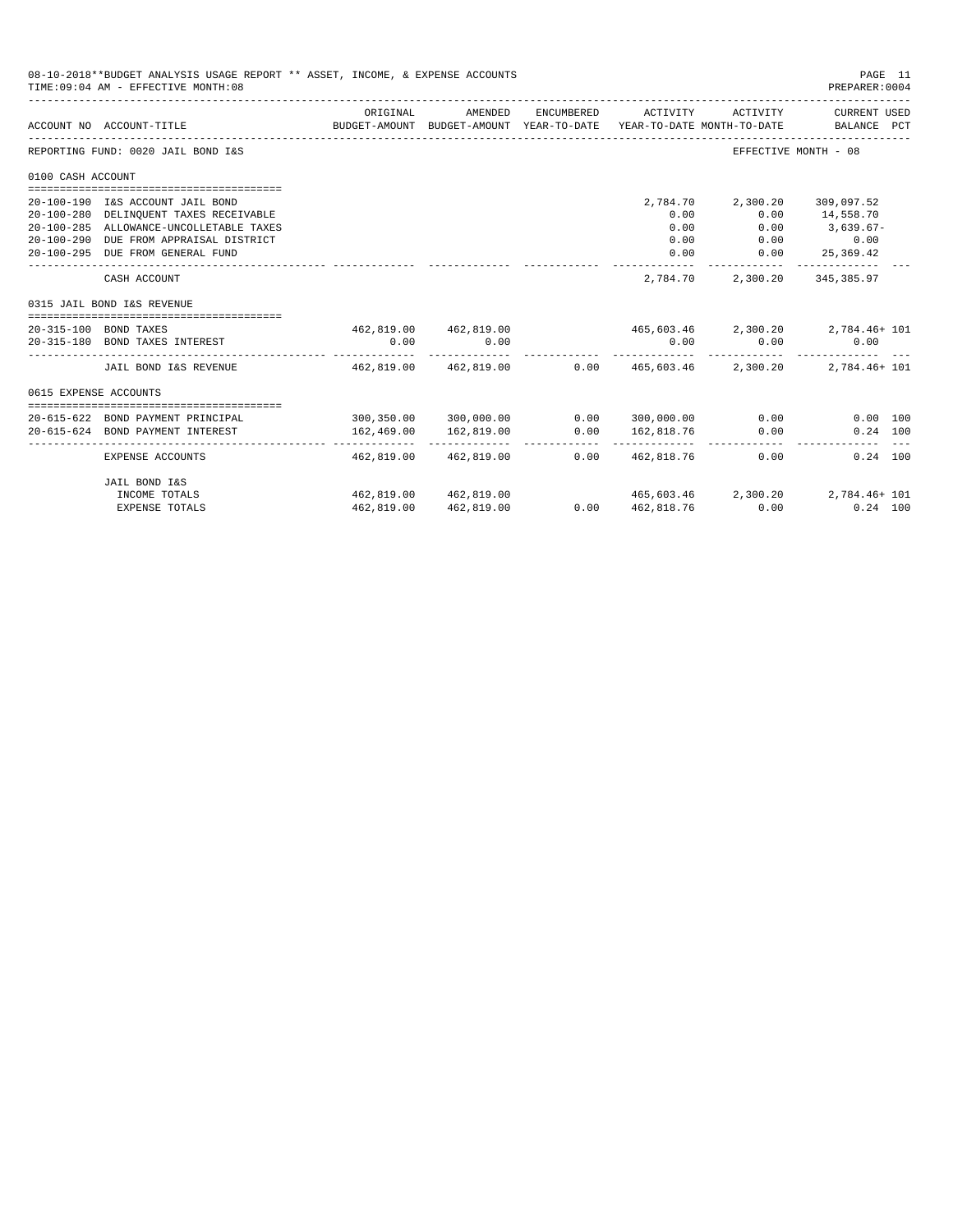|                       | 08-10-2018**BUDGET ANALYSIS USAGE REPORT ** ASSET, INCOME, & EXPENSE ACCOUNTS<br>TIME: 09:04 AM - EFFECTIVE MONTH: 08 |           |                                        |              |                     |                    | PAGE 12<br>PREPARER: 0004  |  |
|-----------------------|-----------------------------------------------------------------------------------------------------------------------|-----------|----------------------------------------|--------------|---------------------|--------------------|----------------------------|--|
|                       |                                                                                                                       | ORIGINAL  | AMENDED                                |              | ENCUMBERED ACTIVITY | ACTIVITY           | CURRENT USED               |  |
|                       | ACCOUNT NO ACCOUNT-TITLE CONTROL SUDGET-AMOUNT BUDGET-AMOUNT YEAR-TO-DATE YEAR-TO-DATE MONTH-TO-DATE BALANCE PCT      |           |                                        |              |                     |                    |                            |  |
|                       | REPORTING FUND: 0021 LATERAL ROAD PRECINCT 1                                                                          |           |                                        |              |                     |                    | EFFECTIVE MONTH - 08       |  |
| 0100 CASH ACCOUNTS    |                                                                                                                       |           |                                        |              |                     |                    |                            |  |
|                       | 21-100-100 CFC: LATERAL ROAD PRECINCT 1                                                                               |           |                                        |              |                     | 571.06 0.00 571.06 |                            |  |
|                       | CASH ACCOUNTS                                                                                                         |           |                                        |              |                     | 571.06             | 0.00<br>571.06             |  |
| 0321 REVENUE ACCOUNTS | ------------------------------------                                                                                  |           |                                        |              |                     |                    |                            |  |
|                       | 21-321-190 STATE ROAD FUND                                                                                            |           | 5,146.00 5,146.00                      |              |                     |                    | 5,146.06   0.00   0.06+100 |  |
|                       | REVENUE ACCOUNTS                                                                                                      |           | 5,146.00 5,146.00 0.00                 |              | 5,146,06            |                    | 0.00<br>$0.06 + 100$       |  |
| 0621 EXPENSE ACCOUNTS |                                                                                                                       |           |                                        |              |                     |                    |                            |  |
|                       | 21-621-700 DIESEL, OIL, AND GASOLINE $2,573.00$ $2,573.00$ $0.00$ $2,573.00$ $0.00$ $0.00$ $0.00$ $0.00$              |           |                                        |              |                     |                    |                            |  |
|                       | 21-621-705 ROAD MATERIAL & CONSTRUCTION                                                                               | 2,573.00  | 2,573.00                               | 0.00         |                     | $2,002.00$ 0.00    | 571.00 78                  |  |
|                       | EXPENSE ACCOUNTS                                                                                                      | --------- | ------------- -<br>5, 146.00 5, 146.00 | ------------ | $0.00$ $4.575.00$   |                    | 571.00 89<br>0.00          |  |
|                       | LATERAL ROAD PRECINCT 1                                                                                               |           |                                        |              |                     |                    |                            |  |
|                       | INCOME TOTALS                                                                                                         |           | 5,146.00 5,146.00                      |              |                     | 5, 146, 06         | $0.00$ $0.06 + 100$        |  |
|                       | <b>EXPENSE TOTALS</b>                                                                                                 | 5.146.00  | 5,146.00                               | 0.00         | 4,575.00            |                    | 0.00<br>571.00 89          |  |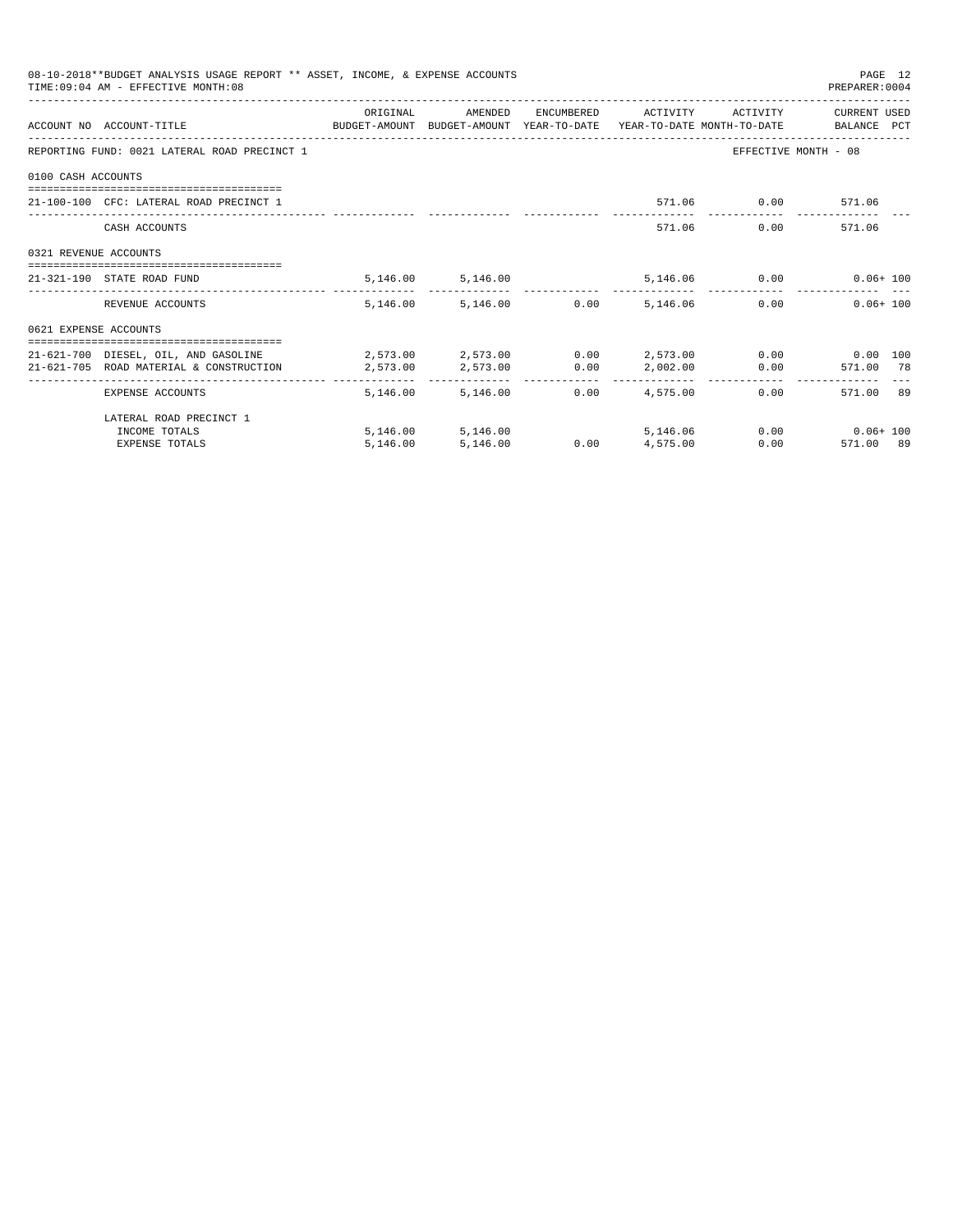|                       | 08-10-2018**BUDGET ANALYSIS USAGE REPORT ** ASSET, INCOME, & EXPENSE ACCOUNTS<br>TIME: 09:04 AM - EFFECTIVE MONTH: 08 |                                         |                        |      |                     |                          | PAGE 13<br>PREPARER: 0004                                                       |
|-----------------------|-----------------------------------------------------------------------------------------------------------------------|-----------------------------------------|------------------------|------|---------------------|--------------------------|---------------------------------------------------------------------------------|
|                       |                                                                                                                       | ORIGINAL                                | AMENDED                |      | ENCUMBERED ACTIVITY | ACTIVITY                 | CURRENT USED                                                                    |
|                       | ACCOUNT NO ACCOUNT-TITLE                                                                                              |                                         |                        |      |                     |                          | BUDGET-AMOUNT BUDGET-AMOUNT YEAR-TO-DATE YEAR-TO-DATE MONTH-TO-DATE BALANCE PCT |
|                       | REPORTING FUND: 0022 LATERAL ROAD PRECINCT 2                                                                          |                                         |                        |      |                     |                          | EFFECTIVE MONTH - 08                                                            |
| 0100 CASH ACCOUNTS    |                                                                                                                       |                                         |                        |      |                     |                          |                                                                                 |
|                       | 22-100-100 CFC: LATERAL ROAD PRECINCT 2                                                                               |                                         |                        |      |                     | $0.05$ $0.00$ $1,253.07$ |                                                                                 |
|                       | CASH ACCOUNTS                                                                                                         |                                         |                        |      | 0.05                |                          | $0.00$ 1,253.07                                                                 |
| 0322 REVENUE ACCOUNTS |                                                                                                                       |                                         |                        |      |                     |                          |                                                                                 |
|                       | 22-322-190 STATE ROAD FUND                                                                                            |                                         | 5, 146.00 5, 146.00    |      |                     |                          | 5,146.05   0.00   0.05+100                                                      |
|                       | REVENUE ACCOUNTS                                                                                                      |                                         | 5,146.00 5,146.00 0.00 |      | 5,146.05            |                          | $0.05 + 100$<br>$0.00$ and $0.00$                                               |
| 0622 EXPENSE ACCOUNTS |                                                                                                                       |                                         |                        |      |                     |                          |                                                                                 |
|                       | 22-622-700 DIESEL, OIL, AND GASOLINE                                                                                  | $2.573.00$ $2.573.00$ $0.00$ $2.573.00$ |                        |      |                     |                          | $0.00$ and $0.00$<br>$0.00$ 100                                                 |
|                       | 22-622-705 ROAD MATERIAL & CONSTRUCTION                                                                               | 2,573.00                                | 2,573.00               | 0.00 |                     | 2,573.00                 | 0.00<br>0.00 100                                                                |
|                       | EXPENSE ACCOUNTS                                                                                                      | ---------                               | 5, 146.00 5, 146.00    | 0.00 | 5,146,00            | 0.00                     | $0.00$ 100                                                                      |
|                       | LATERAL ROAD PRECINCT 2                                                                                               |                                         |                        |      |                     |                          |                                                                                 |
|                       | INCOME TOTALS                                                                                                         |                                         | 5,146.00 5,146.00      |      | 5, 146, 05          |                          | 0.00<br>$0.05 + 100$                                                            |
|                       | <b>EXPENSE TOTALS</b>                                                                                                 | 5,146.00                                | 5,146.00               | 0.00 | 5.146.00            | 0.00                     | 0.00 100                                                                        |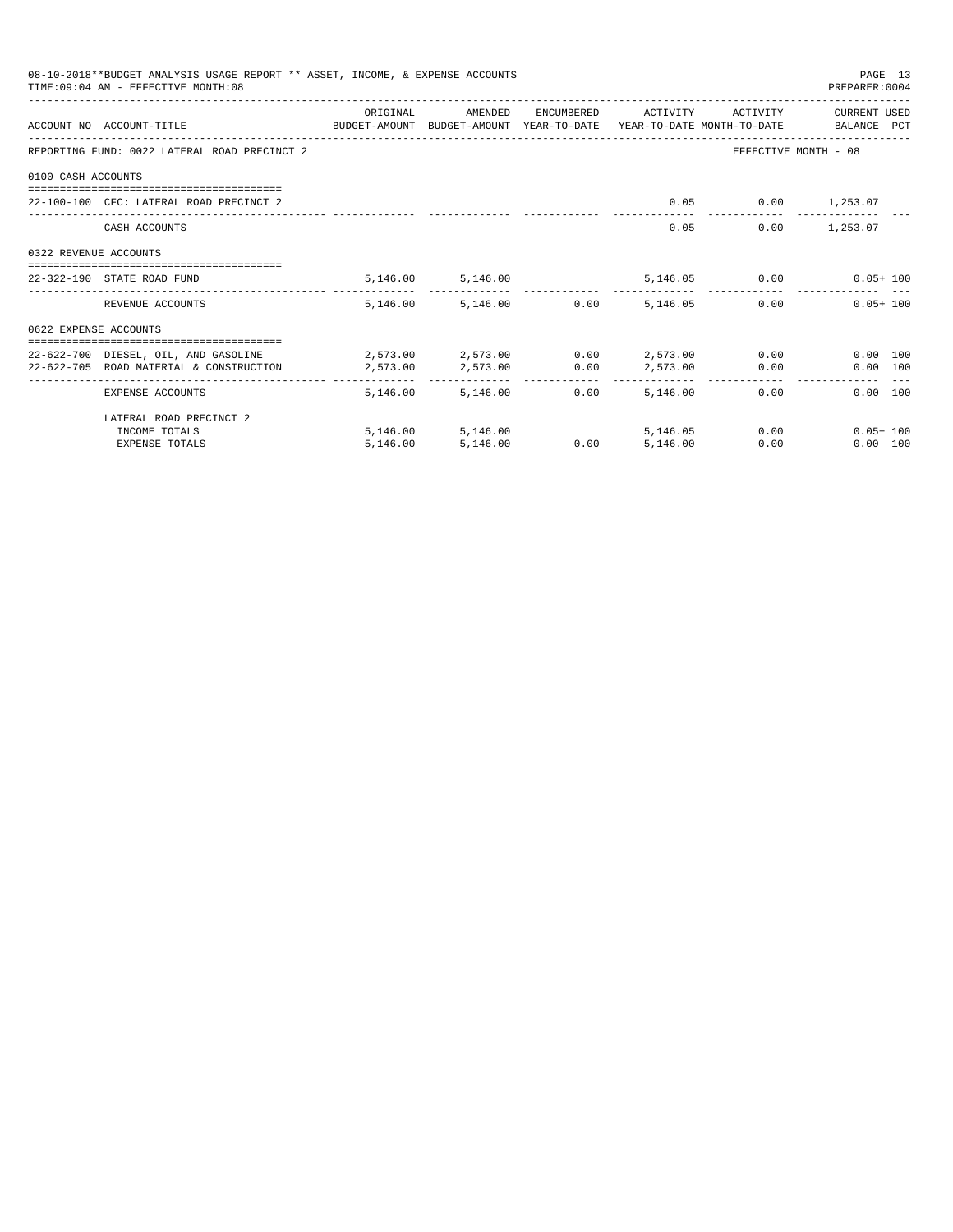|                       | 08-10-2018**BUDGET ANALYSIS USAGE REPORT ** ASSET, INCOME, & EXPENSE ACCOUNTS<br>TIME: 09:04 AM - EFFECTIVE MONTH: 08 |                                                     |                                                                |      |                     |               | PAGE 14<br>PREPARER: 0004                 |  |
|-----------------------|-----------------------------------------------------------------------------------------------------------------------|-----------------------------------------------------|----------------------------------------------------------------|------|---------------------|---------------|-------------------------------------------|--|
|                       | ACCOUNT NO ACCOUNT-TITLE CONTROL SUDGET-AMOUNT BUDGET-AMOUNT YEAR-TO-DATE YEAR-TO-DATE MONTH-TO-DATE BALANCE PCT      | ORIGINAL                                            | AMENDED                                                        |      | ENCUMBERED ACTIVITY | ACTIVITY      | CURRENT USED                              |  |
|                       | REPORTING FUND: 0023 LATERAL ROAD PRECINCT 3                                                                          |                                                     |                                                                |      |                     |               | EFFECTIVE MONTH - 08                      |  |
| 0100 CASH ACCOUNTS    |                                                                                                                       |                                                     |                                                                |      |                     |               |                                           |  |
|                       | 23-100-100 CFC: LATERAL ROAD PRECINCT 3                                                                               |                                                     |                                                                |      | 0.06                | 0.00          | 0.06                                      |  |
|                       | CASH ACCOUNTS                                                                                                         |                                                     |                                                                |      | 0.06                | 0.00          | 0.06                                      |  |
| 0323 REVENUE ACCOUNTS |                                                                                                                       |                                                     |                                                                |      |                     |               |                                           |  |
|                       | ---------------------------------<br>23-323-190 STATE ROAD FUND                                                       |                                                     | 5, 146.00 5, 146.00                                            |      |                     | 5,146.06 0.00 | $0.06 + 100$                              |  |
|                       | REVENUE ACCOUNTS                                                                                                      |                                                     | 5,146.00 5,146.00 0.00                                         |      | 5,146,06            |               | $0.06 + 100$<br>0.00                      |  |
| 0623 EXPENSE ACCOUNTS |                                                                                                                       |                                                     |                                                                |      |                     |               |                                           |  |
|                       | 23-623-700 DIESEL, OIL, AND GASOLINE<br>23-623-705 ROAD MATERIAL & CONSTRUCTION                                       | $2,573.00$ $2,573.00$ $0.00$ $2,573.00$<br>2,573.00 | 2,573.00                                                       | 0.00 | 2,573.00            | 0.00          | $0.00$ and $0.00$<br>0.00 100<br>0.00 100 |  |
|                       | EXPENSE ACCOUNTS                                                                                                      |                                                     | -------- ------------- ---------- ---<br>5, 146, 00 5, 146, 00 | 0.00 | 5,146,00            | 0.00          | 0.00 100                                  |  |
|                       | LATERAL ROAD PRECINCT 3                                                                                               |                                                     |                                                                |      |                     |               |                                           |  |
|                       | INCOME TOTALS                                                                                                         |                                                     | 5,146.00 5,146.00                                              |      | 5,146.06            |               | 0.00<br>$0.06 + 100$                      |  |
|                       | <b>EXPENSE TOTALS</b>                                                                                                 | 5,146.00                                            | 5,146.00                                                       | 0.00 | 5,146.00            | 0.00          | 0.00 100                                  |  |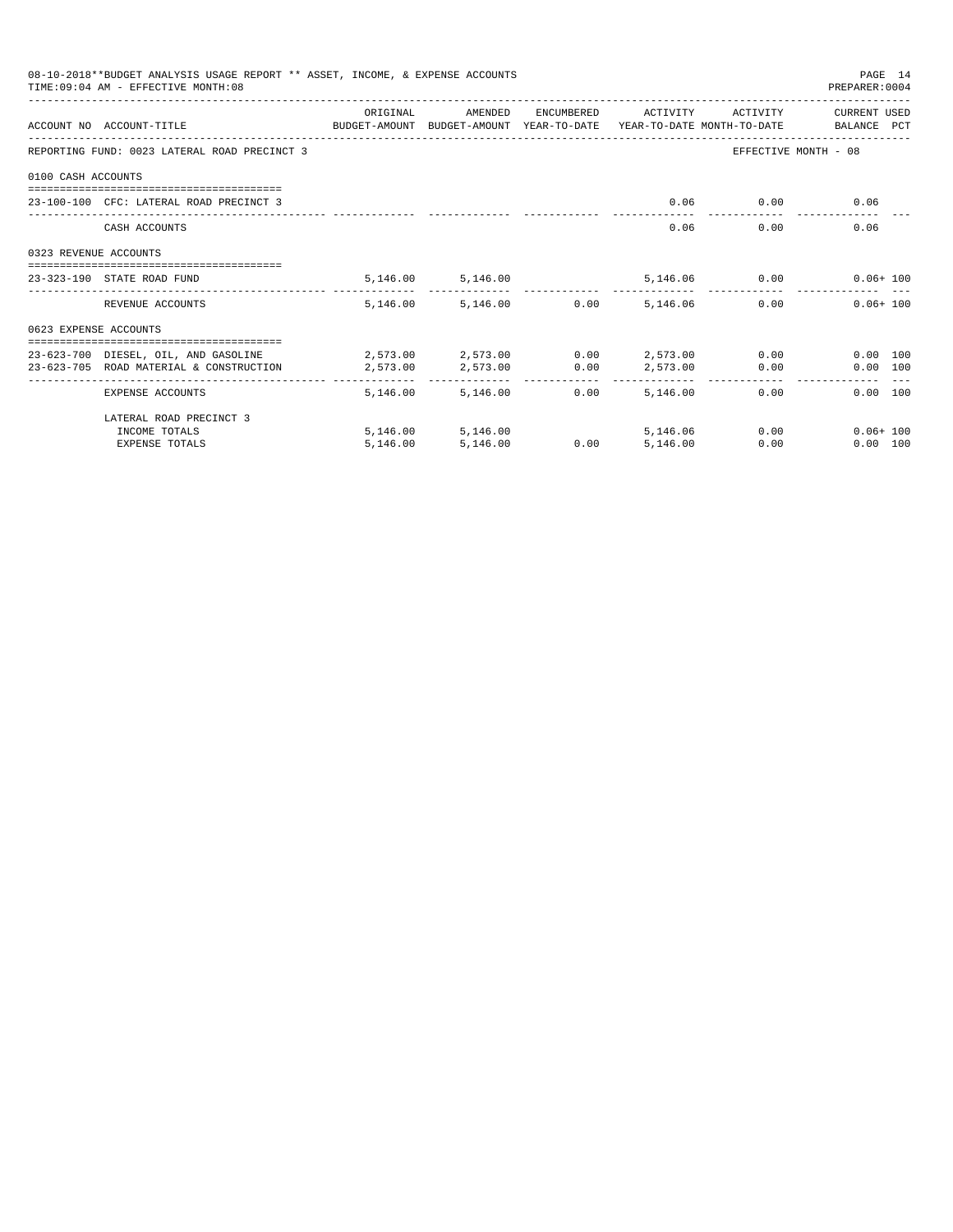| 08-10-2018**BUDGET ANALYSIS USAGE REPORT ** ASSET, INCOME, & EXPENSE ACCOUNTS<br>TIME: 09:04 AM - EFFECTIVE MONTH: 08<br>PREPARER: 0004 |                                                                                                                  |                                             |                        |            |                        |               |                      |  |  |  |
|-----------------------------------------------------------------------------------------------------------------------------------------|------------------------------------------------------------------------------------------------------------------|---------------------------------------------|------------------------|------------|------------------------|---------------|----------------------|--|--|--|
|                                                                                                                                         | ACCOUNT NO ACCOUNT-TITLE CONTROL SUDGET-AMOUNT BUDGET-AMOUNT YEAR-TO-DATE YEAR-TO-DATE MONTH-TO-DATE BALANCE PCT | ORIGINAL                                    | AMENDED                | ENCUMBERED | ACTIVITY               | ACTIVITY      | CURRENT USED         |  |  |  |
|                                                                                                                                         | REPORTING FUND: 0024 LATERAL ROAD PRECINCT 4                                                                     |                                             |                        |            |                        |               | EFFECTIVE MONTH - 08 |  |  |  |
| 0100 CASH ACCOUNTS                                                                                                                      |                                                                                                                  |                                             |                        |            |                        |               |                      |  |  |  |
|                                                                                                                                         | 24-100-100 CFC: LATERAL ROAD PRECINCT 4                                                                          |                                             |                        |            | 0.05                   |               | $0.00$ 1,527.08      |  |  |  |
|                                                                                                                                         | CASH ACCOUNTS                                                                                                    |                                             |                        |            | 0.05                   |               | $0.00$ 1,527.08      |  |  |  |
| 0324 REVENUE ACCOUNTS                                                                                                                   |                                                                                                                  |                                             |                        |            |                        |               |                      |  |  |  |
|                                                                                                                                         | ------------------------------------<br>24-324-190 STATE ROAD FUND                                               |                                             | 5, 146.00 5, 146.00    |            |                        | 5,146.05 0.00 | $0.05 + 100$         |  |  |  |
|                                                                                                                                         | REVENUE ACCOUNTS                                                                                                 |                                             | 5,146.00 5,146.00 0.00 |            | 5,146,05               |               | $0.05 + 100$<br>0.00 |  |  |  |
| 0624 EXPENSE ACCOUNTS                                                                                                                   |                                                                                                                  |                                             |                        |            |                        |               |                      |  |  |  |
|                                                                                                                                         | 24-624-700 DIESEL, OIL, AND GASOLINE                                                                             | $2,573.00$ $2,573.00$ $2,573.00$ $2,573.00$ |                        |            |                        |               | 0.00<br>0.00 100     |  |  |  |
|                                                                                                                                         | 24-624-705 ROAD MATERIAL & CONSTRUCTION                                                                          | 2,573.00                                    | 2,573.00               | 0.00       | 2,573.00               | 0.00          | 0.00 100             |  |  |  |
|                                                                                                                                         | EXPENSE ACCOUNTS                                                                                                 | ---------                                   | 5, 146, 00 5, 146, 00  | 0.00       | . <u>.</u><br>5,146,00 | 0.00          | 0.00 100             |  |  |  |
|                                                                                                                                         | LATERAL ROAD PRECINCT 4                                                                                          |                                             |                        |            |                        |               |                      |  |  |  |
|                                                                                                                                         | INCOME TOTALS                                                                                                    |                                             | 5,146.00 5,146.00      |            | 5,146.05               |               | 0.00<br>$0.05 + 100$ |  |  |  |
|                                                                                                                                         | <b>EXPENSE TOTALS</b>                                                                                            | 5.146.00                                    | 5,146.00               | 0.00       | 5,146.00               | 0.00          | 0.00 100             |  |  |  |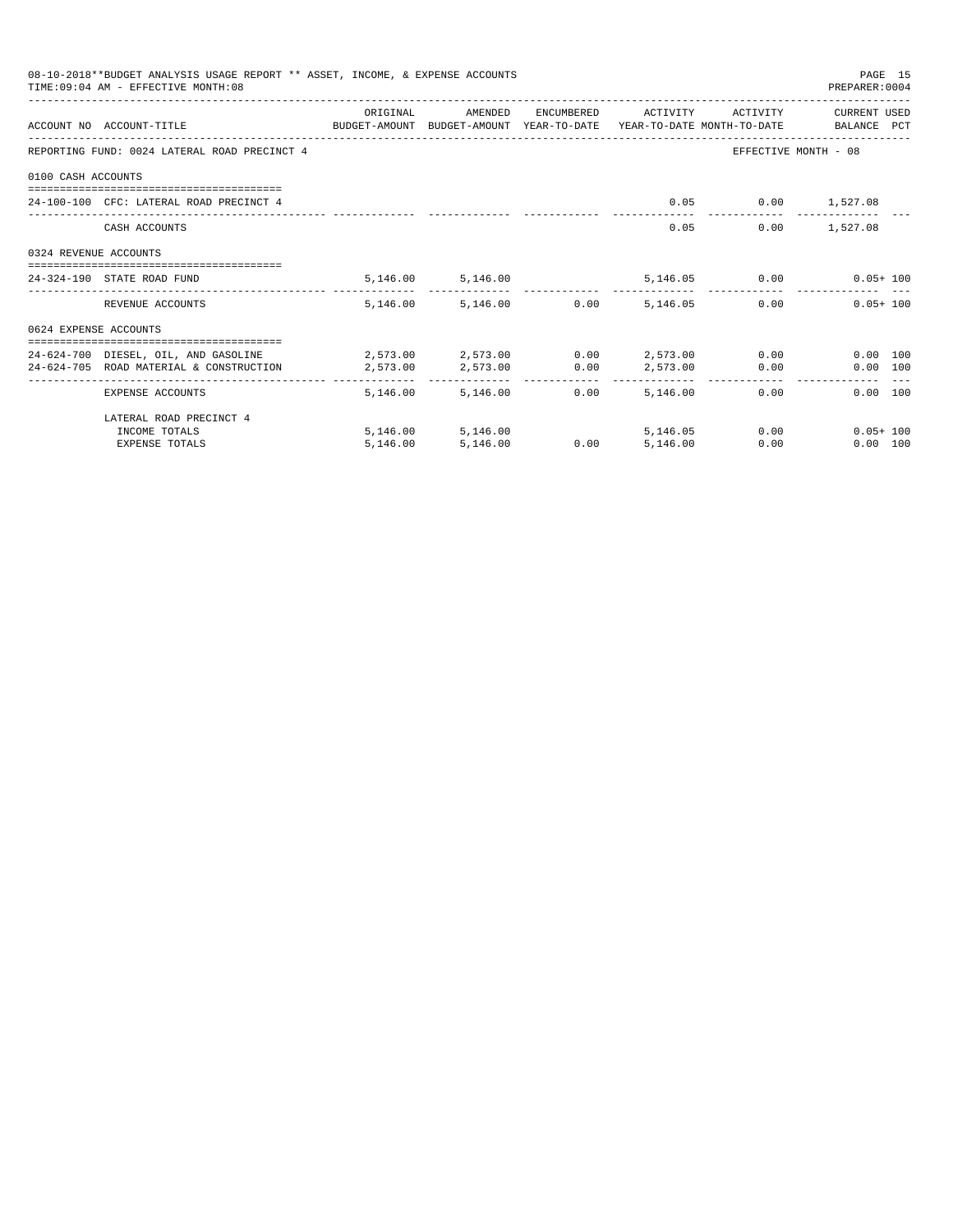|                       | 08-10-2018**BUDGET ANALYSIS USAGE REPORT ** ASSET, INCOME, & EXPENSE ACCOUNTS<br>TIME: 09:04 AM - EFFECTIVE MONTH: 08 |          |         |                |                                 |                       | PAGE 16<br>PREPARER: 0004 |
|-----------------------|-----------------------------------------------------------------------------------------------------------------------|----------|---------|----------------|---------------------------------|-----------------------|---------------------------|
|                       | ACCOUNT NO ACCOUNT-TITLE<br>BUDGET-AMOUNT BUDGET-AMOUNT YEAR-TO-DATE YEAR-TO-DATE MONTH-TO-DATE BALANCE PCT           | ORIGINAL | AMENDED |                | ENCUMBERED ACTIVITY             | ACTIVITY              | CURRENT USED              |
|                       | REPORTING FUND: 0030 COURT RECORDS PRESERVATION FUND                                                                  |          |         |                |                                 | EFFECTIVE MONTH - 08  |                           |
| 0100 CASH ACCOUNTS    |                                                                                                                       |          |         |                |                                 |                       |                           |
|                       | 30-100-100 CFC: COURT RECORDS PRES FUND                                                                               |          |         |                |                                 | 739.08 10.00 4,300.10 |                           |
|                       | CASH ACCOUNTS                                                                                                         |          |         |                |                                 | 739.08 10.00          | 4,300.10                  |
| 0330 REVENUE ACCOUNTS |                                                                                                                       |          |         |                |                                 |                       |                           |
|                       | 30-330-180 INTEREST EARNED                                                                                            | 1.00     | 1.00    |                |                                 |                       | $9.08$ 0.00 8.08+908      |
|                       | 30-330-730 RECORDS PRESERVATION FEES                                                                                  | 500.00   | 500.00  |                | 730.00                          | 10.00                 | 230.00+ 146               |
|                       | REVENUE ACCOUNTS                                                                                                      | 501.00   | 501.00  |                | . <u>.</u><br>$0.00$ and $0.00$ |                       | 739.08 10.00 238.08+148   |
| 0730 EXPENSE ACCOUNTS |                                                                                                                       |          |         |                |                                 |                       |                           |
|                       | ===============================<br>30-730-730 RECORDS PRES EXPENSES                                                   | 0.00     | 0.00    | 0.00           |                                 | $0.00$ 0.00           | 0.00                      |
|                       | EXPENSE ACCOUNTS                                                                                                      | 0.00     | 0.00    | -------------- | -------------<br>0.00           | 0.00<br>0.00          | 0.00                      |
|                       | COURT RECORDS PRESERVATION FUND                                                                                       |          |         |                |                                 |                       |                           |
|                       | INCOME TOTALS                                                                                                         | 501.00   | 501.00  |                |                                 |                       | 739.08 10.00 238.08+148   |
|                       | <b>EXPENSE TOTALS</b>                                                                                                 | 0.00     | 0.00    | 0.00           | 0.00                            | 0.00                  | 0.00                      |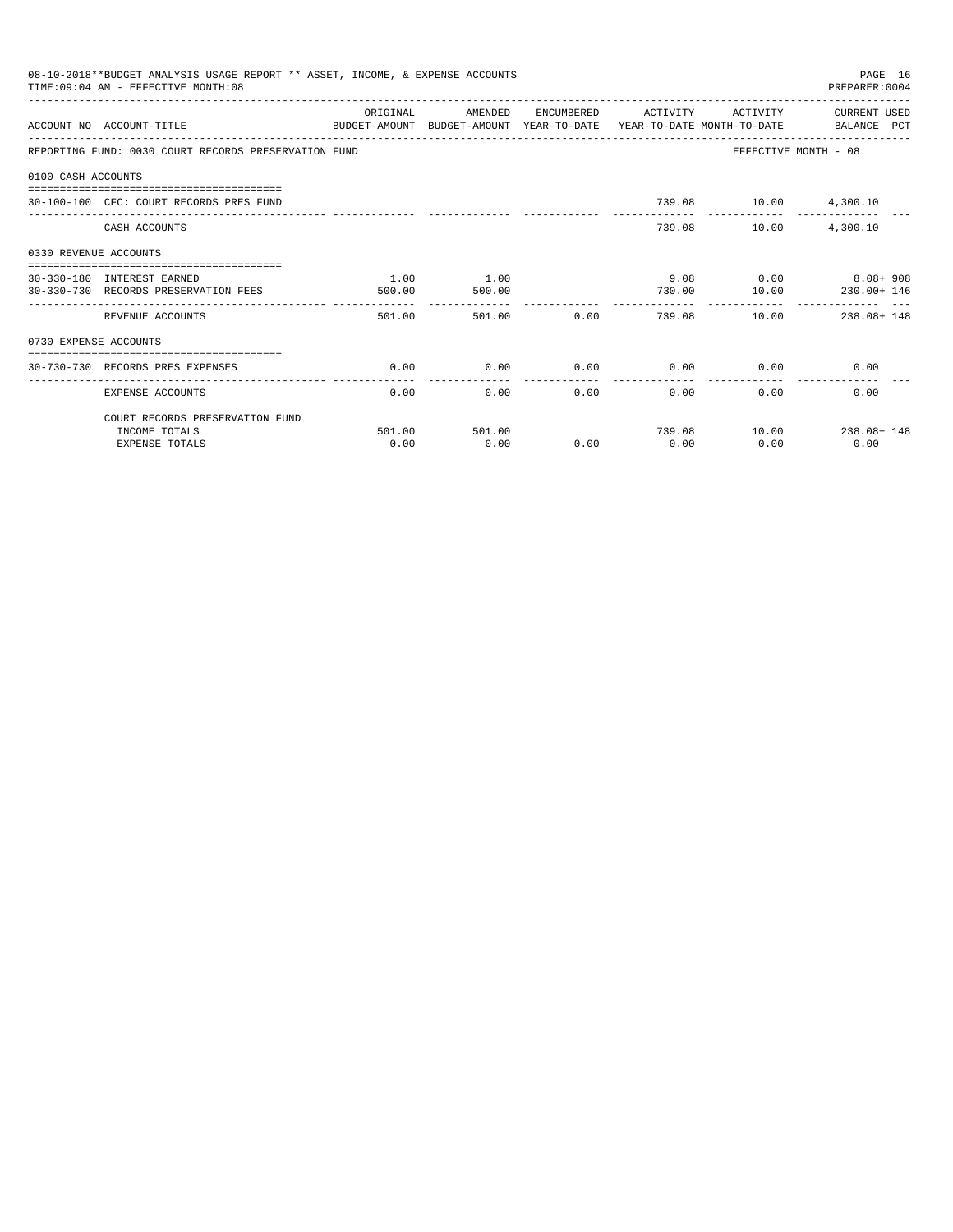|                       | 08-10-2018**BUDGET ANALYSIS USAGE REPORT ** ASSET, INCOME, & EXPENSE ACCOUNTS<br>TIME: 09:04 AM - EFFECTIVE MONTH: 08 |          |         |              |                     |                             | PAGE 17<br>PREPARER: 0004 |
|-----------------------|-----------------------------------------------------------------------------------------------------------------------|----------|---------|--------------|---------------------|-----------------------------|---------------------------|
|                       |                                                                                                                       | ORIGINAL | AMENDED |              | ENCUMBERED ACTIVITY |                             | ACTIVITY CURRENT USED     |
|                       | ACCOUNT NO ACCOUNT-TITLE<br>BUDGET-AMOUNT BUDGET-AMOUNT YEAR-TO-DATE YEAR-TO-DATE MONTH-TO-DATE BALANCE PCT           |          |         |              |                     |                             |                           |
|                       | REPORTING FUND: 0033 C&D COURT TECHNOLOGY FUND                                                                        |          |         |              |                     |                             | EFFECTIVE MONTH - 08      |
| 0100 CASH ACCOUNTS    |                                                                                                                       |          |         |              |                     |                             |                           |
|                       | 33-100-100 CFC: C&D COURT TECHNOLOGY FUND                                                                             |          |         |              |                     | 52.49 0.00 457.87           |                           |
|                       | CASH ACCOUNTS                                                                                                         |          |         |              | 52.49               |                             | $0.00$ 457.87             |
| 0333 REVENUE ACCOUNTS |                                                                                                                       |          |         |              |                     |                             |                           |
|                       | 33-333-180 INTEREST EARNED                                                                                            | 0.00     | 0.00    |              |                     | $0.00$ $0.00$ $0.00$ $0.00$ |                           |
|                       | 33-333-733 C&D COURT TECH FEES                                                                                        | 36.00    | 36.00   |              |                     | 52.49                       | $0.00$ $16.49 + 146$      |
|                       | REVENUE ACCOUNTS                                                                                                      | 36.00    | 36.00   | 0.00         |                     | 52.49                       | 0.00<br>$16.49 + 146$     |
| 0733 EXPENSE ACCOUNTS |                                                                                                                       |          |         |              |                     |                             |                           |
|                       | 33-733-733 C&D COURT TECH EXPENSES                                                                                    | 0.00     | 0.00    | $0.00$ 0.00  |                     |                             | 0.00<br>0.00              |
|                       |                                                                                                                       |          |         | ------------ | -------------       |                             |                           |
|                       | EXPENSE ACCOUNTS                                                                                                      | 0.00     | 0.00    |              | 0.00                | 0.00<br>0.00                | 0.00                      |
|                       | C&D COURT TECHNOLOGY FUND                                                                                             |          |         |              |                     |                             |                           |
|                       | INCOME TOTALS                                                                                                         | 36.00    | 36.00   |              |                     | 52.49                       | $0.00$ 16.49+ 146         |
|                       | <b>EXPENSE TOTALS</b>                                                                                                 | 0.00     | 0.00    | 0.00         | 0.00                | 0.00                        | 0.00                      |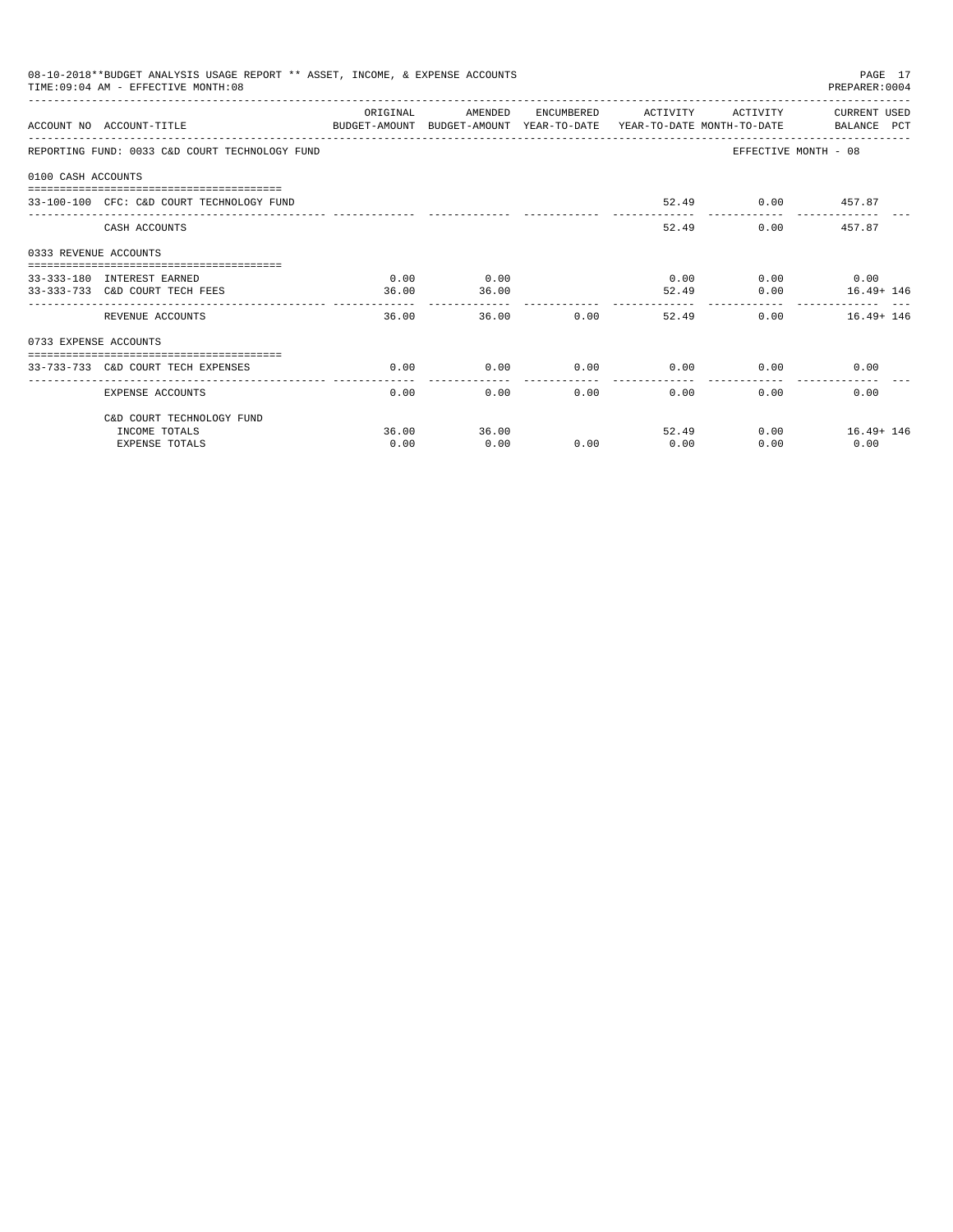|                       | 08-10-2018**BUDGET ANALYSIS USAGE REPORT ** ASSET, INCOME, & EXPENSE ACCOUNTS<br>TIME: 09:04 AM - EFFECTIVE MONTH: 08 |          |               |        |               |                             | PAGE 18<br>PREPARER: 0004                 |
|-----------------------|-----------------------------------------------------------------------------------------------------------------------|----------|---------------|--------|---------------|-----------------------------|-------------------------------------------|
|                       | ACCOUNT NO ACCOUNT-TITLE<br>BUDGET-AMOUNT BUDGET-AMOUNT YEAR-TO-DATE YEAR-TO-DATE MONTH-TO-DATE BALANCE PCT           | ORIGINAL | AMENDED       |        |               |                             | ENCUMBERED ACTIVITY ACTIVITY CURRENT USED |
|                       | REPORTING FUND: 0036 DISTRICT COURT RECORDS TECH FUND                                                                 |          |               |        |               |                             | EFFECTIVE MONTH - 08                      |
| 0100 CASH ACCOUNTS    |                                                                                                                       |          |               |        |               |                             |                                           |
|                       | 36-100-100 CFC: DIST COURT RECORDS TECH FUND                                                                          |          |               |        |               | 538.80 0.00 3,566.08        |                                           |
|                       | CASH ACCOUNTS                                                                                                         |          |               |        |               | 538.80<br>0.00              | 3,566.08                                  |
| 0336 REVENUE ACCOUNTS |                                                                                                                       |          |               |        |               |                             |                                           |
|                       | 36-336-180 INTEREST EARNED                                                                                            | 26.00    | 26.00         |        |               |                             | $3.80$ 0.00 22.20 15                      |
|                       | 36-336-736 DIST COURT REC TECH FEES                                                                                   | 500.00   | 500.00        |        |               |                             | 535.00   0.00   35.00+ 107                |
|                       | REVENUE ACCOUNTS                                                                                                      | 526.00   |               | 526.00 | $0.00$ 538.80 |                             | $0.00$ 12.80+ 102                         |
| 0736 EXPENSE ACCOUNTS |                                                                                                                       |          |               |        |               |                             |                                           |
|                       |                                                                                                                       |          |               |        |               |                             |                                           |
|                       | 36-736-736 DIST COURT REC TECH EXPENSES                                                                               | 0.00     | 0.00          |        |               | $0.00$ $0.00$ $0.00$ $0.00$ | 0.00                                      |
|                       | EXPENSE ACCOUNTS                                                                                                      | 0.00     | 0.00          |        | 0.00          | 0.00                        | 0.00<br>$0.00$ and $0.00$                 |
|                       | DISTRICT COURT RECORDS TECH FUND                                                                                      |          |               |        |               |                             |                                           |
|                       | INCOME TOTALS                                                                                                         |          | 526.00 526.00 |        |               | 538.80                      | $0.00$ $12.80 + 102$                      |
|                       | <b>EXPENSE TOTALS</b>                                                                                                 | 0.00     | 0.00          | 0.00   | 0.00          | 0.00                        | 0.00                                      |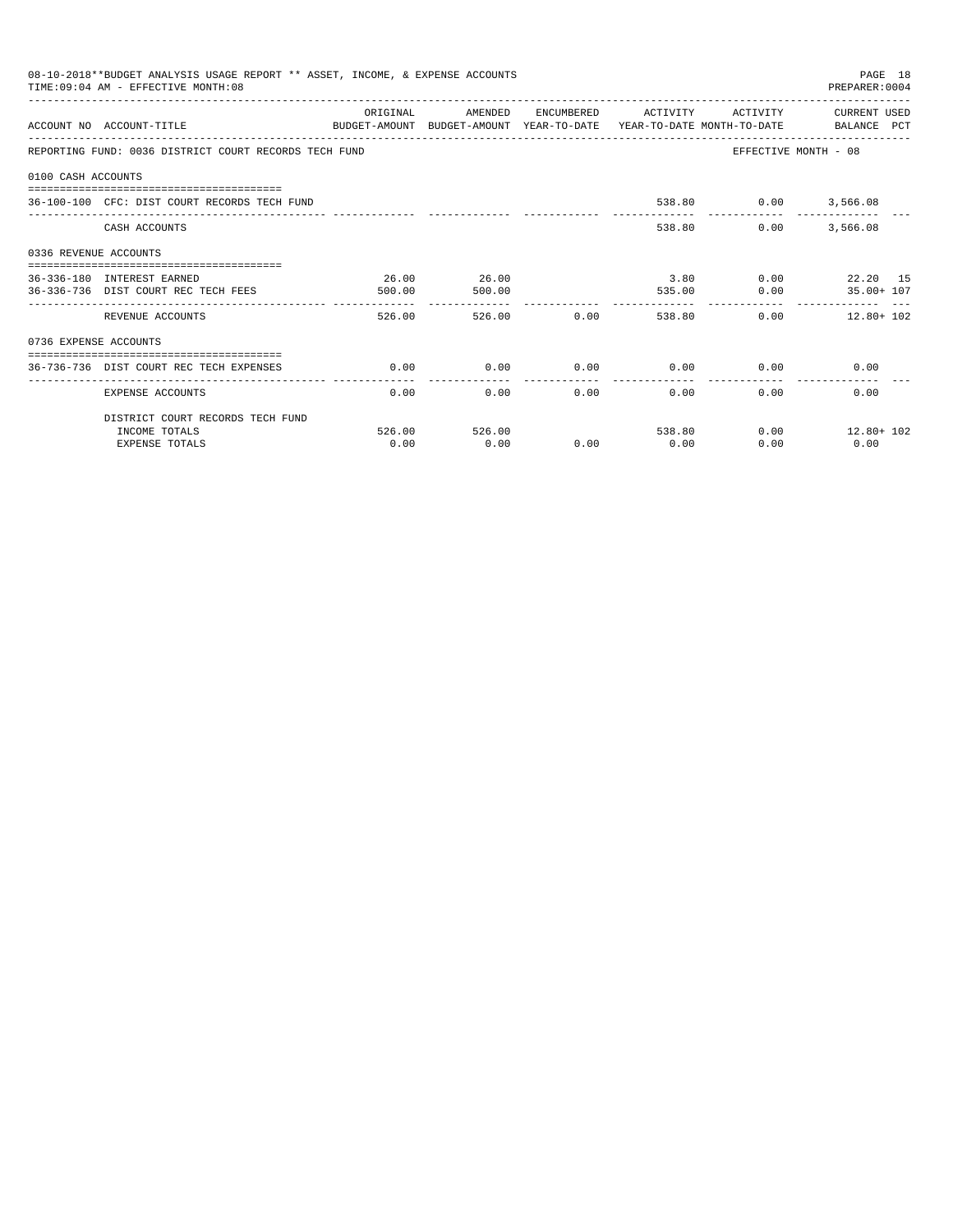| 08-10-2018**BUDGET ANALYSIS USAGE REPORT ** ASSET, INCOME, & EXPENSE ACCOUNTS<br>TIME: 09:04 AM - EFFECTIVE MONTH: 08<br>PREPARER:0004 |                                                                                                             |                    |                    |                  |                                                   |                      |                                 |  |
|----------------------------------------------------------------------------------------------------------------------------------------|-------------------------------------------------------------------------------------------------------------|--------------------|--------------------|------------------|---------------------------------------------------|----------------------|---------------------------------|--|
|                                                                                                                                        | ACCOUNT NO ACCOUNT-TITLE<br>BUDGET-AMOUNT BUDGET-AMOUNT YEAR-TO-DATE YEAR-TO-DATE MONTH-TO-DATE BALANCE PCT | ORIGINAL           |                    |                  | AMENDED ENCUMBERED ACTIVITY ACTIVITY CURRENT USED |                      |                                 |  |
|                                                                                                                                        | REPORTING FUND: 0038 FEMA FUND                                                                              |                    |                    |                  |                                                   | EFFECTIVE MONTH - 08 |                                 |  |
| 0100 CASH ACCOUNTS                                                                                                                     |                                                                                                             |                    |                    |                  |                                                   |                      |                                 |  |
|                                                                                                                                        | 38-100-160 FEMA CHECKING                                                                                    |                    |                    |                  | 83,849.32- 0.00                                   |                      | 527.92                          |  |
|                                                                                                                                        | CASH ACCOUNTS                                                                                               |                    |                    |                  | 83,849.32-                                        | 0.00                 | 527.92                          |  |
| 0300 FEMA REVENUE                                                                                                                      |                                                                                                             |                    |                    |                  |                                                   |                      |                                 |  |
|                                                                                                                                        | 38-300-110 REVENUE PCT1                                                                                     | 0.00               | 0.00               |                  | 0.00                                              | 0.00                 | 0.00                            |  |
|                                                                                                                                        | 38-300-120 REVENUE PCT 2                                                                                    | 0.00               | 0.00               |                  | 0.00                                              | 0.00                 | 0.00                            |  |
|                                                                                                                                        | 38-300-130 REVENUE PCT 3                                                                                    | 0.00               | 0.00               |                  | 0.00                                              | 0.00                 | 0.00                            |  |
|                                                                                                                                        | 38-300-140 REVENUE PCT 4                                                                                    | 0.00               | 0.00               |                  | 58,853.58                                         |                      | $0.00$ 58,853.58+               |  |
|                                                                                                                                        | 38-300-150 FEMA INTEREST EARNED                                                                             | 0.00               | 0.00               |                  | 710.12                                            | 0.00                 | $710.12+$                       |  |
|                                                                                                                                        | FEMA REVENUE                                                                                                | 0.00               | 0.00               | 0.00             | 59,563,70                                         | 0.00                 | --------------<br>$59, 563.70+$ |  |
|                                                                                                                                        | 0400 FEMA EXPENSE ACCOUNT                                                                                   |                    |                    |                  |                                                   |                      |                                 |  |
|                                                                                                                                        | 38-400-305 EXPENSE PCT 1                                                                                    | 0.00               | 0.00               | 0.00             | 0.00                                              | 0.00                 | 0.00                            |  |
|                                                                                                                                        | 38-400-306 EXPENSE PCT 2                                                                                    | 0.00               | 0.00               | 0.00             | 0.00                                              | 0.00                 | 0.00                            |  |
|                                                                                                                                        | 38-400-307 EXPENSE PCT 3                                                                                    | 0.00               | 0.00               | 0.00             | 0.00                                              | 0.00                 | 0.00                            |  |
|                                                                                                                                        | 38-400-308 EXPENSE PCT 4                                                                                    | 0.00               | 0.00               | 0.00             | 0.00                                              | 0.00                 | 0.00                            |  |
|                                                                                                                                        | FEMA EXPENSE ACCOUNT                                                                                        | ----------<br>0.00 | ----------<br>0.00 | المحاجات<br>0.00 | -------<br>0.00                                   | 0.00                 | 0.00                            |  |
|                                                                                                                                        | FEMA FUND                                                                                                   |                    |                    |                  |                                                   |                      |                                 |  |
|                                                                                                                                        | INCOME TOTALS                                                                                               | 0.00               | 0.00               |                  | 59,563.70                                         |                      | $0.00$ 59,563.70+               |  |
|                                                                                                                                        | <b>EXPENSE TOTALS</b>                                                                                       | 0.00               | 0.00               | 0.00             | 0.00                                              | 0.00                 | 0.00                            |  |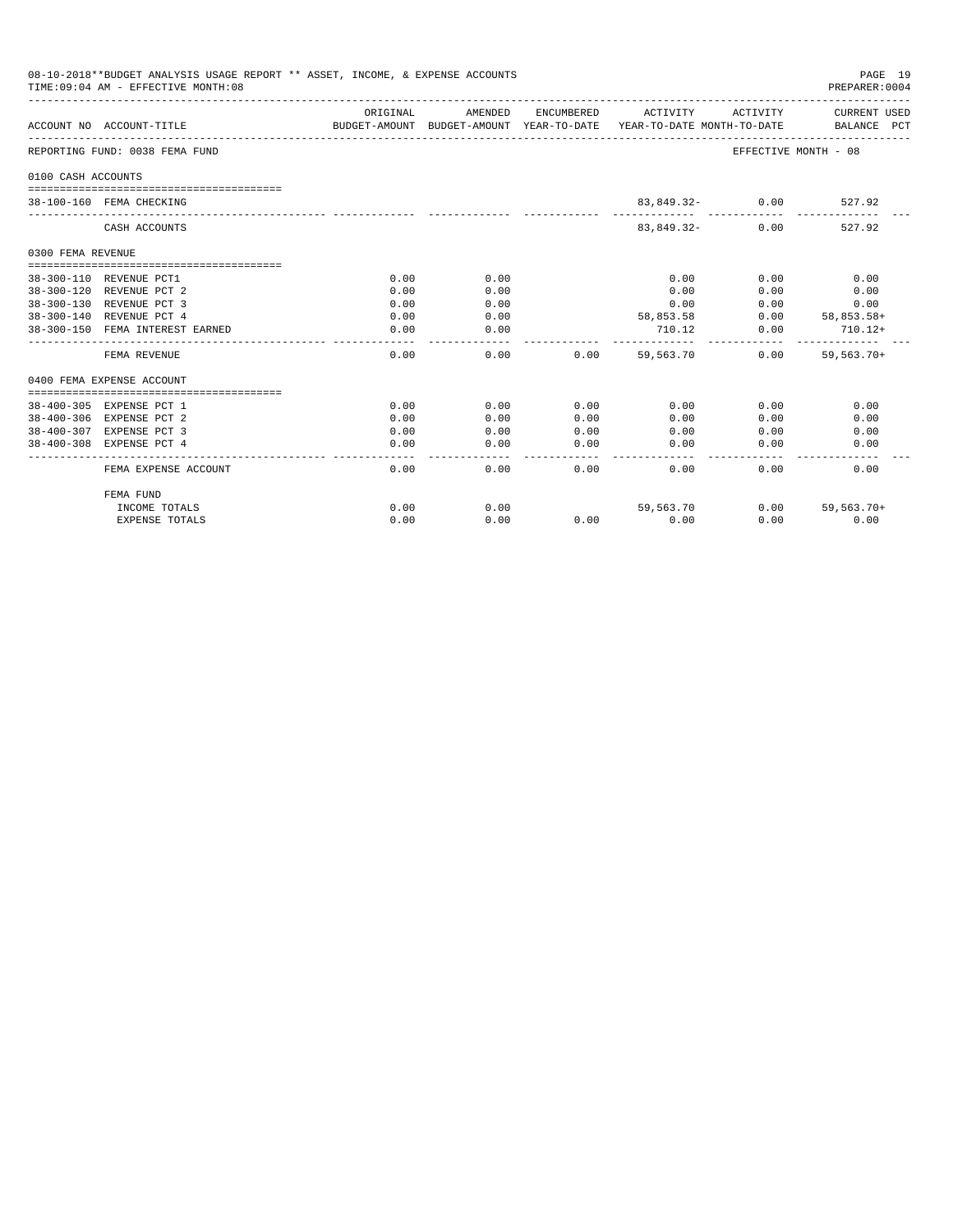|                    | 08-10-2018**BUDGET ANALYSIS USAGE REPORT ** ASSET, INCOME, & EXPENSE ACCOUNTS<br>TIME: 09:04 AM - EFFECTIVE MONTH: 08 |          |         |              |                      |                        | PAGE 20<br>PREPARER: 0004  |
|--------------------|-----------------------------------------------------------------------------------------------------------------------|----------|---------|--------------|----------------------|------------------------|----------------------------|
|                    |                                                                                                                       | ORIGINAL | AMENDED |              | ENCUMBERED ACTIVITY  | ACTIVITY               | CURRENT USED               |
|                    | ACCOUNT NO ACCOUNT-TITLE<br>BUDGET-AMOUNT BUDGET-AMOUNT YEAR-TO-DATE YEAR-TO-DATE MONTH-TO-DATE BALANCE PCT           |          |         |              |                      |                        |                            |
|                    | REPORTING FUND: 0039 COMMISSARY PROFIT ACCOUNT                                                                        |          |         |              |                      |                        | EFFECTIVE MONTH - 08       |
| 0100 CASH ACCOUNTS |                                                                                                                       |          |         |              |                      |                        |                            |
|                    | 39-100-170 COMMISSARY CHECKING                                                                                        |          |         |              |                      | 1,518.85 0.00 2,425.39 |                            |
|                    | CASH ACCOUNTS                                                                                                         |          |         |              | 1,518.85             | 0.00                   | 2,425.39                   |
|                    | 0300 COMMISSARY REVENUE ACCOUNT                                                                                       |          |         |              |                      |                        |                            |
|                    | 39-300-110 REVENUE COMMISSARY                                                                                         | 700.00   | 700.00  |              |                      |                        | $1.503.33$ 0.00 803.33+215 |
|                    | 39-300-120 INTEREST EARNED                                                                                            | 0.00     | 0.00    |              | 15.52                |                        | $0.00$ $15.52+$            |
|                    | COMMISSARY REVENUE ACCOUNT                                                                                            | 700.00   |         |              |                      |                        | $0.00$ $818.85+217$        |
|                    | 0400 COMMISSARY EXPENSE                                                                                               |          |         |              |                      |                        |                            |
| 39-400-110 EXPENSE | -------------------------------------                                                                                 | 0.00     | 0.00    | 0.00         | 0.00                 |                        | 0.00<br>0.00               |
|                    | COMMISSARY EXPENSE                                                                                                    | 0.00     | 0.00    | ------------ | ------------<br>0.00 | 0.00<br>0.00           | 0.00                       |
|                    | COMMISSARY PROFIT ACCOUNT                                                                                             |          |         |              |                      |                        |                            |
|                    | INCOME TOTALS                                                                                                         | 700.00   | 700.00  |              | 1.518.85             |                        | $0.00$ 818.85+ 217         |
|                    | <b>EXPENSE TOTALS</b>                                                                                                 | 0.00     | 0.00    | 0.00         | 0.00                 | 0.00                   | 0.00                       |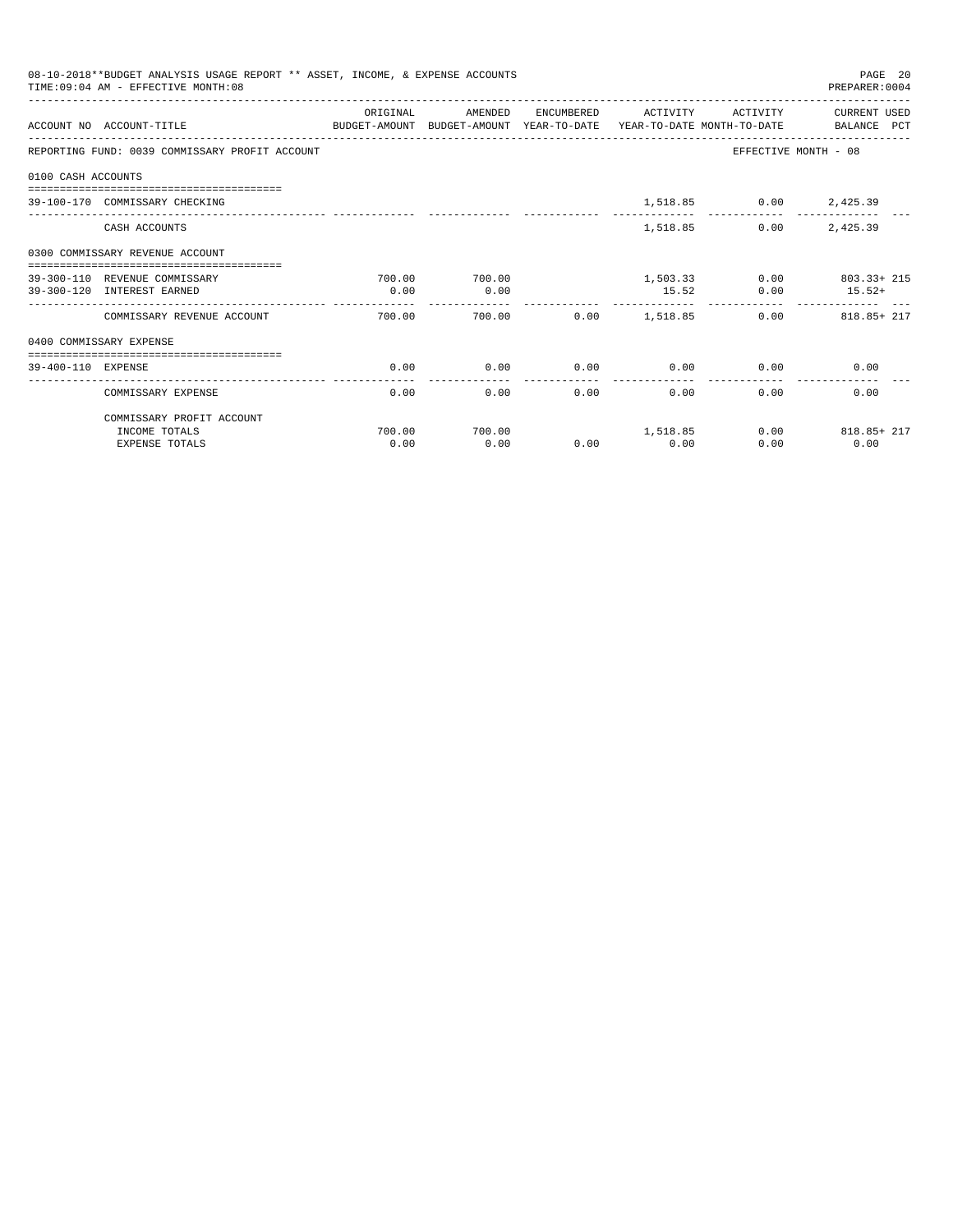|                       | 08-10-2018**BUDGET ANALYSIS USAGE REPORT ** ASSET, INCOME, & EXPENSE ACCOUNTS<br>TIME: 09:04 AM - EFFECTIVE MONTH: 08 |          |                         |                                    |                                   |                             | PREPARER: 0004       | PAGE 21 |
|-----------------------|-----------------------------------------------------------------------------------------------------------------------|----------|-------------------------|------------------------------------|-----------------------------------|-----------------------------|----------------------|---------|
|                       | ACCOUNT NO ACCOUNT-TITLE<br>BUDGET-AMOUNT BUDGET-AMOUNT YEAR-TO-DATE YEAR-TO-DATE MONTH-TO-DATE BALANCE PCT           | ORIGINAL | AMENDED                 |                                    | ENCUMBERED ACTIVITY               | ACTIVITY                    | CURRENT USED         |         |
|                       | REPORTING FUND: 0040 ELECTION SERVICE CONTRACT FUND                                                                   |          |                         |                                    |                                   |                             | EFFECTIVE MONTH - 08 |         |
| 0100 CASH ACCOUNTS    |                                                                                                                       |          |                         |                                    |                                   |                             |                      |         |
|                       | 40-100-100 CFC: ELECTION SERVICES CONT FUND                                                                           |          |                         |                                    |                                   | $122.16 - 0.00$ 183.06      |                      |         |
|                       | CASH ACCOUNTS                                                                                                         |          |                         |                                    |                                   | $122.16-$                   | $0.00$ 183.06        |         |
| 0340 REVENUE ACCOUNTS |                                                                                                                       |          |                         |                                    |                                   |                             |                      |         |
|                       | 40-340-180 INTEREST EARNED                                                                                            | 0.00     | 0.00                    |                                    |                                   | $0.00$ $0.00$ $0.00$ $0.00$ |                      |         |
|                       | 40-340-740 ELECTION SERVICE REVENUES                                                                                  | 800.00   | 800.00                  |                                    |                                   | 324.51 0.00 475.49 41       |                      |         |
|                       | REVENUE ACCOUNTS                                                                                                      | 800.00   | 800.00                  |                                    | $0.00$ 324.51                     |                             | 0.00<br>475.49       | -41     |
| 0740 EXPENSE ACCOUNTS |                                                                                                                       |          |                         |                                    |                                   |                             |                      |         |
|                       | ==================================<br>40-740-740 ELECTION SERVICE EXPENSES                                            | 800.00   | 800.00                  | $0.00$ $446.67$ $0.00$ $353.33$ 56 |                                   |                             |                      |         |
|                       | <b>EXPENSE ACCOUNTS</b>                                                                                               | 800.00   | -------------<br>800.00 |                                    | ------------<br>$0.00$ and $0.00$ | ------------<br>446.67      | 0.00<br>353.33       | 56      |
|                       | ELECTION SERVICE CONTRACT FUND                                                                                        |          |                         |                                    |                                   |                             |                      |         |
|                       | INCOME TOTALS                                                                                                         | 800.00   | 800.00                  |                                    |                                   | 324.51                      | $0.00$ 475.49        | 41      |
|                       | <b>EXPENSE TOTALS</b>                                                                                                 | 800.00   | 800.00                  |                                    | $0.00$ and $0.00$<br>446.67       | 0.00                        | 353.33               | 56      |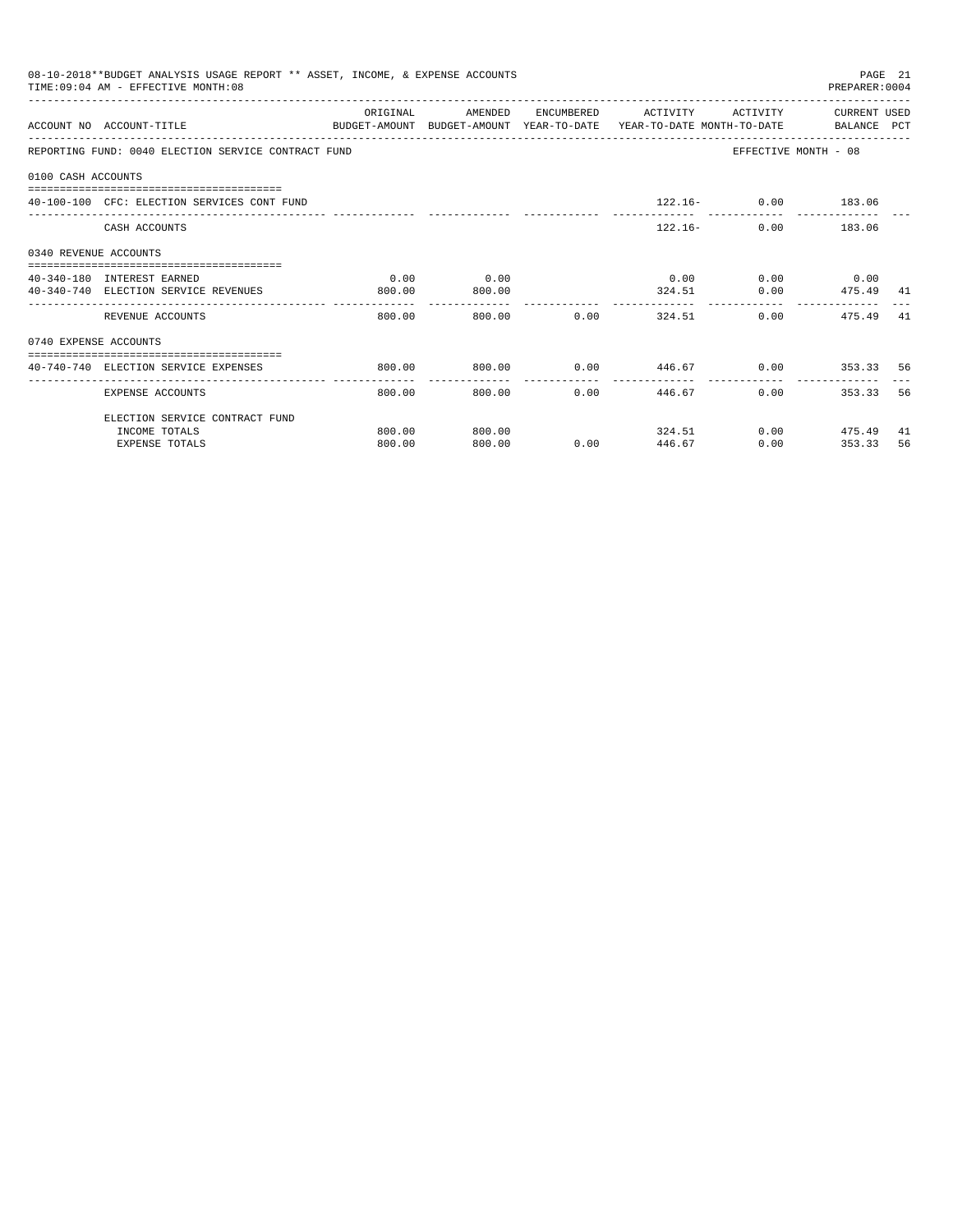| 08-10-2018**BUDGET ANALYSIS USAGE REPORT ** ASSET, INCOME, & EXPENSE ACCOUNTS<br>TIME: 09:04 AM - EFFECTIVE MONTH: 08<br>PREPARER: 0004 |                                                                                                 |          |           |                    |                       |                      |                             |  |
|-----------------------------------------------------------------------------------------------------------------------------------------|-------------------------------------------------------------------------------------------------|----------|-----------|--------------------|-----------------------|----------------------|-----------------------------|--|
|                                                                                                                                         | ACCOUNT NO ACCOUNT-TITLE<br>BUDGET-AMOUNT BUDGET-AMOUNT YEAR-TO-DATE YEAR-TO-DATE MONTH-TO-DATE | ORIGINAL | AMENDED   | ENCUMBERED         | ACTIVITY              | ACTIVITY             | CURRENT USED<br>BALANCE PCT |  |
|                                                                                                                                         | REPORTING FUND: 0043 COUNTY ESCROW FUND                                                         |          |           |                    |                       | EFFECTIVE MONTH - 08 |                             |  |
| 0100 CASH ACCOUNTS                                                                                                                      |                                                                                                 |          |           |                    |                       |                      |                             |  |
|                                                                                                                                         | 43-100-100 CFC: COUNTY ESCROW FUND                                                              |          |           |                    | 0.00                  | $0.00$ 18,679.18     |                             |  |
|                                                                                                                                         | CASH ACCOUNTS                                                                                   |          |           |                    | 0.00                  |                      | $0.00$ 18,679.18            |  |
| 0343 REVENUE ACCOUNTS                                                                                                                   |                                                                                                 |          |           |                    |                       |                      |                             |  |
|                                                                                                                                         | 43-343-180 INTEREST EARNED                                                                      | 0.00     | 0.00      |                    | 0.00                  | 0.00                 | 0.00                        |  |
|                                                                                                                                         | 43-343-743 HOMELAND SECURITY INCOME                                                             | 0.00     | 0.00      |                    | 0.00                  | 0.00                 | 0.00                        |  |
|                                                                                                                                         | 43-343-744 CHAPTER 19 INCOME                                                                    | 0.00     | 0.00      |                    | 0.00                  | 0.00                 | 0.00                        |  |
|                                                                                                                                         | 43-343-745 EXTRADITION INCOME                                                                   | 0.00     | 0.00      |                    | 0.00                  | 0.00                 | 0.00                        |  |
|                                                                                                                                         | REVENUE ACCOUNTS                                                                                | 0.00     | 0.00      | 0.00               | 0.00                  | 0.00                 | 0.00                        |  |
| 0743 EXPENSE ACCOUNTS                                                                                                                   |                                                                                                 |          |           |                    |                       |                      |                             |  |
|                                                                                                                                         | 43-743-743 HOMELAND SECURITY EXPENSES                                                           | 0.00     | 0.00      | 0.00               | 0.00                  | 0.00                 | 0.00                        |  |
|                                                                                                                                         | 43-743-744 CHAPTER 19 EXPENSES                                                                  | 0.00     | 0.00      | 0.00               | 0.00                  | 0.00                 | 0.00                        |  |
|                                                                                                                                         | 43-743-745 EXTRADITION EXPENSES                                                                 | 0.00     | 0.00<br>. | 0.00<br>المستسلسات | 0.00<br>$\frac{1}{2}$ | 0.00                 | 0.00                        |  |
|                                                                                                                                         | EXPENSE ACCOUNTS                                                                                | 0.00     | 0.00      | 0.00               | 0.00                  | 0.00                 | 0.00                        |  |
|                                                                                                                                         | COUNTY ESCROW FUND                                                                              |          |           |                    |                       |                      |                             |  |
|                                                                                                                                         | INCOME TOTALS                                                                                   | 0.00     | 0.00      |                    | 0.00                  | 0.00                 | 0.00                        |  |
|                                                                                                                                         | <b>EXPENSE TOTALS</b>                                                                           | 0.00     | 0.00      | 0.00               | 0.00                  | 0.00                 | 0.00                        |  |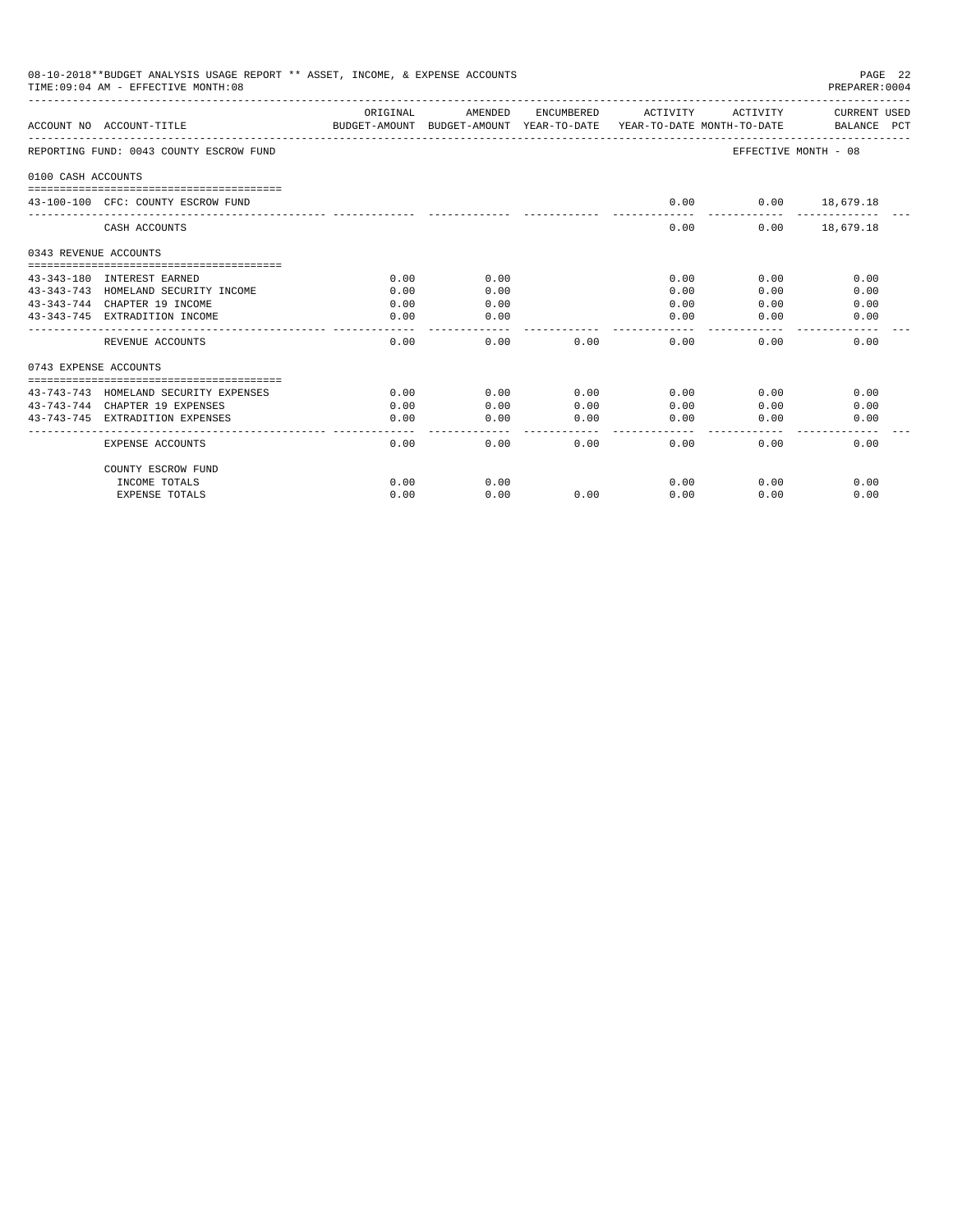|                       | 08-10-2018**BUDGET ANALYSIS USAGE REPORT ** ASSET, INCOME, & EXPENSE ACCOUNTS<br>TIME: 09:04 AM - EFFECTIVE MONTH: 08 |           |                                                     |              |                                    |                            | PAGE 23<br>PREPARER: 0004                                                                                     |  |
|-----------------------|-----------------------------------------------------------------------------------------------------------------------|-----------|-----------------------------------------------------|--------------|------------------------------------|----------------------------|---------------------------------------------------------------------------------------------------------------|--|
|                       |                                                                                                                       | ORIGINAL  | AMENDED                                             |              | ENCUMBERED ACTIVITY                | ACTIVITY                   | CURRENT USED                                                                                                  |  |
|                       | ACCOUNT NO ACCOUNT-TITLE<br>BUDGET-AMOUNT BUDGET-AMOUNT YEAR-TO-DATE YEAR-TO-DATE MONTH-TO-DATE BALANCE PCT           |           |                                                     |              |                                    |                            |                                                                                                               |  |
|                       | REPORTING FUND: 0050 COUNTY CLERK ARCHIVES FUND                                                                       |           |                                                     |              |                                    |                            | EFFECTIVE MONTH - 08                                                                                          |  |
| 0100 CASH ACCOUNTS    |                                                                                                                       |           |                                                     |              |                                    |                            |                                                                                                               |  |
|                       | 50-100-100 CFC: COUNTY CLERK ARCHIVES FUND                                                                            |           |                                                     |              |                                    | 14,579.79 290.00 72,829.92 |                                                                                                               |  |
|                       | CASH ACCOUNTS                                                                                                         |           |                                                     |              |                                    | 14,579.79 290.00 72,829.92 |                                                                                                               |  |
| 0350 REVENUE ACCOUNTS |                                                                                                                       |           |                                                     |              |                                    |                            |                                                                                                               |  |
|                       | 50-350-180 INTEREST EARNED                                                                                            |           | $0.00$ 0.00                                         |              |                                    |                            | $104.79$ 0.00 $104.79+$                                                                                       |  |
|                       | 50-350-750 COUNTY CLERK ARCHIVE FEES 12,840.00 12,840.00                                                              |           |                                                     |              |                                    |                            | $14,475.00$ 290.00 $1,635.00+113$                                                                             |  |
|                       | REVENUE ACCOUNTS                                                                                                      |           |                                                     |              |                                    |                            | $12.840.00$ $12.840.00$ $0.00$ $14.579.79$ $290.00$ $1.739.79 + 114$                                          |  |
| 0750 EXPENSE ACCOUNTS |                                                                                                                       |           |                                                     |              |                                    |                            |                                                                                                               |  |
|                       | ====================================<br>50-750-750 COUNTY CLERK ARCHIVE EXPENSES                                      |           | $52,000.00$ $52,000.00$ $0.00$ $0.00$ $0.00$ $0.00$ |              |                                    |                            | 52,000.00 00                                                                                                  |  |
|                       | EXPENSE ACCOUNTS                                                                                                      | 52,000.00 | 52,000,00                                           | ------------ | -------------<br>$0.00$ and $0.00$ | 0.00<br>0.00               | -----------------------------<br>52,000.00 00                                                                 |  |
|                       | COUNTY CLERK ARCHIVES FUND                                                                                            |           |                                                     |              |                                    |                            |                                                                                                               |  |
|                       | INCOME TOTALS                                                                                                         |           |                                                     |              |                                    |                            | $12,840.00 \qquad \qquad 12,840.00 \qquad \qquad 14,579.79 \qquad \qquad 290.00 \qquad \qquad 1,739.79 + 114$ |  |
|                       | <b>EXPENSE TOTALS</b>                                                                                                 | 52,000.00 | 52,000.00                                           |              | $0.00$ 0.00                        | 0.00                       | 52,000.00 00                                                                                                  |  |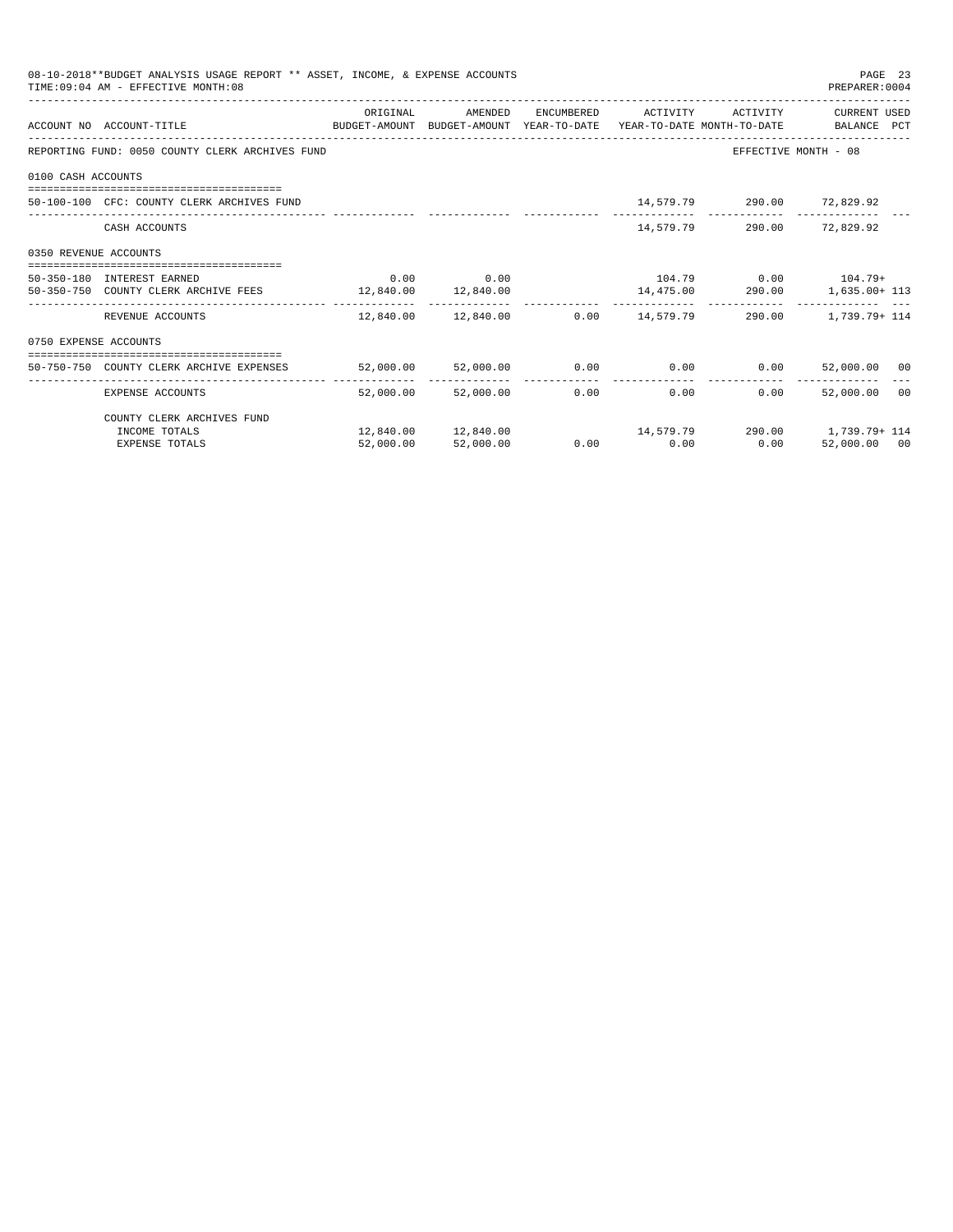|                       | 08-10-2018**BUDGET ANALYSIS USAGE REPORT ** ASSET, INCOME, & EXPENSE ACCOUNTS<br>TIME: 09:04 AM - EFFECTIVE MONTH: 08 |          |         |      |                     |          | PAGE 24<br>PREPARER: 0004 |  |
|-----------------------|-----------------------------------------------------------------------------------------------------------------------|----------|---------|------|---------------------|----------|---------------------------|--|
|                       | ACCOUNT NO ACCOUNT-TITLE CONTROL POLICET-AMOUNT BUDGET-AMOUNT YEAR-TO-DATE YEAR-TO-DATE MONTH-TO-DATE BALANCE PCT     | ORIGINAL | AMENDED |      | ENCUMBERED ACTIVITY | ACTIVITY | CURRENT USED              |  |
|                       | REPORTING FUND: 0053 JUDICIAL TRAINING FUND                                                                           |          |         |      |                     |          | EFFECTIVE MONTH - 08      |  |
| 0100 CASH ACCOUNTS    |                                                                                                                       |          |         |      |                     |          |                           |  |
|                       | 53-100-100 JUDICIAL TRAINING FUND                                                                                     |          |         |      |                     |          | 45.00 - 5.00 841.01       |  |
|                       | CASH ACCOUNTS                                                                                                         |          |         |      | $45.00 -$           |          | 5.00 841.01               |  |
| 0353 REVENUE ACCOUNTS | ==================================                                                                                    |          |         |      |                     |          |                           |  |
|                       | 53-353-180 INTEREST EARNED                                                                                            | 0.00     | 0.00    |      | 0.00                |          | $0.00$ 0.00               |  |
|                       | 53-353-753 JUDICIAL TRAINING FEES                                                                                     | 0.00     | 0.00    |      | 115.00              | 5.00     | $115.00+$                 |  |
|                       | REVENUE ACCOUNTS                                                                                                      | 0.00     | 0.00    | 0.00 | 115.00              |          | 5.00<br>$115.00+$         |  |
| 0753 EXPENSE ACCOUNTS |                                                                                                                       |          |         |      |                     |          |                           |  |
|                       | 53-753-753 JUDICIAL TRAINING EXPENSES                                                                                 | 0.00     | 160.00  | 0.00 | $160.00$ 0.00       |          | 0.00 100                  |  |
|                       |                                                                                                                       |          |         |      | --------------      |          |                           |  |
|                       | <b>EXPENSE ACCOUNTS</b>                                                                                               | 0.00     | 160.00  | 0.00 | 160.00              | $0.00 -$ | 0.00 100                  |  |
|                       | JUDICIAL TRAINING FUND                                                                                                |          |         |      |                     |          |                           |  |
|                       | INCOME TOTALS                                                                                                         | 0.00     | 0.00    |      | 115.00              |          | $5.00$ 115.00+            |  |
|                       | <b>EXPENSE TOTALS</b>                                                                                                 | 0.00     | 160.00  | 0.00 | 160.00              | 0.00     | $0.00$ 100                |  |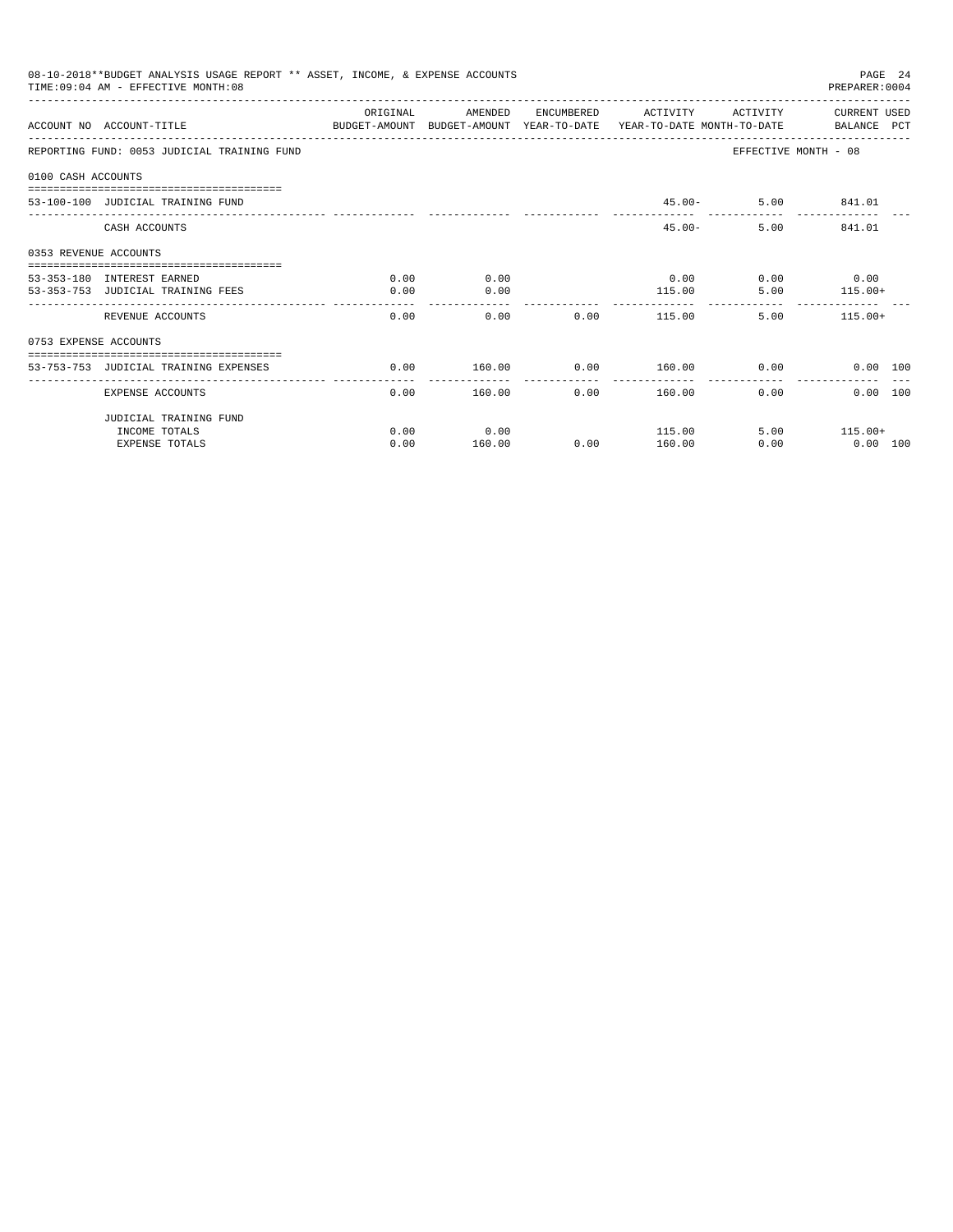|                       | 08-10-2018**BUDGET ANALYSIS USAGE REPORT ** ASSET, INCOME, & EXPENSE ACCOUNTS<br>TIME: 09:04 AM - EFFECTIVE MONTH: 08 |                         |                     |                       |                                                                                            |                                  | PAGE 25<br>PREPARER: 0004   |
|-----------------------|-----------------------------------------------------------------------------------------------------------------------|-------------------------|---------------------|-----------------------|--------------------------------------------------------------------------------------------|----------------------------------|-----------------------------|
|                       | ACCOUNT NO ACCOUNT-TITLE                                                                                              | ORIGINAL                | AMENDED             |                       | ENCUMBERED ACTIVITY<br>BUDGET-AMOUNT BUDGET-AMOUNT YEAR-TO-DATE YEAR-TO-DATE MONTH-TO-DATE | ACTIVITY                         | CURRENT USED<br>BALANCE PCT |
|                       | REPORTING FUND: 0056 COUNTY CLERK PRESERVATION FUND                                                                   |                         |                     |                       |                                                                                            | EFFECTIVE MONTH - 08             |                             |
| 0100 CASH ACCOUNTS    |                                                                                                                       |                         |                     |                       |                                                                                            |                                  |                             |
|                       |                                                                                                                       |                         |                     |                       |                                                                                            |                                  |                             |
|                       | 56-100-100 CFC: COUNTY CLERK PRESERVATION                                                                             |                         |                     |                       |                                                                                            | 6, 132. 79 - 294. 00 22, 068. 63 |                             |
|                       | CASH ACCOUNTS                                                                                                         |                         |                     |                       |                                                                                            | 6, 132. 79 - 294. 00 22, 068. 63 |                             |
| 0356 REVENUE ACCOUNTS |                                                                                                                       |                         |                     |                       |                                                                                            |                                  |                             |
|                       | 56-356-180 INTEREST EARNED                                                                                            |                         | 40.00 40.00         |                       |                                                                                            |                                  | $325.74$ 0.00 285.74 + 814  |
|                       | 56-356-756 COUNTY CLERK PRESERVATION FEES 13,400.00 13,400.00                                                         |                         |                     |                       |                                                                                            |                                  | 12,471.47 280.00 928.53 93  |
|                       | 56-356-757 PRESERVATION VS HB 1744                                                                                    | 200.00                  | 200.00              |                       |                                                                                            | 2,094.50 14.00                   | $1,894.50+47$               |
|                       | REVENUE ACCOUNTS                                                                                                      |                         |                     |                       | $13,640.00$ $13,640.00$ $0.00$ $14,891.71$                                                 |                                  | 294.00 1.251.71+ 109        |
| 0756 EXPENSE ACCOUNTS |                                                                                                                       |                         |                     |                       |                                                                                            |                                  |                             |
|                       |                                                                                                                       |                         |                     |                       |                                                                                            |                                  |                             |
|                       | 56-756-110 COUNTY CLERK ADMIN ASSISTANT                                                                               | $10,000.00$ $10,000.00$ |                     | 0.00                  | 8,064.25                                                                                   |                                  | $0.00$ 1,935.75<br>81       |
|                       | 56-756-200 FICA EXPENSE                                                                                               | 700.00                  | 700.00              | 0.00                  | 606.85                                                                                     | 0.00                             | 93.15<br>87                 |
|                       | 56-756-205 RETIREMENT EXPENSE                                                                                         | 700.00                  | 700.00              | 0.00                  | 527.41                                                                                     | 0.00                             | 172.59<br>75                |
|                       | 56-756-756 COUNTY CLERK PRESERVATION EXPENSE 11,000.00 11,000.00 555.00 10,345.12                                     |                         |                     |                       |                                                                                            | 0.00                             | 99.88<br>99                 |
|                       | 56-756-757 PRESERVATION VS HB 1744                                                                                    | 0.00                    | 0.00                | 0.00<br>------------- | 0.00                                                                                       | 0.00                             | 0.00                        |
|                       | EXPENSE ACCOUNTS                                                                                                      |                         | 22,400.00 22,400.00 |                       | 555.00 19,543.63                                                                           | 0.00                             | 2,301.37 90                 |
|                       | COUNTY CLERK PRESERVATION FUND                                                                                        |                         |                     |                       |                                                                                            |                                  |                             |
|                       | INCOME TOTALS                                                                                                         |                         |                     |                       | $13,640.00$ $13,640.00$ $14,891.71$ $294.00$                                               |                                  | 1,251.71+ 109               |
|                       | EXPENSE TOTALS                                                                                                        | 22,400.00               | 22,400.00           |                       | 555.00 19,543.63 0.00                                                                      |                                  | 2,301.37 90                 |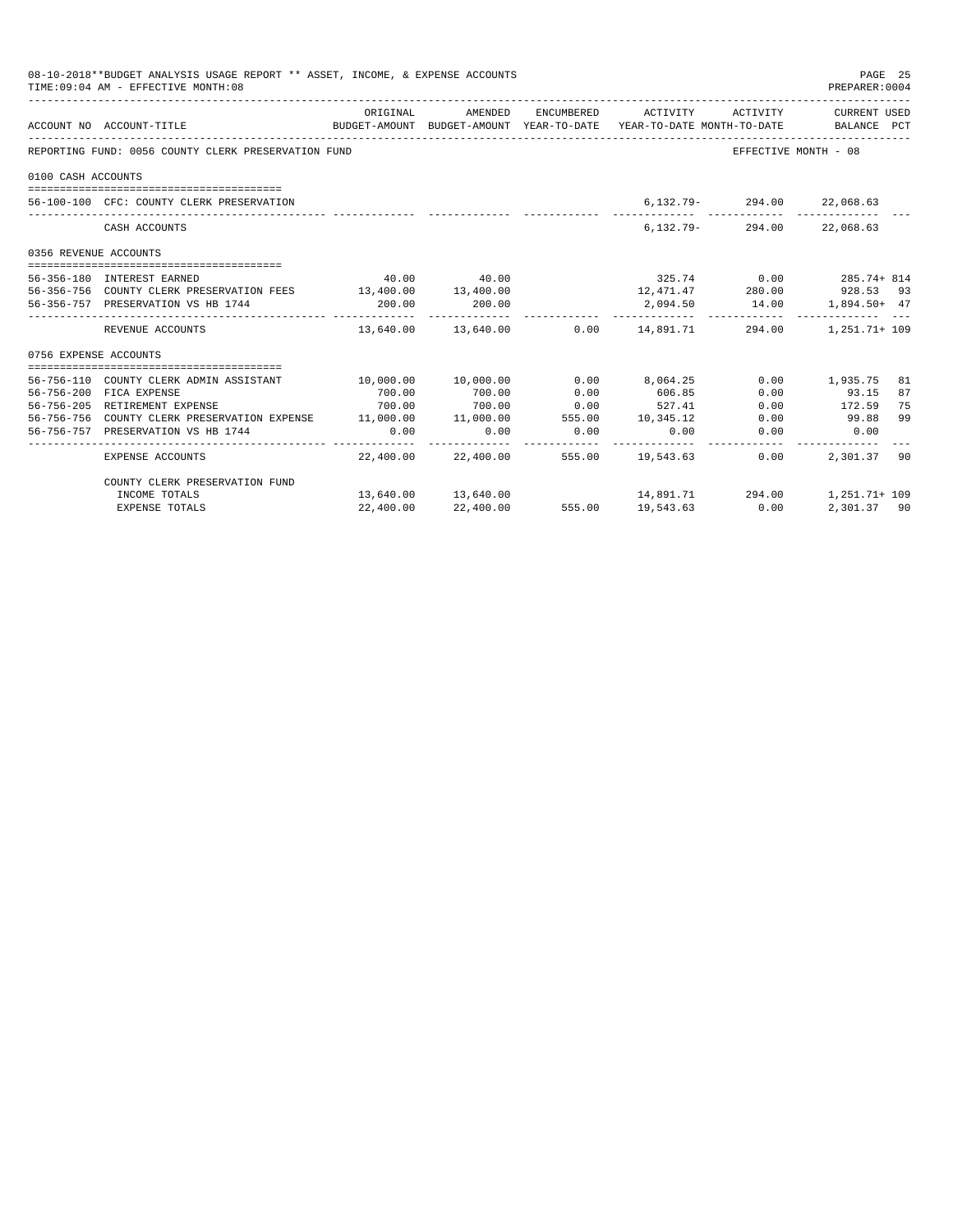|                       | 08-10-2018**BUDGET ANALYSIS USAGE REPORT ** ASSET, INCOME, & EXPENSE ACCOUNTS<br>TIME: 09:04 AM - EFFECTIVE MONTH: 08 |                   |                   |                 |                          |                             | PAGE 26<br>PREPARER: 0004                                         |  |
|-----------------------|-----------------------------------------------------------------------------------------------------------------------|-------------------|-------------------|-----------------|--------------------------|-----------------------------|-------------------------------------------------------------------|--|
|                       | ACCOUNT NO ACCOUNT-TITLE COMPUTE BUDGET-AMOUNT BUDGET-AMOUNT YEAR-TO-DATE YEAR-TO-DATE MONTH-TO-DATE BALANCE PCT      | ORIGINAL          | AMENDED           |                 | ENCUMBERED ACTIVITY      | ACTIVITY                    | CURRENT USED                                                      |  |
|                       | REPORTING FUND: 0060 LAW LIBRARY FUND                                                                                 |                   |                   |                 |                          |                             | EFFECTIVE MONTH - 08                                              |  |
| 0100 CASH ACCOUNTS    |                                                                                                                       |                   |                   |                 |                          |                             |                                                                   |  |
|                       | 60-100-100 CFC: LAW LIBRARY                                                                                           |                   |                   |                 |                          | 2,275.00 35.00 9,861.51     |                                                                   |  |
|                       | CASH ACCOUNTS                                                                                                         |                   |                   |                 |                          | 2,275.00 35.00              | 9,861.51                                                          |  |
| 0360 REVENUE ACCOUNTS |                                                                                                                       |                   |                   |                 |                          |                             |                                                                   |  |
|                       | 60-360-180 INTEREST EARNED                                                                                            |                   | $0.00$ 0.00       |                 |                          | $0.00$ $0.00$ $0.00$ $0.00$ |                                                                   |  |
|                       | 60-360-760 LAW LIBRARY FEES                                                                                           | 1,300.00 1,300.00 |                   |                 |                          |                             | 2,275.00 35.00 975.00 + 175                                       |  |
|                       | REVENUE ACCOUNTS                                                                                                      |                   |                   |                 |                          |                             | $1.300.00$ $1.300.00$ $0.00$ $2.275.00$ $35.00$ $975.00+175$      |  |
| 0760 EXPENSE ACCOUNTS |                                                                                                                       |                   |                   |                 |                          |                             |                                                                   |  |
|                       | ------------------------------------<br>60-760-760 LAW LIBRARY EXPENSES                                               |                   |                   |                 |                          |                             | $2,000.00$ $2,000.00$ $0.00$ $0.00$ $0.00$ $0.00$ $2,000.00$ $00$ |  |
|                       | EXPENSE ACCOUNTS                                                                                                      |                   | 2,000.00 2,000.00 | --------------- | ----------------<br>0.00 | 0.00<br>0.00                | 2,000,00 00                                                       |  |
|                       | LAW LIBRARY FUND                                                                                                      |                   |                   |                 |                          |                             |                                                                   |  |
|                       | INCOME TOTALS                                                                                                         |                   |                   |                 |                          |                             | $1,300.00$ $1,300.00$ $2,275.00$ $35.00$ $975.00+175$             |  |
|                       | <b>EXPENSE TOTALS</b>                                                                                                 | 2,000.00          | 2,000.00          |                 | $0.00$ 0.00              | 0.00                        | 2,000.00 00                                                       |  |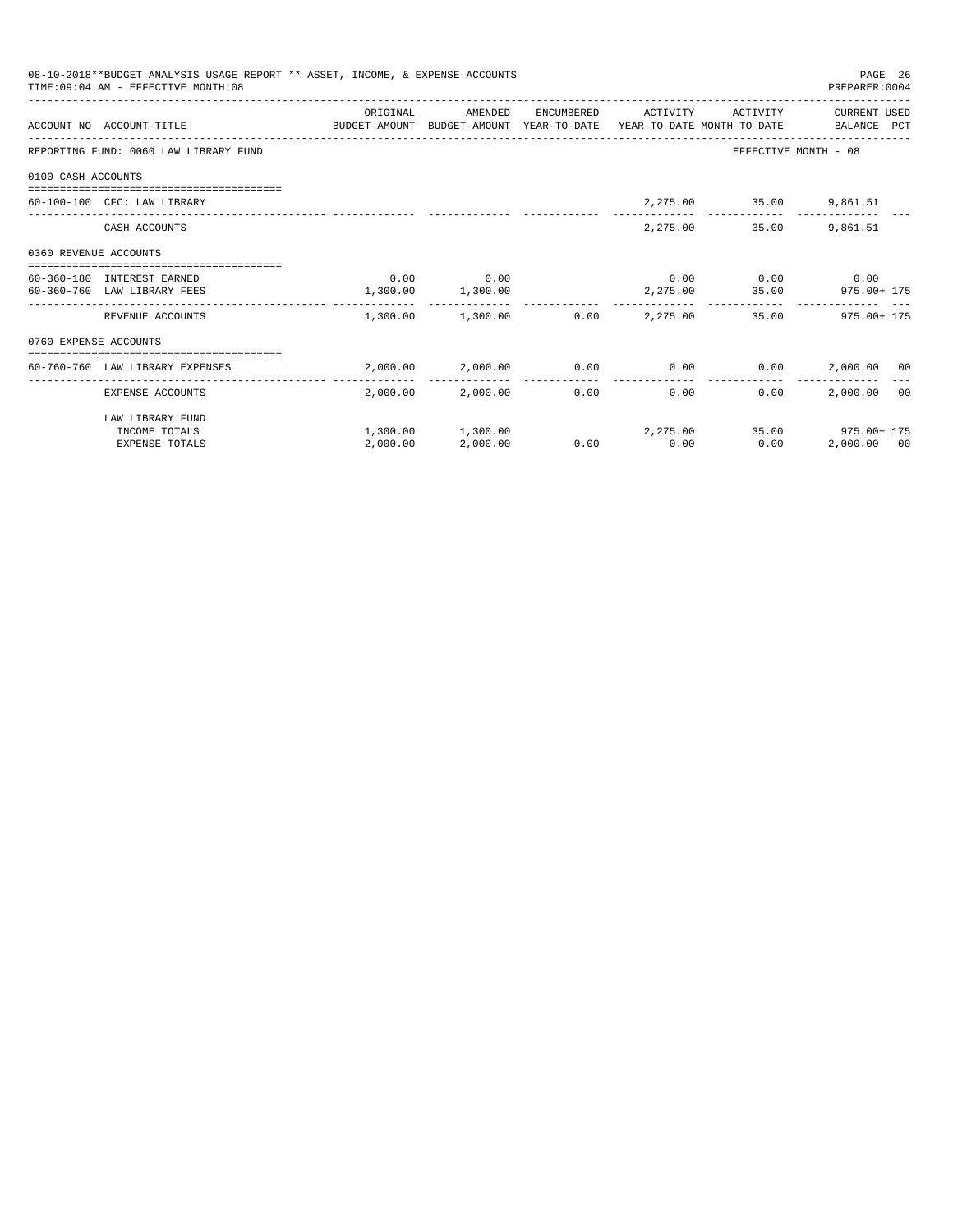|                    | 08-10-2018**BUDGET ANALYSIS USAGE REPORT ** ASSET, INCOME, & EXPENSE ACCOUNTS<br>TIME: 09:04 AM - EFFECTIVE MONTH: 08 |                          |                     |          |                             |                      | PAGE 27<br>PREPARER: 0004 |
|--------------------|-----------------------------------------------------------------------------------------------------------------------|--------------------------|---------------------|----------|-----------------------------|----------------------|---------------------------|
|                    | BUDGET-AMOUNT BUDGET-AMOUNT YEAR-TO-DATE YEAR-TO-DATE MONTH-TO-DATE BALANCE PCT<br>ACCOUNT NO ACCOUNT-TITLE           | ORIGINAL                 | AMENDED             |          | ENCUMBERED ACTIVITY         | ACTIVITY             | CURRENT USED              |
|                    | REPORTING FUND: 0063 DISTRICT CLERK PRESERVATION FUND                                                                 |                          |                     |          |                             | EFFECTIVE MONTH - 08 |                           |
| 0100 CASH ACCOUNTS |                                                                                                                       |                          |                     |          |                             |                      |                           |
|                    |                                                                                                                       |                          |                     |          |                             |                      |                           |
|                    | 63-100-100 CFC: DISTRICT CLERK PRESERVATION                                                                           |                          |                     |          |                             | 370.72 0.00 1,264.22 |                           |
|                    | CASH ACCOUNTS                                                                                                         |                          |                     |          | 370.72                      | 0.00                 | 1,264.22                  |
|                    | 0363 REVENUE ACCOUNTS                                                                                                 |                          |                     |          |                             |                      |                           |
|                    | -----------------------------------<br>63-363-180 INTEREST EARNED                                                     | 6.00                     | 6.00                |          | 114.57                      |                      | $0.00$ 108.57+910         |
|                    | 63-363-763 DIST CLERK PRESERVATION FEES                                                                               | 276.00                   | 276.00              |          | 256.15                      | 0.00                 | 19.85 93                  |
|                    | 63-363-764 DIST CLERK CHILD SUPPORT                                                                                   | 0.00                     | 0.00                |          | 0.00                        | 0.00                 | 0.00                      |
|                    | 63-363-765 UNALLOCATED COURT COSTS BEFORE 03                                                                          | 0.00                     | 0.00                |          | 0.00                        | 0.00                 | 0.00                      |
|                    | ________________________________<br>REVENUE ACCOUNTS                                                                  | --------------<br>282.00 | ---------<br>282.00 |          | $0.00$ and $0.00$<br>370.72 | 0.00                 | $88.72 + 131$             |
|                    | 0763 EXPENSE ACCOUNTS                                                                                                 |                          |                     |          |                             |                      |                           |
|                    |                                                                                                                       |                          |                     |          |                             |                      |                           |
|                    | 63-763-763 DIST CLERK PRESERVATION EXPENSE                                                                            | 0.00                     | 0.00                | 0.00     | 0.00                        | 0.00                 | 0.00                      |
|                    | 63-763-764 DIST CLERK CHILD SUPPORT                                                                                   | 0.00                     | 0.00                | 0.00     | 0.00                        | 0.00                 | 0.00                      |
|                    | 63-763-765 UNALLOCATED COURT COSTS BEFORE 03                                                                          | 0.00                     | 0.00                | 0.00     | 0.00                        | 0.00                 | 0.00                      |
|                    | <b>EXPENSE ACCOUNTS</b>                                                                                               | 0.00                     | 0.00                | $0.00 -$ | 0.00                        | 0.00                 | 0.00                      |
|                    | DISTRICT CLERK PRESERVATION FUND                                                                                      |                          |                     |          |                             |                      |                           |
|                    | INCOME TOTALS                                                                                                         | 282.00                   | 282.00              |          | 370.72                      | 0.00                 | 88.72+ 131                |
|                    | <b>EXPENSE TOTALS</b>                                                                                                 | 0.00                     | 0.00                | 0.00     | 0.00                        | 0.00                 | 0.00                      |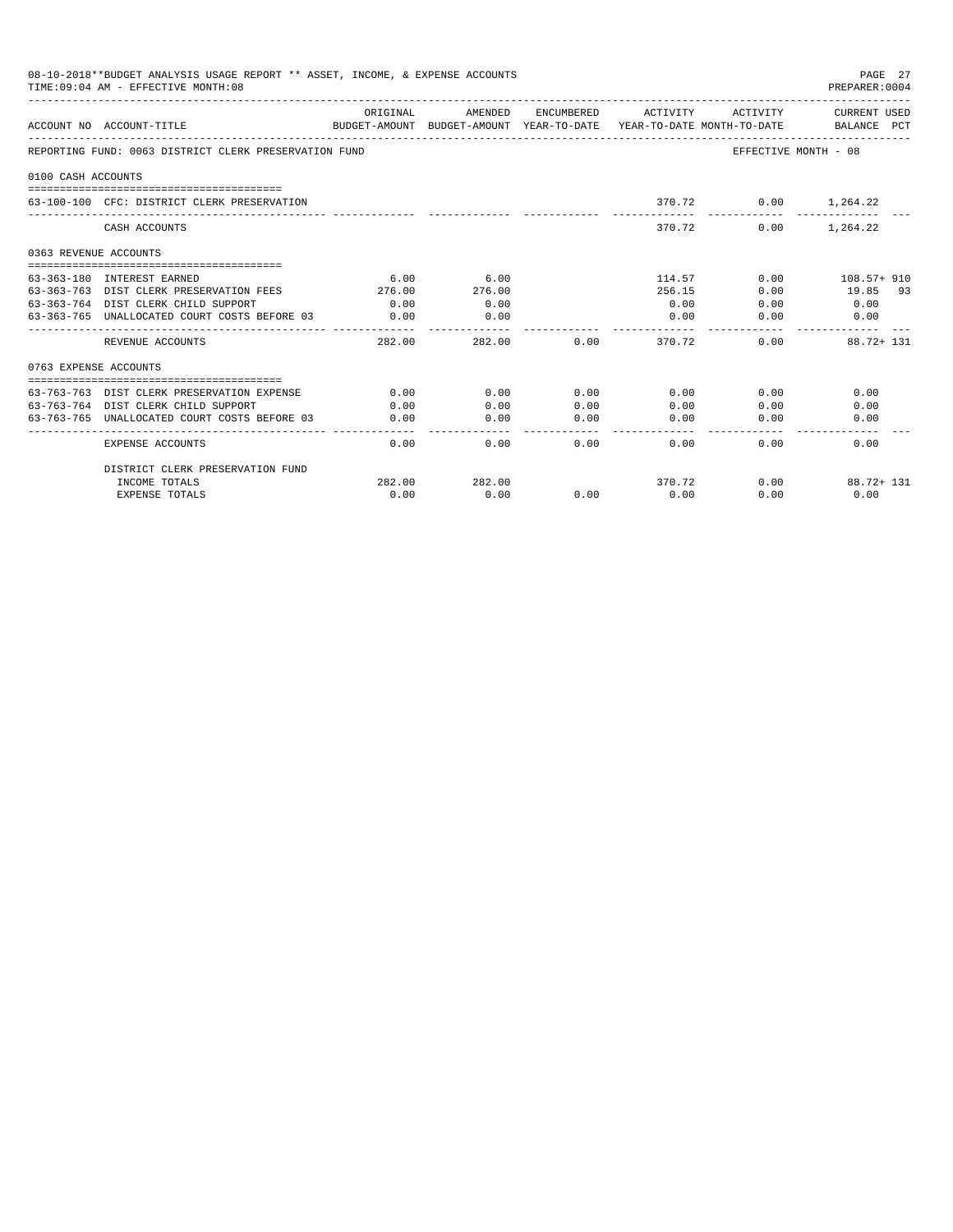|                       | 08-10-2018**BUDGET ANALYSIS USAGE REPORT ** ASSET, INCOME, & EXPENSE ACCOUNTS<br>TIME: 09:04 AM - EFFECTIVE MONTH: 08 |                   |                       |                       |                     |                             | PAGE 28<br>PREPARER: 0004                                    |  |
|-----------------------|-----------------------------------------------------------------------------------------------------------------------|-------------------|-----------------------|-----------------------|---------------------|-----------------------------|--------------------------------------------------------------|--|
|                       | ACCOUNT NO ACCOUNT-TITLE<br>BUDGET-AMOUNT BUDGET-AMOUNT YEAR-TO-DATE YEAR-TO-DATE MONTH-TO-DATE BALANCE PCT           | ORIGINAL          | AMENDED               |                       | ENCUMBERED ACTIVITY | ACTIVITY                    | CURRENT USED                                                 |  |
|                       | REPORTING FUND: 0066 COURTHOUSE SECURITY FUND                                                                         |                   |                       |                       |                     |                             | EFFECTIVE MONTH - 08                                         |  |
| 0100 CASH ACCOUNTS    |                                                                                                                       |                   |                       |                       |                     |                             |                                                              |  |
|                       | 66-100-100 CFC: COURTHOUSE SECURITY                                                                                   |                   |                       |                       |                     | 3,343.69 78.63 22,643.46    |                                                              |  |
|                       | CASH ACCOUNTS                                                                                                         |                   |                       |                       | 3, 343.69           |                             | 78.63 22,643.46                                              |  |
| 0366 REVENUE ACCOUNTS |                                                                                                                       |                   |                       |                       |                     |                             |                                                              |  |
|                       | 66-366-180 INTEREST EARNED                                                                                            |                   | $0.00$ 0.00           |                       |                     | $0.00$ $0.00$ $0.00$ $0.00$ |                                                              |  |
|                       | 66-366-766 COURTHOUSE SECURITY FEES                                                                                   | 2,460.00 2,460.00 |                       |                       |                     |                             | 3,943.69 78.63 1,483.69+160                                  |  |
|                       | REVENUE ACCOUNTS                                                                                                      |                   |                       |                       |                     |                             | 2,460.00 2,460.00 0.00 3,943.69 78.63 1,483.69 160           |  |
| 0766 EXPENSE ACCOUNTS |                                                                                                                       |                   |                       |                       |                     |                             |                                                              |  |
|                       | 66-766-766 COURTHOUSE SECURITY EXPENSES                                                                               |                   |                       |                       |                     |                             | $1,000.00$ $1,000.00$ $0.00$ $600.00$ $0.00$ $1,000.00$ $60$ |  |
|                       | EXPENSE ACCOUNTS                                                                                                      |                   | $1.000.00$ $1.000.00$ | -------------<br>0.00 |                     | 600.00                      | $0.00$ 400.00 60                                             |  |
|                       | COURTHOUSE SECURITY FUND                                                                                              |                   |                       |                       |                     |                             |                                                              |  |
|                       | INCOME TOTALS                                                                                                         |                   |                       |                       |                     |                             | 2,460.00 2,460.00 3,943.69 78.63 1,483.69 160                |  |
|                       | <b>EXPENSE TOTALS</b>                                                                                                 | 1,000.00          | 1,000.00              |                       | $0.00$ 600.00       |                             | $0.00$ 400.00 60                                             |  |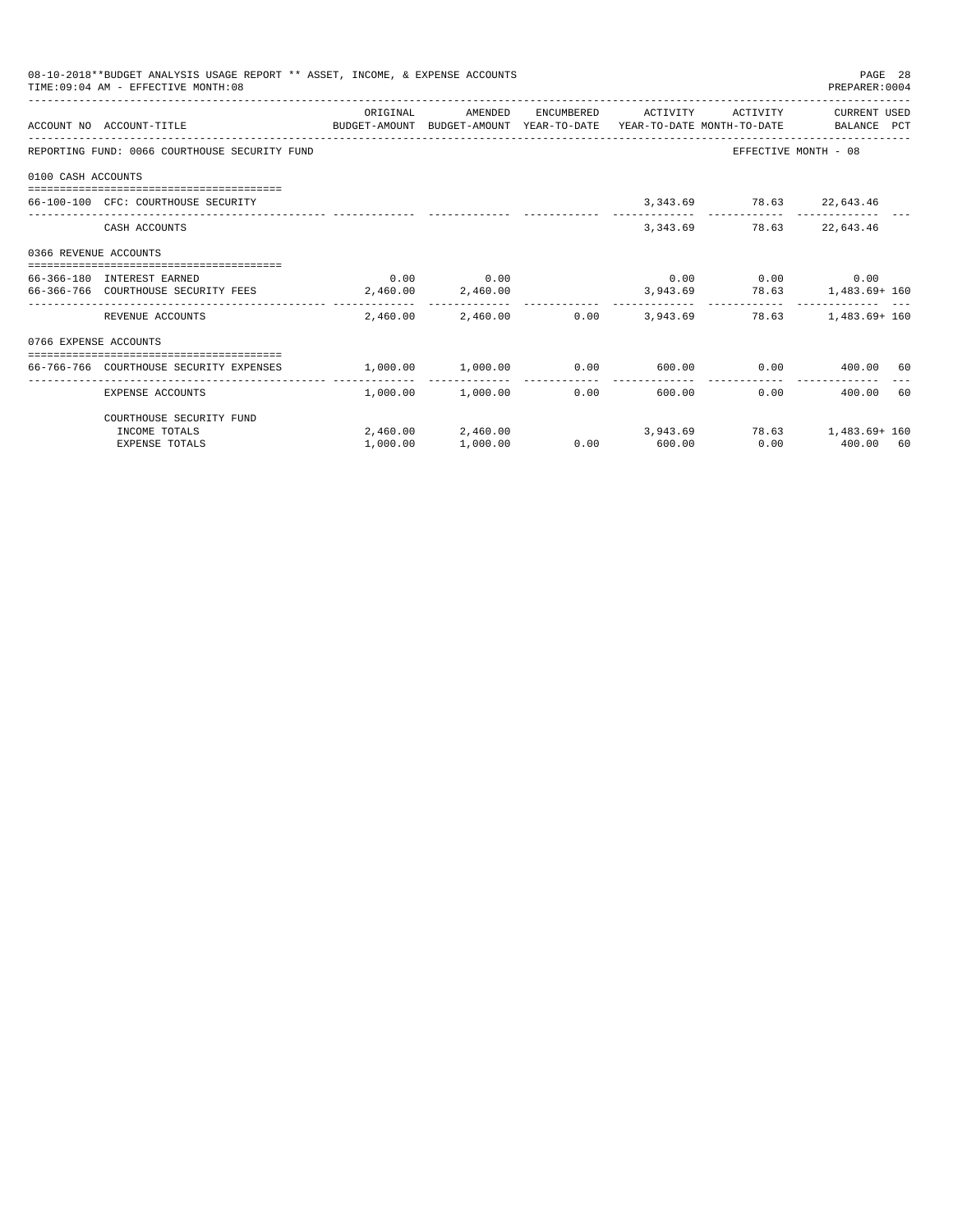|                       | 08-10-2018**BUDGET ANALYSIS USAGE REPORT ** ASSET, INCOME, & EXPENSE ACCOUNTS<br>TIME: 09:04 AM - EFFECTIVE MONTH: 08 |                       |         |                         |                         |                | PAGE 29<br>PREPARER: 0004 |
|-----------------------|-----------------------------------------------------------------------------------------------------------------------|-----------------------|---------|-------------------------|-------------------------|----------------|---------------------------|
|                       |                                                                                                                       | ORIGINAL              | AMENDED |                         | ENCUMBERED ACTIVITY     |                | ACTIVITY CURRENT USED     |
|                       | ACCOUNT NO ACCOUNT-TITLE<br>BUDGET-AMOUNT BUDGET-AMOUNT YEAR-TO-DATE YEAR-TO-DATE MONTH-TO-DATE BALANCE PCT           |                       |         |                         |                         |                |                           |
|                       | REPORTING FUND: 0068 COUNTY PRESERVATION FUND                                                                         |                       |         |                         |                         |                | EFFECTIVE MONTH - 08      |
| 0100 CASH ACCOUNTS    |                                                                                                                       |                       |         |                         |                         |                |                           |
|                       | 68-100-100 CFC: COUNTY PRESERVATION                                                                                   |                       |         |                         |                         | 889.42         | 5.00 2,730.57             |
|                       | CASH ACCOUNTS                                                                                                         |                       |         |                         |                         | 5.00<br>889.42 | 2,730.57                  |
| 0368 REVENUE ACCOUNTS |                                                                                                                       |                       |         |                         |                         |                |                           |
|                       | 68-368-180 INTEREST EARNED                                                                                            | 1.00                  | 1.00    |                         |                         |                | $14.10$ 0.00 $13.10+410$  |
|                       | 68-368-768 COUNTY PRESERVATION FEES                                                                                   | 300.00                | 300.00  |                         |                         | 875.32         | 5.00 575.32+292           |
|                       | REVENUE ACCOUNTS                                                                                                      | 301.00                |         | 301.00                  | $0.00$ 889.42           |                | $5.00$ $588.42 + 295$     |
| 0768 EXPENSE ACCOUNTS |                                                                                                                       |                       |         |                         |                         |                |                           |
|                       | 68-768-768 COUNTY PRESERVATION EXPENSES                                                                               | 0.00                  | 0.00    | 0.00                    |                         | $0.00$ 0.00    | 0.00                      |
|                       | EXPENSE ACCOUNTS                                                                                                      | -------------<br>0.00 |         | ---------------<br>0.00 | ---------------<br>0.00 | 0.00           | 0.00<br>0.00              |
|                       | COUNTY PRESERVATION FUND                                                                                              |                       |         |                         |                         |                |                           |
|                       | INCOME TOTALS                                                                                                         | 301.00                | 301.00  |                         |                         | 889.42         | 5.00<br>$588.42 + 295$    |
|                       | <b>EXPENSE TOTALS</b>                                                                                                 | 0.00                  | 0.00    | 0.00                    | 0.00                    | 0.00           | 0.00                      |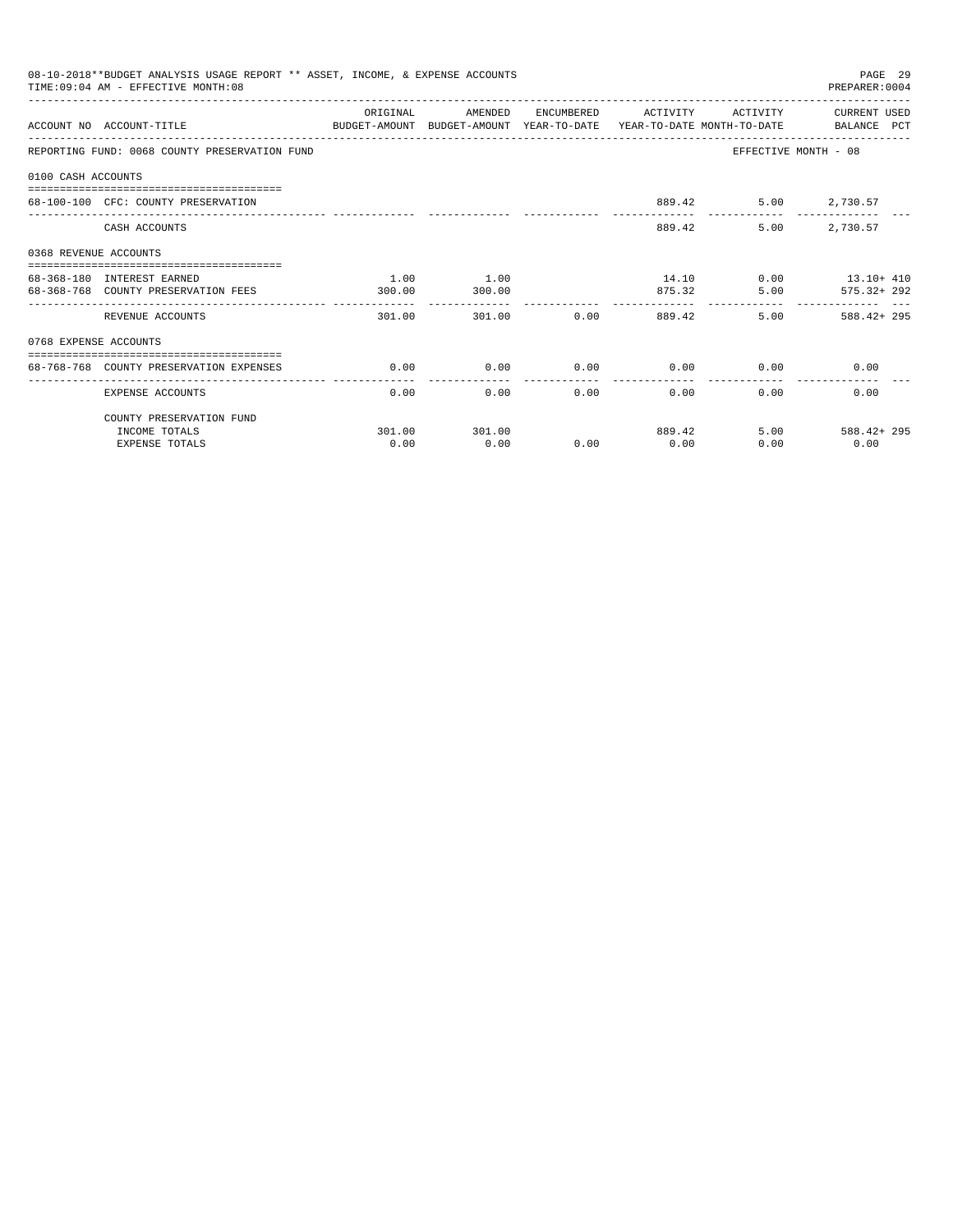|                       | 08-10-2018**BUDGET ANALYSIS USAGE REPORT ** ASSET, INCOME, & EXPENSE ACCOUNTS<br>TIME: 09:04 AM - EFFECTIVE MONTH: 08 |          |                                  |        |              |                                           | PAGE 30<br>PREPARER: 0004                                             |
|-----------------------|-----------------------------------------------------------------------------------------------------------------------|----------|----------------------------------|--------|--------------|-------------------------------------------|-----------------------------------------------------------------------|
|                       | BUDGET-AMOUNT BUDGET-AMOUNT YEAR-TO-DATE YEAR-TO-DATE MONTH-TO-DATE BALANCE PCT<br>ACCOUNT NO ACCOUNT-TITLE           | ORIGINAL | AMENDED                          |        |              |                                           | ENCUMBERED ACTIVITY ACTIVITY CURRENT USED                             |
|                       | REPORTING FUND: 0070 INMATE PHONE FUND PROFIT ACCOUNT                                                                 |          |                                  |        |              |                                           | EFFECTIVE MONTH - 08                                                  |
| 0100 CASH ACCOUNTS    |                                                                                                                       |          |                                  |        |              |                                           |                                                                       |
|                       | 70-100-100 CFC: INMATE PHONE FUND<br>70-100-110 INMATE PHONE CHECKING                                                 |          |                                  |        | 0.00         | 1,165.98 356.76 1,165.98<br>243.27 895.06 |                                                                       |
|                       | CASH ACCOUNTS                                                                                                         |          |                                  |        |              | 1,165.98 600.03                           | 2,061.04                                                              |
| 0370 REVENUE ACCOUNTS |                                                                                                                       |          |                                  |        |              |                                           |                                                                       |
|                       | 70-370-180 INTEREST EARNED<br>70-370-770 INMATE PHONE REVENUES                                                        |          | $0.00$ 0.00<br>1,000.00 1,000.00 |        |              | $0.00$ $0.00$ $0.00$ $0.00$               | 1,165.98 600.03 165.98+ 117                                           |
|                       | REVENUE ACCOUNTS                                                                                                      | -------  | .                                |        | ----------   | --------------                            | $1,000.00$ $1,000.00$ $0.00$ $1,165.98$ $600.03$ $165.98 + 117$       |
| 0770 EXPENSE ACCOUNTS |                                                                                                                       |          |                                  |        |              |                                           |                                                                       |
|                       | 70-770-770 INMATE PHONE EXPENSES                                                                                      | 500.00   | 500.00                           | 0.00   |              |                                           | $0.00$ $0.00$ $0.00$ $500.00$ $00$                                    |
|                       | EXPENSE ACCOUNTS                                                                                                      | 500.00   |                                  | 500.00 | 0.00<br>0.00 |                                           | 0.00<br>500.00 00                                                     |
|                       | INMATE PHONE FUND PROFIT ACCOUNT                                                                                      |          |                                  |        |              |                                           |                                                                       |
|                       | INCOME TOTALS<br><b>EXPENSE TOTALS</b>                                                                                | 500.00   | 500.00                           |        | $0.00$ 0.00  | 0.00                                      | $1,000.00$ $1,000.00$ $1,165.98$ $600.03$ $165.98 + 117$<br>500.00 00 |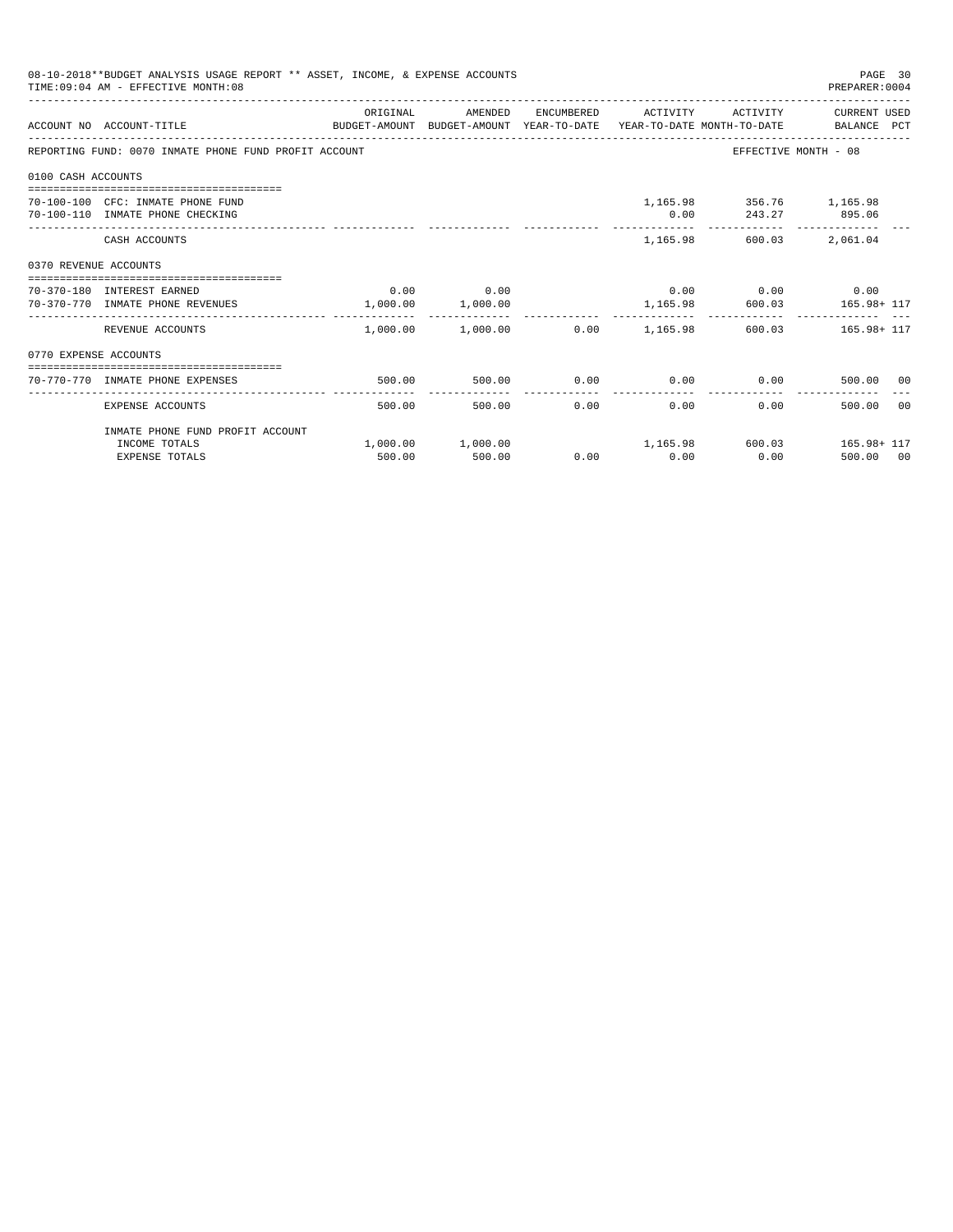|                       | 08-10-2018**BUDGET ANALYSIS USAGE REPORT ** ASSET, INCOME, & EXPENSE ACCOUNTS<br>TIME: 09:04 AM - EFFECTIVE MONTH: 08 |               |                   |                                         | PAGE 31<br>PREPARER: 0004                                      |
|-----------------------|-----------------------------------------------------------------------------------------------------------------------|---------------|-------------------|-----------------------------------------|----------------------------------------------------------------|
|                       | ACCOUNT NO ACCOUNT-TITLE CONTROL SUDGET-AMOUNT BUDGET-AMOUNT YEAR-TO-DATE YEAR-TO-DATE MONTH-TO-DATE BALANCE PCT      | ORIGINAL      | AMENDED           |                                         | ENCUMBERED ACTIVITY ACTIVITY CURRENT USED                      |
|                       | REPORTING FUND: 0072 HOT CHECK FUND                                                                                   |               |                   |                                         | EFFECTIVE MONTH - 08                                           |
| 0100 CASH ACCOUNTS    |                                                                                                                       |               |                   |                                         |                                                                |
|                       | 72-100-100 CFC: HOT CHECK FUND<br>72-100-180 HOT CHECK CHECKING                                                       |               |                   | 0.00                                    | $27.27 - 0.00$ 3,466.15<br>$0.00$ 0.00                         |
|                       | CASH ACCOUNTS                                                                                                         |               |                   |                                         | $27.27 - 0.00$ 3,466.15                                        |
| 0372 REVENUE ACCOUNTS |                                                                                                                       |               |                   |                                         |                                                                |
|                       | 72-372-180 INTEREST EARNED<br>72-372-772 HOT CHECK REVENUES                                                           | $3.00$ $3.00$ | 1,000.00 1,000.00 |                                         | $48.51$ 0.00 $45.51 + 617$<br>1,665.40 0.00 665.40+167         |
|                       | REVENUE ACCOUNTS                                                                                                      |               |                   | $1.003.00$ $1.003.00$ $0.00$ $1.713.91$ | $0.00$ 710.91+171                                              |
| 0772 EXPENSE ACCOUNTS |                                                                                                                       |               |                   |                                         |                                                                |
|                       | 72-772-772 HOT CHECK EXPENSES                                                                                         |               |                   |                                         | $1,000.00$ $1,000.00$ $43.00$ $1,741.18$ $0.00$ $784.18$ $178$ |
|                       | EXPENSE ACCOUNTS                                                                                                      |               | 1,000.00 1,000.00 | 43.00 1.741.18                          | $0.00$ $784.18 - 178$                                          |
|                       | HOT CHECK FUND<br>INCOME TOTALS                                                                                       |               |                   | $1,003.00$ $1,003.00$ $1,713.91$        | $0.00$ $710.91 + 171$                                          |
|                       | <b>EXPENSE TOTALS</b>                                                                                                 | 1,000.00      | 1,000.00          | 43.00 1,741.18                          | $0.00$ $784.18 - 178$                                          |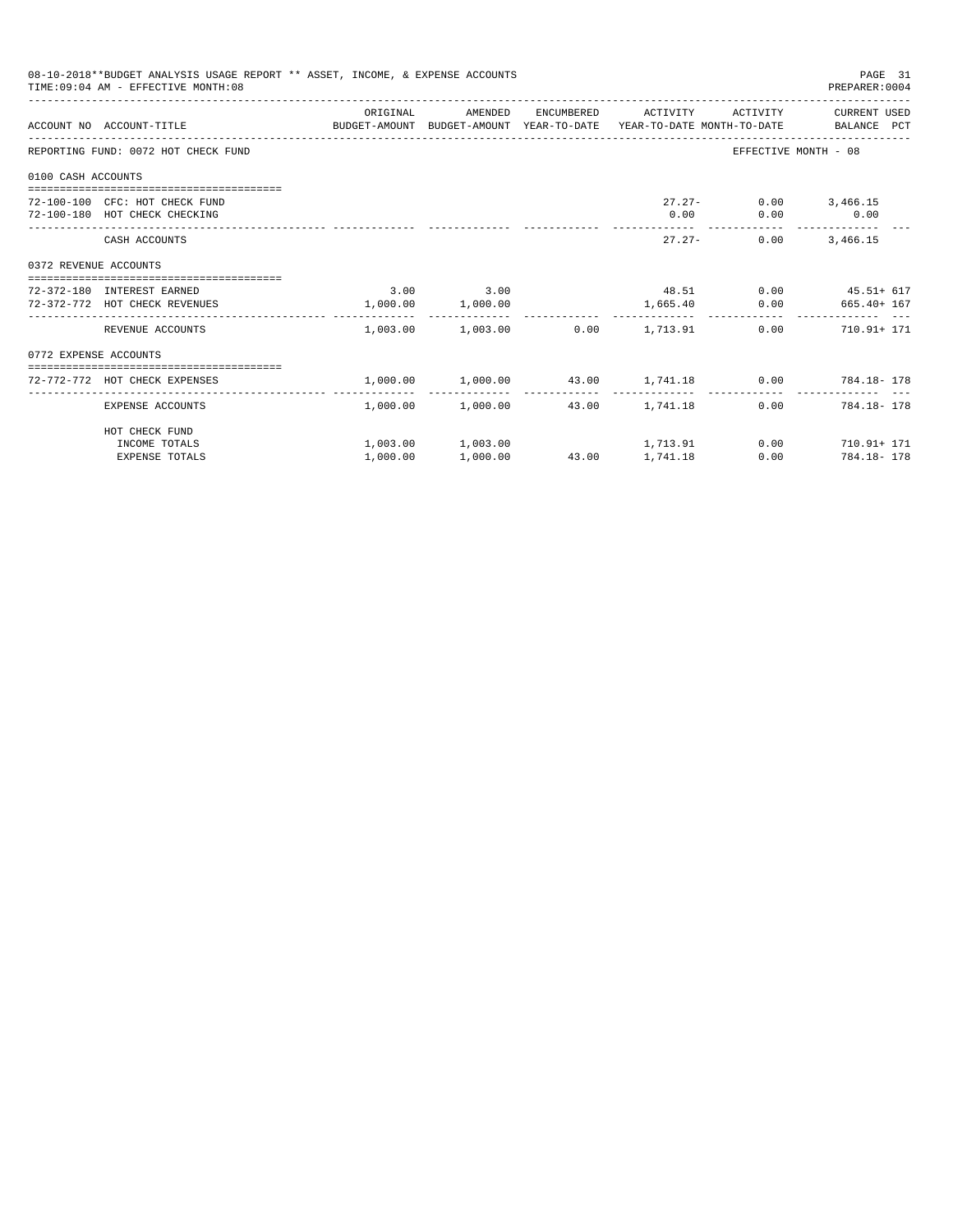|                       | 08-10-2018**BUDGET ANALYSIS USAGE REPORT ** ASSET, INCOME, & EXPENSE ACCOUNTS<br>TIME: 09:04 AM - EFFECTIVE MONTH: 08 |          |                                                                                |            |               |                             | PAGE 32<br>PREPARER: 0004   |    |
|-----------------------|-----------------------------------------------------------------------------------------------------------------------|----------|--------------------------------------------------------------------------------|------------|---------------|-----------------------------|-----------------------------|----|
|                       | ACCOUNT NO ACCOUNT-TITLE                                                                                              | ORIGINAL | AMENDED<br>BUDGET-AMOUNT BUDGET-AMOUNT YEAR-TO-DATE YEAR-TO-DATE MONTH-TO-DATE | ENCUMBERED | ACTIVITY      | ACTIVITY                    | CURRENT USED<br>BALANCE PCT |    |
|                       | REPORTING FUND: 0074 BAIL BOND FUND                                                                                   |          |                                                                                |            |               | EFFECTIVE MONTH - 08        |                             |    |
| 0100 CASH ACCOUNTS    |                                                                                                                       |          |                                                                                |            |               |                             |                             |    |
|                       | 74-100-100 CFC: BAIL BOND FUND                                                                                        |          |                                                                                |            |               | 1,944.00 660.00- 35,673.88  |                             |    |
|                       | CASH ACCOUNTS                                                                                                         |          |                                                                                |            |               | 1,944.00 660.00 - 35,673.88 |                             |    |
| 0374 REVENUE ACCOUNTS |                                                                                                                       |          |                                                                                |            |               |                             |                             |    |
|                       | 74-374-180 INTEREST EARNED                                                                                            | 0.00     | 0.00                                                                           |            | 0.00          | 0.00                        | 0.00                        |    |
|                       | 74-374-774 BAIL BOND FEES                                                                                             | 3,400.00 | 3,400.00                                                                       |            | 700.00        | 0.00                        | 2,700.00                    | 21 |
|                       | 74-374-775 SALE OF ESTRAY                                                                                             | 0.00     | 0.00                                                                           |            | 0.00          | 0.00                        | 0.00                        |    |
|                       | 74-374-776 CASH BAIL BOND'S                                                                                           | 0.00     | 0.00<br>.                                                                      |            |               | 4,750.00 660.00-            | $4,750.00+$                 |    |
|                       | REVENUE ACCOUNTS                                                                                                      |          | 3,400.00 3,400.00                                                              | 0.00       |               | 5,450.00 660.00-            | $2.050.00 + 160$            |    |
| 0774 EXPENSE ACCOUNTS |                                                                                                                       |          |                                                                                |            |               |                             |                             |    |
|                       | 74-774-774 BAIL BOND EXPENSES                                                                                         |          | 3,000.00 3,000.00                                                              |            | $0.00$ 756.00 |                             | $0.00$ 2, 244.00 25         |    |
|                       | 74-774-775 SALE OF ESTRAY                                                                                             | 0.00     | 0.00                                                                           | 0.00       | 0.00          | 0.00                        | 0.00                        |    |
|                       | EXPENSE ACCOUNTS                                                                                                      |          | 3,000.00 3,000.00                                                              | 0.00       | 756.00        | 0.00                        | 2, 244, 00 25               |    |
|                       | <b>BAIL BOND FUND</b>                                                                                                 |          |                                                                                |            |               |                             |                             |    |
|                       | INCOME TOTALS                                                                                                         |          | 3,400.00 3,400.00                                                              |            |               | 5,450.00 660.00-            | 2,050.00+ 160               |    |
|                       | <b>EXPENSE TOTALS</b>                                                                                                 | 3,000.00 | 3,000.00                                                                       | 0.00       | 756.00        | 0.00                        | 2,244.00 25                 |    |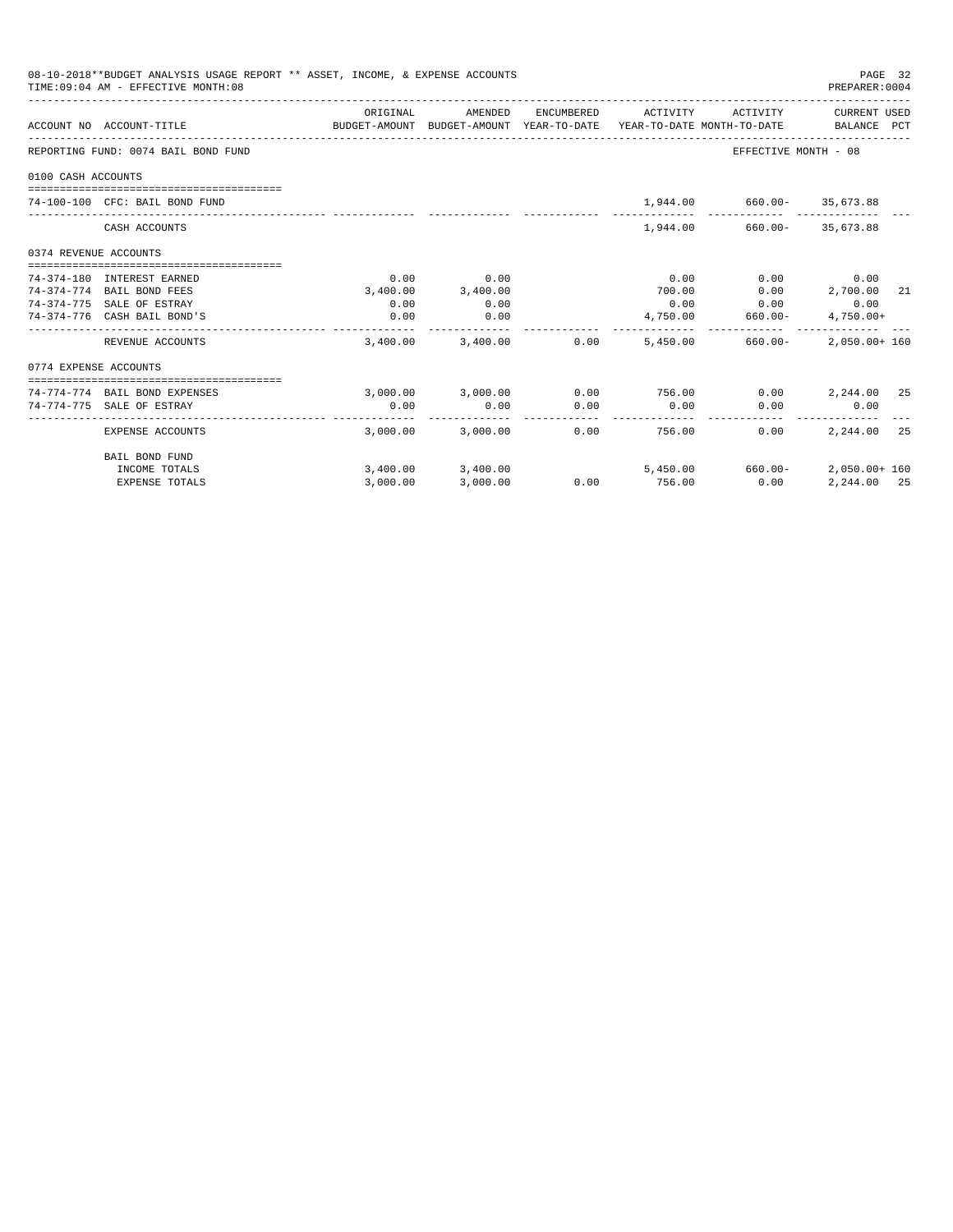|                       | 08-10-2018**BUDGET ANALYSIS USAGE REPORT ** ASSET, INCOME, & EXPENSE ACCOUNTS<br>TIME: 09:04 AM - EFFECTIVE MONTH: 08 |           |                                   |      |             |                              | PAGE 33<br>PREPARER: 0004                                                                                                    |
|-----------------------|-----------------------------------------------------------------------------------------------------------------------|-----------|-----------------------------------|------|-------------|------------------------------|------------------------------------------------------------------------------------------------------------------------------|
|                       | ACCOUNT NO ACCOUNT-TITLE                                                                                              | ORIGINAL  | AMENDED                           |      |             |                              | ENCUMBERED ACTIVITY ACTIVITY CURRENT USED<br>BUDGET-AMOUNT BUDGET-AMOUNT YEAR-TO-DATE YEAR-TO-DATE MONTH-TO-DATE BALANCE PCT |
|                       | REPORTING FUND: 0076 STATE CRIMINAL & CIVIL FEES FUND                                                                 |           |                                   |      |             | EFFECTIVE MONTH - 08         |                                                                                                                              |
| 0100 CASH ACCOUNTS    |                                                                                                                       |           |                                   |      |             |                              |                                                                                                                              |
|                       | 76-100-100 CFC: STATE CRIMINAL & CIVIL FEES                                                                           |           |                                   |      |             | 69,985.83 1,209.84 83,121.63 |                                                                                                                              |
|                       | CASH ACCOUNTS                                                                                                         |           |                                   |      |             | 69,985.83 1,209.84 83,121.63 |                                                                                                                              |
| 0376 REVENUE ACCOUNTS |                                                                                                                       |           |                                   |      |             |                              |                                                                                                                              |
|                       | 76-376-180 INTEREST EARNED                                                                                            | 0.00      | 0.00                              |      | 0.00        | 0.00                         | 0.00                                                                                                                         |
|                       | 76-376-701 DELINQUENT CASES                                                                                           | 0.00      | 0.00                              |      | 0.00        | 0.00                         | 0.00                                                                                                                         |
|                       | 76-376-702 GUARDIANSHIP                                                                                               | 320.00    | 320.00                            |      | 440.00      |                              | $0.00$ 120.00+ 138                                                                                                           |
|                       | 76-376-703 DC-CAR-BVS TO TX VITAL STATISTICS                                                                          | 6.00      | 6.00                              |      | 0.00        | 0.00                         | 6.00 00                                                                                                                      |
|                       | 76-376-704 PARKS & WILDLIFE                                                                                           |           | 2,000.00 2,000.00                 |      | 15.69       |                              | $0.00$ 1,984.31 01                                                                                                           |
|                       | 76-376-776 STATE FEE CRIMINAL & CIVIL                                                                                 |           | 45,000.00 45,000.00               |      |             |                              | $60, 286.19$ 1, 209.84 15, 286.19+ 134                                                                                       |
|                       | REVENUE ACCOUNTS                                                                                                      |           |                                   |      |             |                              | $47,326.00$ $47,326.00$ $0.00$ $60,741.88$ $1,209.84$ $13,415.88$ $128$                                                      |
| 0776 EXPENSE ACCOUNTS |                                                                                                                       |           |                                   |      |             |                              |                                                                                                                              |
|                       | 76-776-701 DELINQUENT CASES                                                                                           |           | 1,000.00 1,000.00                 |      | $0.00$ 0.00 |                              | $0.00$ 1,000.00 00                                                                                                           |
|                       | 76-776-703 DC-CAR-BVS TO TX VITAL STATISTICS                                                                          | 75.00     | 75.00                             | 0.00 | 93.33       | 0.00                         | 18.33-124                                                                                                                    |
|                       | 76-776-704 PARKS & WILDLIFE                                                                                           |           | $2,700.00$ $2,700.00$             | 0.00 |             | 0.00                         | 2,700.00 00                                                                                                                  |
|                       | 76-776-776 STATE FEE CRIMINAL & CIVIL                                                                                 |           | $2,700.00$<br>38,819.00 38,819.00 |      |             | 0.00                         | 6,134.74- 116                                                                                                                |
|                       | EXPENSE ACCOUNTS                                                                                                      |           | 42,594.00 42,594.00               | 0.00 | 45,047,07   | 0.00                         | $2.453.07 - 106$                                                                                                             |
|                       | STATE CRIMINAL & CIVIL FEES FUND                                                                                      |           |                                   |      |             |                              |                                                                                                                              |
|                       | INCOME TOTALS                                                                                                         |           | 47,326.00 47,326.00               | 0.00 |             |                              | $60, 741.88$ 1, 209.84 13, 415.88+ 128                                                                                       |
|                       | <b>EXPENSE TOTALS</b>                                                                                                 | 42,594.00 | 42,594.00                         |      | 45,047.07   |                              | $0.00$ $2,453.07 - 106$                                                                                                      |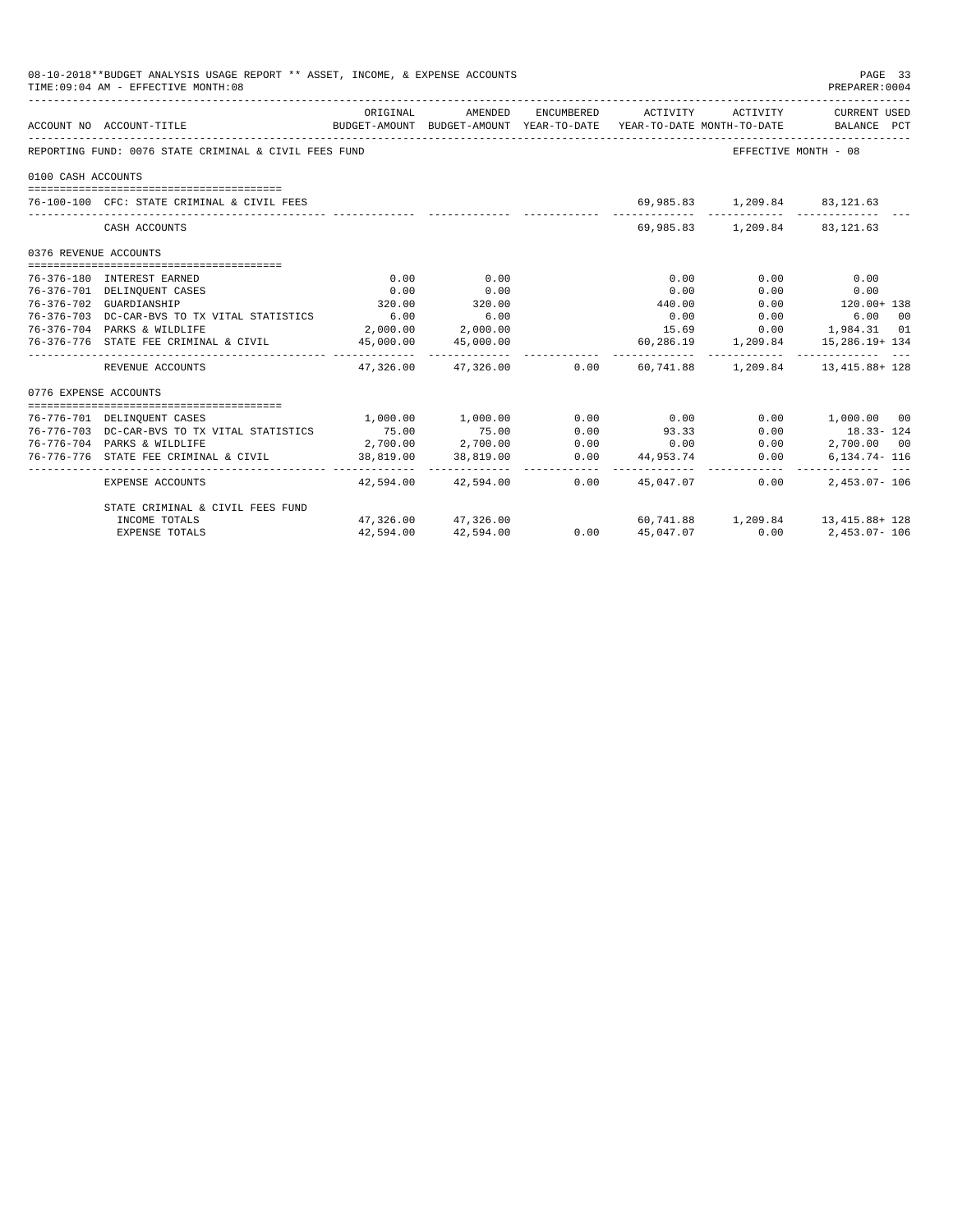|                       | 08-10-2018**BUDGET ANALYSIS USAGE REPORT ** ASSET, INCOME, & EXPENSE ACCOUNTS<br>TIME: 09:04 AM - EFFECTIVE MONTH: 08 |                             |                                      |            |                                                                                 |                      | PAGE 34<br>PREPARER: 0004          |    |
|-----------------------|-----------------------------------------------------------------------------------------------------------------------|-----------------------------|--------------------------------------|------------|---------------------------------------------------------------------------------|----------------------|------------------------------------|----|
|                       | ---------------------------<br>ACCOUNT NO ACCOUNT-TITLE                                                               | ORIGINAL                    | AMENDED                              | ENCUMBERED | ACTIVITY<br>BUDGET-AMOUNT BUDGET-AMOUNT YEAR-TO-DATE YEAR-TO-DATE MONTH-TO-DATE | ACTIVITY             | <b>CURRENT USED</b><br>BALANCE PCT |    |
|                       | REPORTING FUND: 0078 SENIOR CITIZENS FUND                                                                             |                             |                                      |            |                                                                                 | EFFECTIVE MONTH - 08 |                                    |    |
| 0100 CASH ACCOUNTS    |                                                                                                                       |                             |                                      |            |                                                                                 |                      |                                    |    |
|                       |                                                                                                                       |                             |                                      |            |                                                                                 |                      |                                    |    |
|                       | 78-100-100 CFC: SENIOR CITIZENS                                                                                       |                             |                                      |            | 44, 212.87-                                                                     | 306.10               | 44, 212.87-                        |    |
|                       | CASH ACCOUNTS                                                                                                         |                             |                                      |            | 44,212.87-                                                                      | 306.10               | 44, 212.87-                        |    |
| 0378 REVENUE ACCOUNTS |                                                                                                                       |                             |                                      |            |                                                                                 |                      |                                    |    |
|                       |                                                                                                                       |                             |                                      |            |                                                                                 |                      |                                    |    |
|                       | 78-378-160 SALE OF FIXED ASSETS                                                                                       | 0.00                        | 0.00                                 |            | 0.00                                                                            | 0.00                 | 0.00                               |    |
|                       | 78-378-180 INTEREST EARNED                                                                                            | 0.00                        | 0.00                                 |            | 0.00                                                                            | 0.00                 | 0.00                               |    |
|                       | 78-378-710 WCTCOG PROGRAM                                                                                             | 22,000.00                   | 22,000.00                            |            | 17,815.67                                                                       | 0.00                 | 4,184.33                           | 81 |
|                       | 78-378-711 DEPT OF HUMAN RESOURCES                                                                                    | 0.00                        | 0.00                                 |            | 0.00                                                                            | 0.00                 | 0.00                               |    |
|                       | 78-378-712 FOOD DONATIONS                                                                                             | 10,000.00                   | 10,000.00                            |            | 10,449.29                                                                       | 306.10               | 449.29+ 104                        |    |
|                       | 78-378-713 BUILDING RENT                                                                                              | 400.00                      | 400.00                               |            | 0.00                                                                            | 0.00                 | 400.00                             | 00 |
|                       | 78-378-714 DEPT OF AGING & DISABILITY                                                                                 | 20,000.00                   | 20,000.00                            |            | 18,764.23                                                                       | 0.00                 | 1,235.77                           | 94 |
|                       | 78-378-815 INCOME FROM OTHER FUNDS                                                                                    | 36,000.00<br>----------     | 36,000.00<br>. _ _ _ _ _ _ _ _ _ _ _ |            | 4,450.00                                                                        | 0.00                 | 31,550.00                          | 12 |
|                       | REVENUE ACCOUNTS                                                                                                      | 88,400.00                   | 88,400.00                            | 0.00       | 51,479.19                                                                       | 306.10               | 36,920.81                          | 58 |
| 0778 EXPENSE ACCOUNTS |                                                                                                                       |                             |                                      |            |                                                                                 |                      |                                    |    |
|                       |                                                                                                                       |                             |                                      |            |                                                                                 |                      |                                    |    |
|                       | 78-778-100 SALARY - GENERAL PAYROLL                                                                                   | 20,869.00                   | 20,869.00                            | 0.00       | 17,657.64                                                                       | 0.00                 | 3,211.36                           | 85 |
|                       | 78-778-105 LONGEVITY PAY                                                                                              | 0.00                        | 0.00                                 | 0.00       | 0.00                                                                            | 0.00                 | 0.00                               |    |
|                       | 78-778-110 SALARY - FULL TIME (PART TIME)                                                                             | 33,813.00                   | 33,813.00                            | 0.00       | 27,422.65                                                                       | 0.00                 | 6,390.35                           | 81 |
|                       | 78-778-200 FICA EXPENSE                                                                                               | 4,184.00                    | 4,184.00                             | 0.00       | 3,448.67                                                                        | 0.00                 | 735.33                             | 82 |
|                       | 78-778-205 RETIREMENT                                                                                                 | 4,501.00                    | 4,501.00                             | 0.00       | 3,602.45                                                                        | 0.00                 | 898.55                             | 80 |
| 78-778-300 TRAVEL     |                                                                                                                       | 1,500.00                    | 1,500.00                             | 0.00       | 834.28                                                                          | 0.00                 | 665.72                             | 56 |
| 78-778-305 SUPPLIES   |                                                                                                                       | 2,000.00                    | 2,000.00                             | 31.99      | 1,190.28                                                                        | 0.00                 | 777.73                             | 61 |
|                       | 78-778-310 COMMUNICATIONS                                                                                             | 960.00                      | 960.00                               | 60.42      | 808.65                                                                          | 0.00                 | 90.93                              | 91 |
|                       | 78-778-320 REPAIRS & MAINTENANCE                                                                                      | 2,000.00                    | 2,000.00                             | 75.00      | 1,257.55                                                                        | 0.00                 | 667.45                             | 67 |
| 78-778-380 UTILITIES  |                                                                                                                       | 6,500.00                    | 6,500.00                             | 625.00     | 5,503.03                                                                        | 0.00                 | 371.97                             | 94 |
|                       | 78-778-400 NEW EQUIPMENT                                                                                              | 1,000.00                    | 5,450.00                             | 0.00       | 456.65                                                                          | 0.00                 | 4,993.35                           | 08 |
|                       | 78-778-680 VAN EXPENSE                                                                                                | 4,500.00                    | 4,500.00                             | 343.40     | 3,101.63                                                                        | 0.00                 | 1,054.97                           | 77 |
|                       | 78-778-690 EDIBLE GOODS                                                                                               | 25,000.00                   | 25,000.00                            | 0.00       | 25,000.00                                                                       | 0.00                 | $0.00$ 100                         |    |
|                       | 78-778-692 PAPER GOODS                                                                                                | 7,900.00<br>_ _____________ | 7,900.00                             | 1,147.52   | 6,752.48<br>----------- -                                                       | 0.00<br>__________   | 0.00 100                           |    |
|                       | EXPENSE ACCOUNTS                                                                                                      | 114,727.00                  | 119,177.00                           | 2,283.33   | 97,035.96                                                                       | 0.00                 | 19,857.71                          | 83 |
|                       | SENIOR CITIZENS FUND                                                                                                  |                             |                                      |            |                                                                                 |                      |                                    |    |
|                       | INCOME TOTALS                                                                                                         | 88,400.00                   | 88,400.00                            |            | 51,479.19                                                                       | 306.10               | 36,920.81                          | 58 |
|                       | <b>EXPENSE TOTALS</b>                                                                                                 | 114,727.00                  | 119,177.00                           | 2,283.33   | 97,035.96                                                                       | 0.00                 | 19,857.71                          | 83 |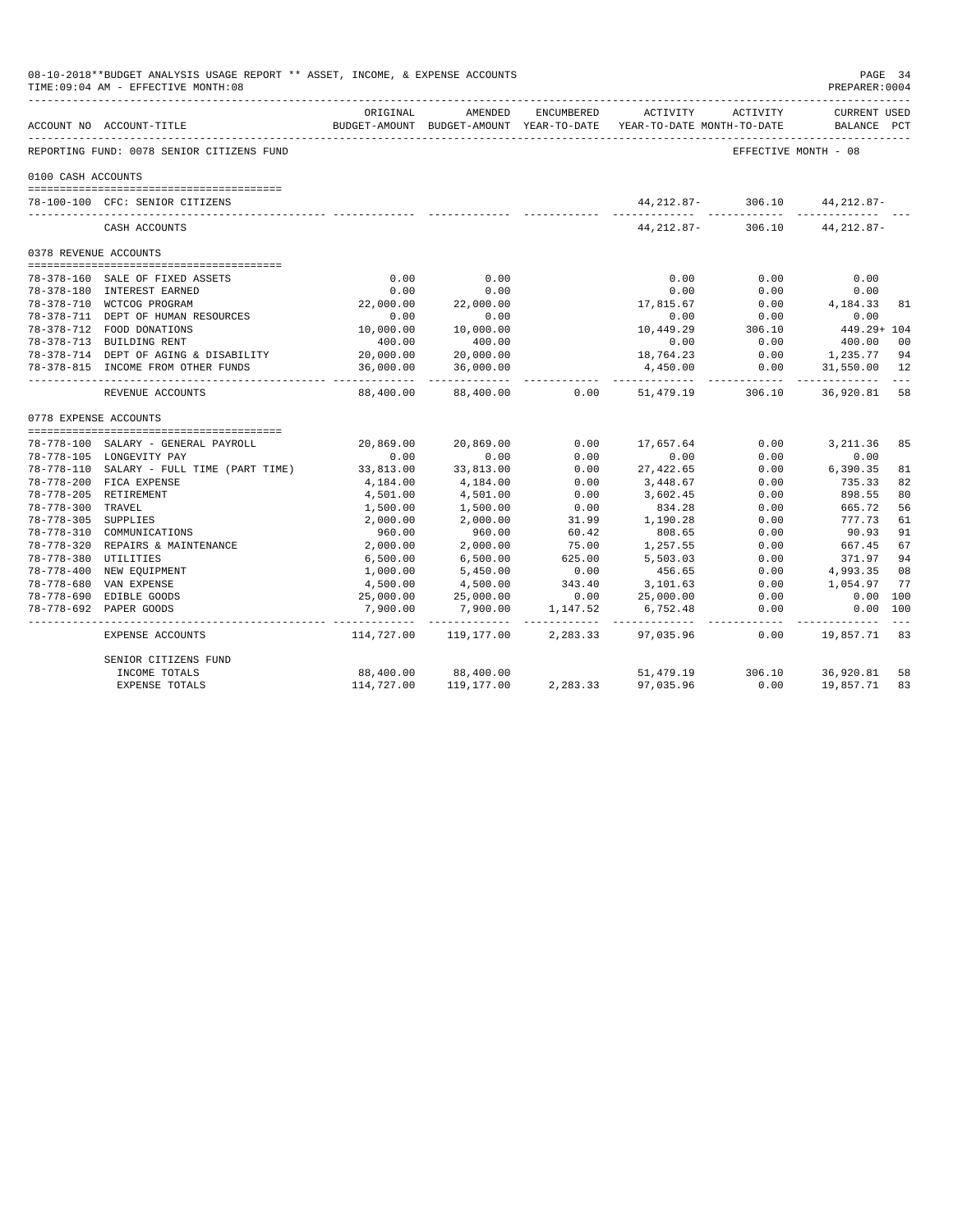|                       | 08-10-2018**BUDGET ANALYSIS USAGE REPORT ** ASSET, INCOME, & EXPENSE ACCOUNTS<br>TIME: 09:04 AM - EFFECTIVE MONTH: 08 |                       |                                                |      |                     |                             | PAGE 35<br>PREPARER: 0004   |  |
|-----------------------|-----------------------------------------------------------------------------------------------------------------------|-----------------------|------------------------------------------------|------|---------------------|-----------------------------|-----------------------------|--|
|                       |                                                                                                                       | ORIGINAL              | AMENDED                                        |      | ENCUMBERED ACTIVITY | ACTIVITY                    | CURRENT USED                |  |
|                       | ACCOUNT NO ACCOUNT-TITLE CONTROL SUDGET-AMOUNT BUDGET-AMOUNT YEAR-TO-DATE YEAR-TO-DATE MONTH-TO-DATE BALANCE PCT      |                       |                                                |      |                     |                             |                             |  |
|                       | REPORTING FUND: 0080 LEOSE GRANT FUND                                                                                 |                       |                                                |      |                     |                             | EFFECTIVE MONTH - 08        |  |
| 0100 CASH ACCOUNTS    |                                                                                                                       |                       |                                                |      |                     |                             |                             |  |
|                       | 80-100-100 CFC: LEOSE GRANT CHECKING                                                                                  |                       |                                                |      |                     | 94.45 0.00 3,479.85         |                             |  |
|                       | CASH ACCOUNTS                                                                                                         |                       |                                                |      |                     | 94.45<br>0.00               | 3,479.85                    |  |
| 0380 REVENUE ACCOUNTS |                                                                                                                       |                       |                                                |      |                     |                             |                             |  |
|                       | 80-380-180 INTEREST EARNED                                                                                            |                       | $0.00$ 0.00                                    |      |                     | $0.00$ $0.00$ $0.00$ $0.00$ |                             |  |
|                       | 80-380-800 LEOSE GRANT REVENUES                                                                                       | $1,400.00$ $1,400.00$ |                                                |      |                     |                             | $1,494.45$ 0.00 94.45 + 107 |  |
|                       | REVENUE ACCOUNTS                                                                                                      |                       | $1,400.00$ $1,400.00$ $0.00$ $1,494.45$        |      |                     |                             | $0.00$ 94.45+107            |  |
| 0800 EXPENSE ACCOUNTS |                                                                                                                       |                       |                                                |      |                     |                             |                             |  |
|                       | :==================================<br>80-800-800 LEOSE GRANT EXPENSES                                                |                       | $1.400.00$ $1.400.00$ $0.00$ $1.400.00$ $0.00$ |      |                     |                             | 0.00 100                    |  |
|                       | EXPENSE ACCOUNTS                                                                                                      |                       | 1,400.00 1,400.00                              |      | $0.00$ 1,400.00     |                             | 0.00<br>0.00 100            |  |
|                       | LEOSE GRANT FUND                                                                                                      |                       |                                                |      |                     |                             |                             |  |
|                       | INCOME TOTALS                                                                                                         |                       | $1,400.00$ $1,400.00$ $1,494.45$               |      |                     |                             | 0.00<br>$94.45 + 107$       |  |
|                       | <b>EXPENSE TOTALS</b>                                                                                                 | 1,400.00              | 1,400.00                                       | 0.00 | 1,400.00            | 0.00                        | $0.00$ 100                  |  |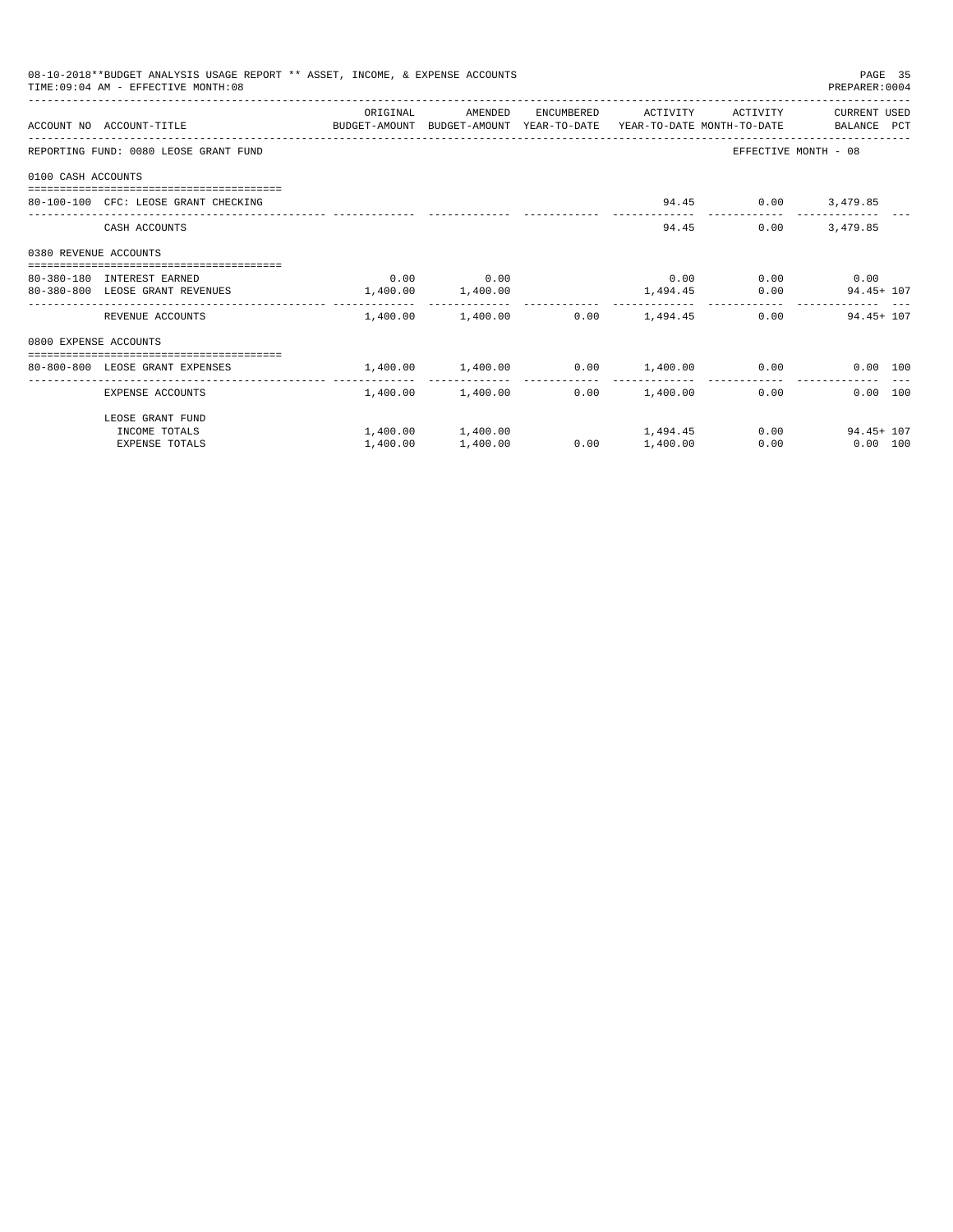| 08-10-2018**BUDGET ANALYSIS USAGE REPORT ** ASSET, INCOME, & EXPENSE ACCOUNTS<br>PAGE 36<br>TIME: 09:04 AM - EFFECTIVE MONTH: 08<br>PREPARER: 0004 |                                                                                                                 |                       |           |               |                |                                    |                                                                |  |  |
|----------------------------------------------------------------------------------------------------------------------------------------------------|-----------------------------------------------------------------------------------------------------------------|-----------------------|-----------|---------------|----------------|------------------------------------|----------------------------------------------------------------|--|--|
|                                                                                                                                                    | ACCOUNT NO ACCOUNT-TITLE CONTROL PROTOCOLLY BUDGET-AMOUNT BUDGET-AMOUNT YEAR-TO-DATE YEAR-TO-DATE MONTH-TO-DATE | ORIGINAL              | AMENDED   |               |                |                                    | ENCUMBERED ACTIVITY ACTIVITY CURRENT USED                      |  |  |
|                                                                                                                                                    | REPORTING FUND: 0082 JUSTICE COURT TECHNOLOGY FUND                                                              |                       |           |               |                |                                    | EFFECTIVE MONTH - 08                                           |  |  |
| 0100 CASH ACCOUNTS                                                                                                                                 |                                                                                                                 |                       |           |               |                |                                    |                                                                |  |  |
|                                                                                                                                                    | 82-100-100 CFC: JUSTICE COURT TECH CHECKING                                                                     |                       |           |               |                | 2,229.88 45.62 6,552.90            |                                                                |  |  |
|                                                                                                                                                    | CASH ACCOUNTS                                                                                                   |                       |           |               |                | 2,229.88 45.62 6,552.90            |                                                                |  |  |
| 0380 REVENUE ACCOUNTS                                                                                                                              |                                                                                                                 |                       |           |               |                |                                    |                                                                |  |  |
|                                                                                                                                                    |                                                                                                                 |                       |           |               |                |                                    |                                                                |  |  |
|                                                                                                                                                    | 82-380-180 INTEREST EARNED                                                                                      |                       | 2.00 2.00 |               |                |                                    | 15.01 0.00 13.01+ 751                                          |  |  |
|                                                                                                                                                    | 82-380-820 JUSTICE COURT TECH FEES                                                                              | $1,800.00$ $1,800.00$ |           |               |                |                                    | $2, 214.87$ $45.62$ $414.87 + 123$                             |  |  |
|                                                                                                                                                    | REVENUE ACCOUNTS                                                                                                |                       |           |               |                |                                    | $1,802.00$ $1,802.00$ $0.00$ $2,229.88$ $45.62$ $427.88 + 124$ |  |  |
| 0820 EXPENSE ACCOUNTS                                                                                                                              |                                                                                                                 |                       |           |               |                |                                    |                                                                |  |  |
|                                                                                                                                                    |                                                                                                                 |                       |           |               |                |                                    |                                                                |  |  |
|                                                                                                                                                    | 82-820-820 JUSTICE COURT TECH EXPENSES                                                                          | 0.00                  | 0.00      | ------------- | -------------- | $0.00$ $0.00$ $0.00$ $0.00$ $0.00$ |                                                                |  |  |
|                                                                                                                                                    | EXPENSE ACCOUNTS                                                                                                | 0.00                  | 0.00      |               | 0.00           | 0.00                               | 0.00<br>$0.00$ and $0.00$                                      |  |  |
|                                                                                                                                                    | JUSTICE COURT TECHNOLOGY FUND                                                                                   |                       |           |               |                |                                    |                                                                |  |  |
|                                                                                                                                                    | INCOME TOTALS                                                                                                   |                       |           |               |                |                                    | $1,802.00$ $1,802.00$ $2,229.88$ $45.62$ $427.88 + 124$        |  |  |
|                                                                                                                                                    | <b>EXPENSE TOTALS</b>                                                                                           | 0.00                  | 0.00      |               | $0.00$ 0.00    | 0.00                               | 0.00                                                           |  |  |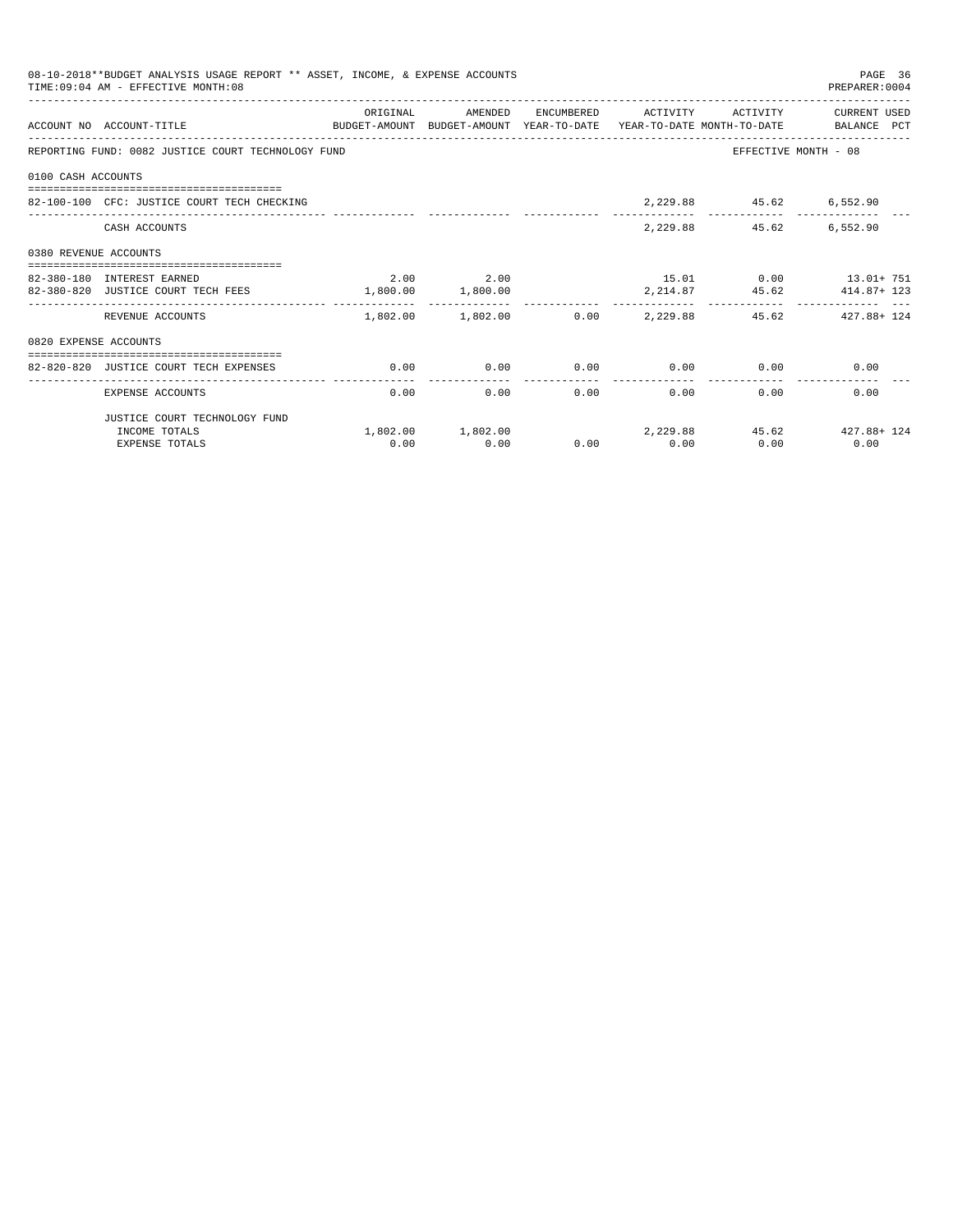| 08-10-2018**BUDGET ANALYSIS USAGE REPORT ** ASSET, INCOME, & EXPENSE ACCOUNTS<br>TIME: 09:04 AM - EFFECTIVE MONTH: 08 |                                                                      |              |               |               |                                                                                            |                                        |                             | PAGE 37<br>PREPARER: 0004 |
|-----------------------------------------------------------------------------------------------------------------------|----------------------------------------------------------------------|--------------|---------------|---------------|--------------------------------------------------------------------------------------------|----------------------------------------|-----------------------------|---------------------------|
|                                                                                                                       | ACCOUNT NO ACCOUNT-TITLE                                             | ORIGINAL     | AMENDED       |               | ENCUMBERED ACTIVITY<br>BUDGET-AMOUNT BUDGET-AMOUNT YEAR-TO-DATE YEAR-TO-DATE MONTH-TO-DATE | ACTIVITY                               | CURRENT USED<br>BALANCE PCT |                           |
|                                                                                                                       | REPORTING FUND: 0084 FC DRUG FORFEITURE FUND                         |              |               |               |                                                                                            | EFFECTIVE MONTH - 08                   |                             |                           |
| 0100 CASH ACCOUNTS                                                                                                    |                                                                      |              |               |               |                                                                                            |                                        |                             |                           |
|                                                                                                                       | 84-100-100 CFC: FC DRUG FORFEITURE CHECKING                          |              |               |               |                                                                                            | 1,134.61- 0.00 1,134.61-               |                             |                           |
|                                                                                                                       | 84-100-150 CFC: FC DRUG FORFEITURE CHECKING                          |              |               |               |                                                                                            | 13, 161. 27 - 1, 134. 61 - 51, 507. 76 |                             |                           |
|                                                                                                                       | CASH ACCOUNTS                                                        |              |               |               |                                                                                            | 14, 295.88 - 1, 134.61 - 50, 373.15    |                             |                           |
| 0384 REVENUE ACCOUNTS                                                                                                 |                                                                      |              |               |               |                                                                                            |                                        |                             |                           |
|                                                                                                                       |                                                                      |              |               |               |                                                                                            |                                        |                             |                           |
|                                                                                                                       | 84-384-180 INTEREST EARNED<br>84-384-840 FC DRUG FORFEITURE REVENUES | 0.00<br>0.00 | 0.00<br>0.00  |               | $577.97$ 0.00 577.97+<br>0.00                                                              | 0.00                                   | 0.00                        |                           |
|                                                                                                                       |                                                                      |              |               |               |                                                                                            |                                        |                             |                           |
|                                                                                                                       | REVENUE ACCOUNTS                                                     | 0.00         | 0.00          |               | $0.00$ 577.97                                                                              | 0.00                                   | $577.97+$                   |                           |
| 0840 EXPENSE ACCOUNTS                                                                                                 |                                                                      |              |               |               |                                                                                            |                                        |                             |                           |
|                                                                                                                       | 84-840-110 ADMIN ASSISTANT - SUPPLEMENT                              | 0.00         | 0.00          | 0.00          | 0.00                                                                                       | 0.00                                   | 0.00                        |                           |
|                                                                                                                       | 84-840-200 FICA EXPENSE                                              | 0.00         | 0.00          | 0.00          | 0.00                                                                                       | 0.00                                   | 0.00                        |                           |
|                                                                                                                       | 84-840-205 RETIREMENT EXPENSE                                        | 0.00         | 0.00          | 0.00          | 0.00                                                                                       | 0.00                                   | 0.00                        |                           |
|                                                                                                                       | 84-840-210 MEDICAL INSURANCE                                         | 0.00         | 0.00          | 0.00          | 0.00                                                                                       | 0.00                                   | 0.00                        |                           |
|                                                                                                                       | 84-840-840 FC DRUG FORFEITURE EXPENSES                               | 62,000.00    | 62,000.00     | 0.00          | 17, 143, 58                                                                                | 0.00                                   | 44,856.42                   | 28                        |
|                                                                                                                       | <b>EXPENSE ACCOUNTS</b>                                              | --------     | ------------- | ----------- - | -------------<br>$62.000.00$ $62.000.00$ $0.00$ $17.143.58$                                | 0.00                                   | 44,856.42                   | 28                        |
|                                                                                                                       | FC DRUG FORFEITURE FUND                                              |              |               |               |                                                                                            |                                        |                             |                           |
|                                                                                                                       | INCOME TOTALS                                                        | 0.00         | 0.00          |               | 577.97                                                                                     | 0.00                                   | 577.97+                     |                           |
|                                                                                                                       | <b>EXPENSE TOTALS</b>                                                | 62,000.00    | 62,000.00     |               | $0.00$ $17,143.58$                                                                         | 0.00                                   | 44,856.42 28                |                           |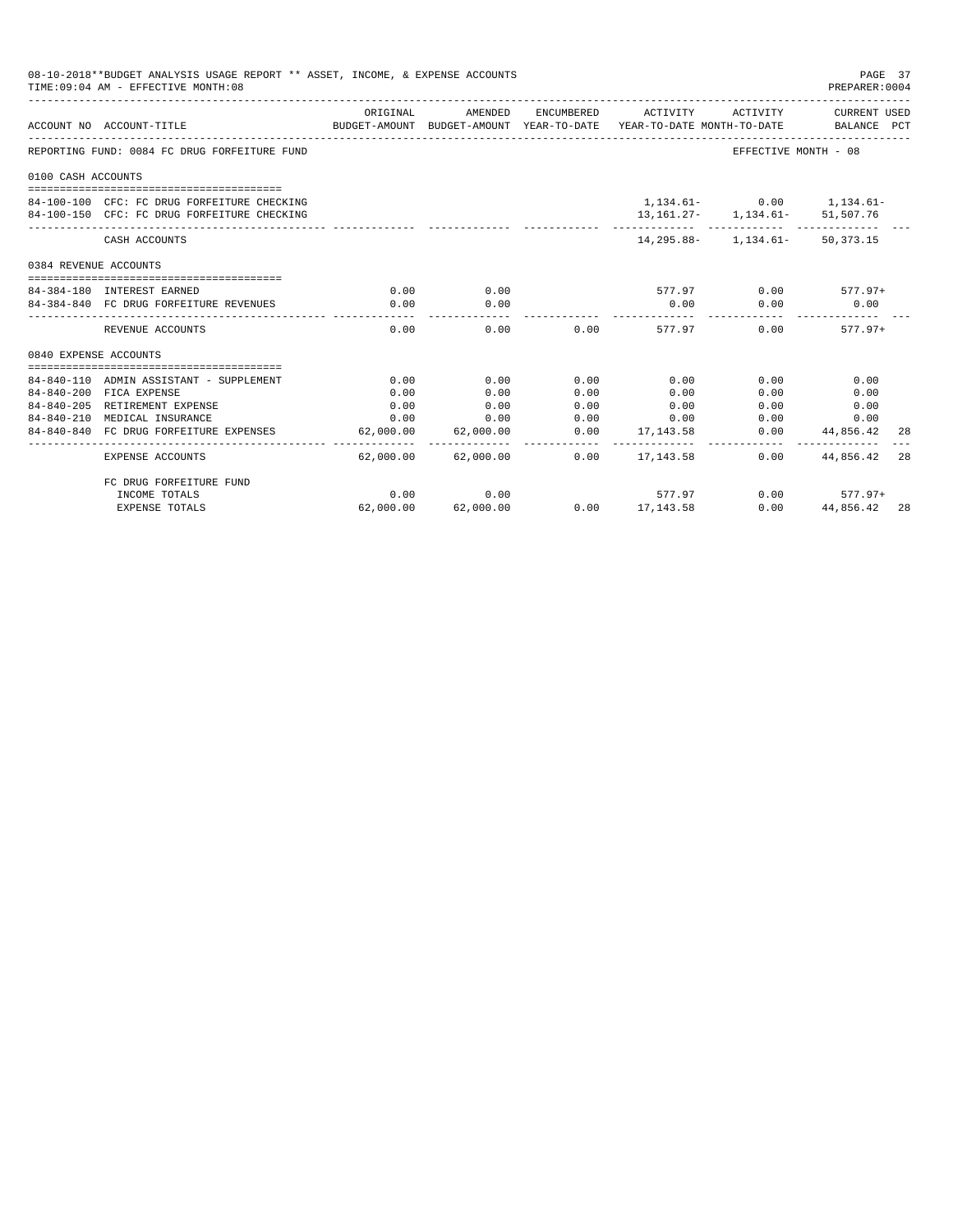|                       | 08-10-2018**BUDGET ANALYSIS USAGE REPORT ** ASSET, INCOME, & EXPENSE ACCOUNTS<br>TIME: 09:04 AM - EFFECTIVE MONTH: 08 |                        |         |      |                     |                    | PAGE 38<br>PREPARER: 0004                                                           |
|-----------------------|-----------------------------------------------------------------------------------------------------------------------|------------------------|---------|------|---------------------|--------------------|-------------------------------------------------------------------------------------|
|                       | ACCOUNT NO ACCOUNT-TITLE                                                                                              | ORIGINAL               | AMENDED |      | ENCUMBERED ACTIVITY | ACTIVITY           | CURRENT USED                                                                        |
|                       |                                                                                                                       |                        |         |      |                     |                    | BUDGET-AMOUNT BUDGET-AMOUNT YEAR-TO-DATE YEAR-TO-DATE MONTH-TO-DATE     BALANCE PCT |
|                       | REPORTING FUND: 0086 CETRZ GRANT FUND                                                                                 |                        |         |      |                     |                    | EFFECTIVE MONTH - 08                                                                |
| 0100 CASH ACCOUNTS    |                                                                                                                       |                        |         |      |                     |                    |                                                                                     |
|                       | $86 - 100 - 100$ CFC - CETRZ GRANT                                                                                    |                        |         |      |                     | $34,068.28 - 0.00$ | 0.00                                                                                |
|                       |                                                                                                                       |                        |         |      |                     |                    |                                                                                     |
|                       | CASH ACCOUNTS                                                                                                         |                        |         |      | $34,068.28-$        | 0.00               | 0.00                                                                                |
| 0380 REVENUE ACCOUNTS |                                                                                                                       |                        |         |      |                     |                    |                                                                                     |
|                       | 86-380-180 INTEREST EARNED                                                                                            | 0.00                   | 0.00    |      | 0.00                |                    | 0.00<br>0.00                                                                        |
|                       | 86-380-800 CETRZ GRANT REVENUES                                                                                       | 0.00                   | 0.00    |      | 0.00                | 0.00               | 0.00                                                                                |
|                       | REVENUE ACCOUNTS                                                                                                      | 0.00                   | 0.00    | 0.00 | 0.00                | 0.00               | 0.00                                                                                |
| 0800 EXPENSE ACCOUNTS |                                                                                                                       |                        |         |      |                     |                    |                                                                                     |
|                       | ==============================                                                                                        |                        |         |      |                     |                    |                                                                                     |
|                       | 86-800-800 CETRZ GRANT EXPENSE ACCOUNTS                                                                               | 0.00<br>-------------- | 0.00    | 0.00 | 0.00<br>-------     | 0.00               | 0.00                                                                                |
|                       | <b>EXPENSE ACCOUNTS</b>                                                                                               | 0.00                   | 0.00    | 0.00 | 0.00                | 0.00               | 0.00                                                                                |
|                       | CETRZ GRANT FUND                                                                                                      |                        |         |      |                     |                    |                                                                                     |
|                       | INCOME TOTALS                                                                                                         | 0.00                   | 0.00    |      | 0.00                | 0.00               | 0.00                                                                                |
|                       | <b>EXPENSE TOTALS</b>                                                                                                 | 0.00                   | 0.00    | 0.00 | 0.00                | 0.00               | 0.00                                                                                |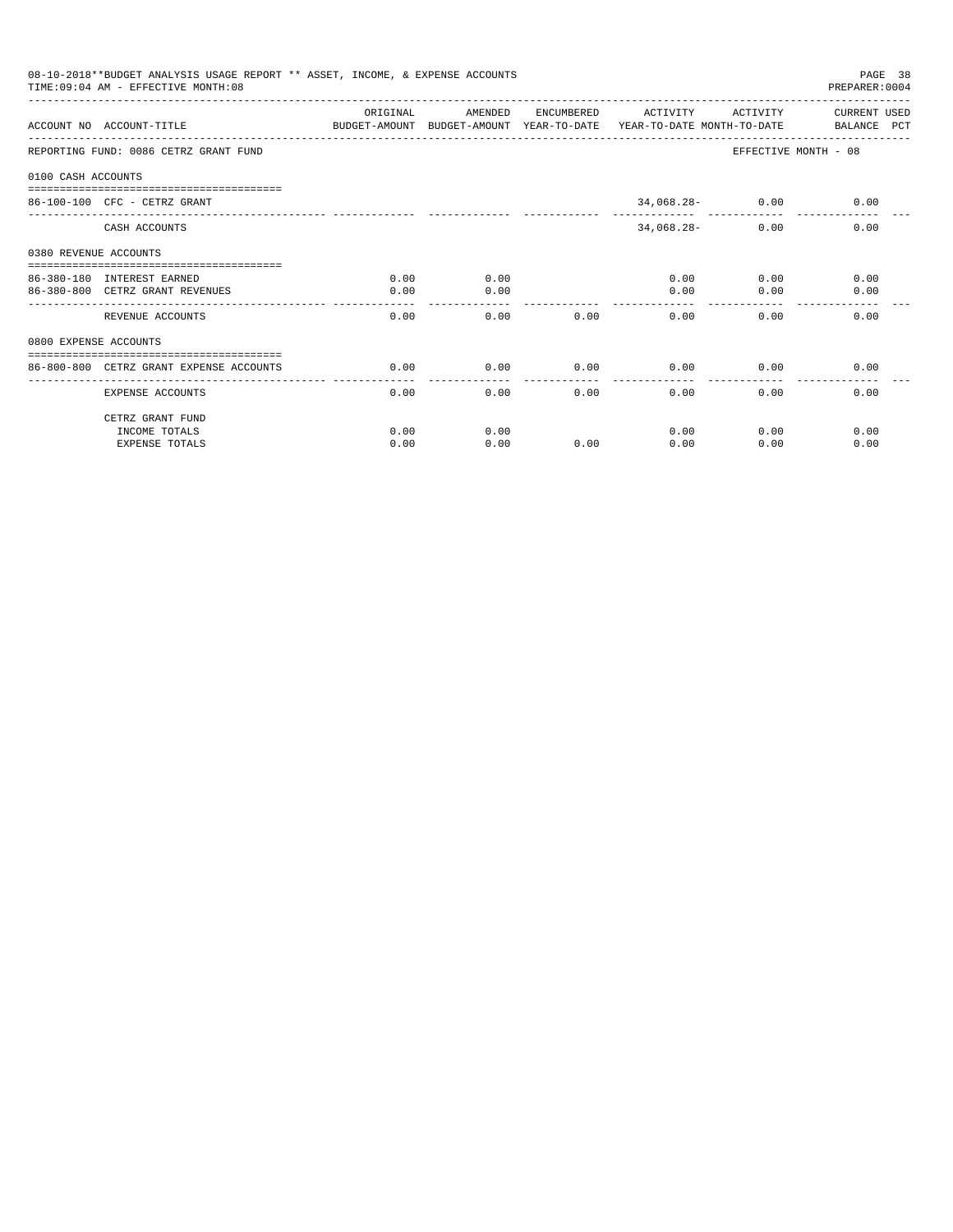| 08-10-2018**BUDGET ANALYSIS USAGE REPORT ** ASSET, INCOME, & EXPENSE ACCOUNTS<br>TIME: 09:04 AM - EFFECTIVE MONTH: 08 |                                        |                                                                                             |                          |        |                                                   |                             |                  | PAGE 39<br>PREPARER: 0004 |
|-----------------------------------------------------------------------------------------------------------------------|----------------------------------------|---------------------------------------------------------------------------------------------|--------------------------|--------|---------------------------------------------------|-----------------------------|------------------|---------------------------|
|                                                                                                                       | ACCOUNT NO ACCOUNT-TITLE               | ORIGINAL<br>BUDGET-AMOUNT BUDGET-AMOUNT YEAR-TO-DATE YEAR-TO-DATE MONTH-TO-DATE BALANCE PCT |                          |        | AMENDED ENCUMBERED ACTIVITY ACTIVITY CURRENT USED |                             |                  |                           |
|                                                                                                                       | REPORTING FUND: 0088 AIRPORT FUND      |                                                                                             |                          |        |                                                   | EFFECTIVE MONTH - 08        |                  |                           |
| 0100 CASH ACCOUNTS                                                                                                    |                                        |                                                                                             |                          |        |                                                   |                             |                  |                           |
|                                                                                                                       | 88-100-100 CFC - AIRPORT FUND          |                                                                                             |                          |        |                                                   | 133.95- 100.00 18,335.65    |                  |                           |
|                                                                                                                       | CASH ACCOUNTS                          |                                                                                             |                          |        |                                                   | 133.95- 100.00 18.335.65    |                  |                           |
| 0380 REVENUE ACCOUNTS                                                                                                 |                                        |                                                                                             |                          |        |                                                   |                             |                  |                           |
|                                                                                                                       | 88-380-180 INTEREST EARNED             | 0.00                                                                                        | 0.00                     |        |                                                   | $0.00$ $0.00$ $0.00$ $0.00$ |                  |                           |
|                                                                                                                       | 88-380-810 AIRPORT REVENUES            | 6,000.00                                                                                    | 6,000.00                 |        | 3,380.00    100.00    2,620.00    56              |                             |                  |                           |
|                                                                                                                       | REVENUE ACCOUNTS                       |                                                                                             |                          |        | $6.000.00$ $6.000.00$ $0.00$ $3.380.00$ $100.00$  |                             | 2,620.00         | 56                        |
| 0800 EXPENSE ACCOUNTS                                                                                                 |                                        |                                                                                             |                          |        |                                                   |                             |                  |                           |
|                                                                                                                       | 88-800-120 PART TIME SALARY            | 0.00                                                                                        | 0.00                     | 0.00   | 1,300.00                                          |                             | $0.00$ 1,300.00- |                           |
|                                                                                                                       | 88-800-200 FICA - EMPLOYER MATCH       | 0.00                                                                                        | 0.00                     | 0.00   | 99.45                                             | 0.00                        | $99.45-$         |                           |
|                                                                                                                       | 88-800-205 RETIREMENT - EMPLOYER MATCH | 0.00                                                                                        | 0.00                     | 0.00   | 0.00                                              |                             | $0.00$ 0.00      |                           |
|                                                                                                                       | 88-800-810 AIRPORT EXPENSES            |                                                                                             | 5,000.00 5,000.00        | 148.00 | 2,114.50                                          | 0.00                        | 2,737.50 45      |                           |
|                                                                                                                       | EXPENSE ACCOUNTS                       |                                                                                             | 5,000.00 5,000.00 148.00 |        | 3,513.95                                          | 0.00                        | 1,338.05         | -73                       |
|                                                                                                                       | AIRPORT FUND                           |                                                                                             |                          |        |                                                   |                             |                  |                           |
|                                                                                                                       | INCOME TOTALS                          |                                                                                             |                          |        | $6,000.00$ $6,000.00$ $3,380.00$ $100.00$         |                             | 2,620.00         | 56                        |
|                                                                                                                       | <b>EXPENSE TOTALS</b>                  | 5.000.00                                                                                    | 5,000.00                 |        | 148.00 3,513.95                                   | 0.00                        | 1,338.05         | 73                        |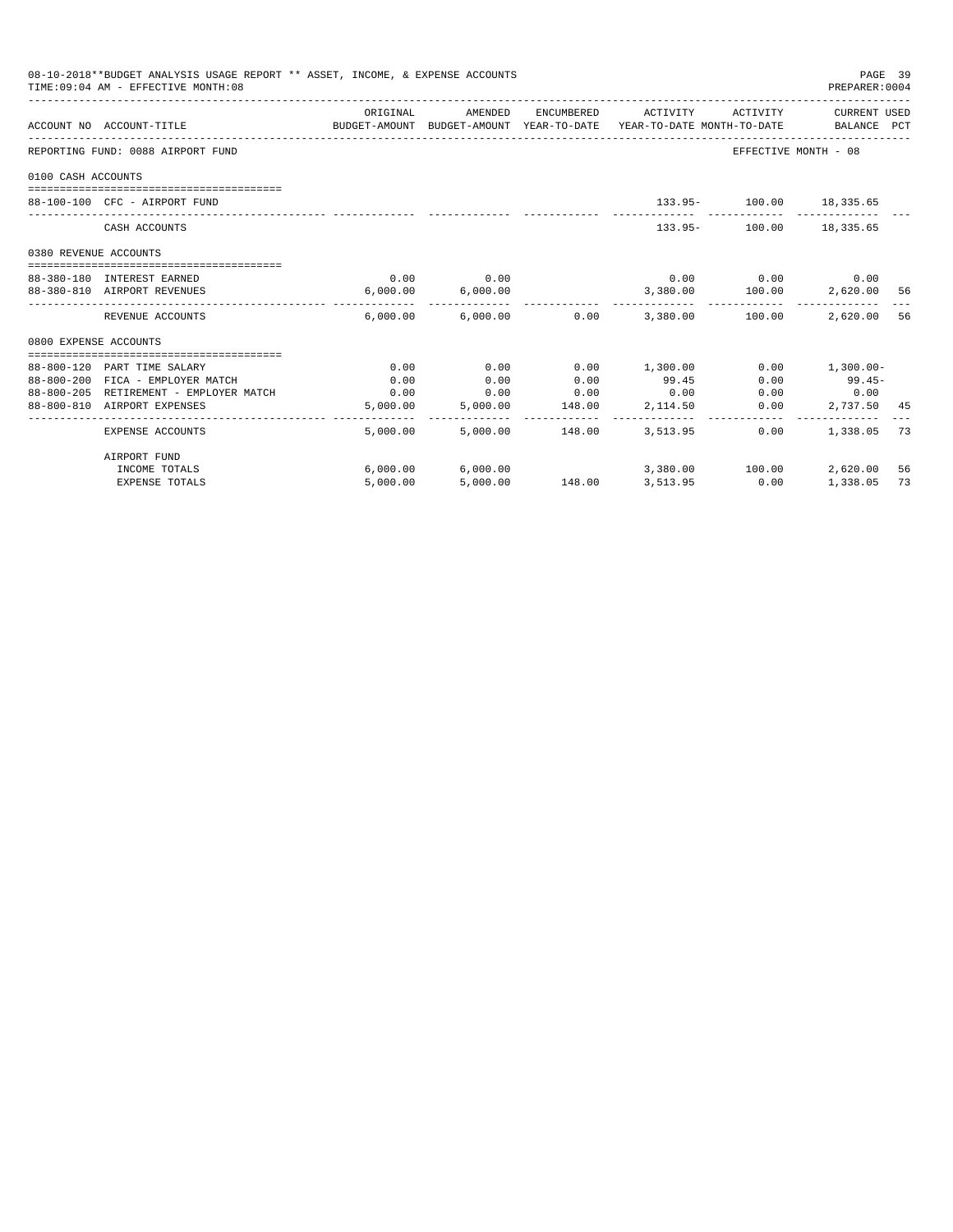| 08-10-2018**BUDGET ANALYSIS USAGE REPORT ** ASSET, INCOME, & EXPENSE ACCOUNTS<br>TIME: 09:04 AM - EFFECTIVE MONTH: 08<br>PREPARER: 0004 |                                                  |          |                                                                                |            |          |          |                             |  |
|-----------------------------------------------------------------------------------------------------------------------------------------|--------------------------------------------------|----------|--------------------------------------------------------------------------------|------------|----------|----------|-----------------------------|--|
|                                                                                                                                         | ACCOUNT NO ACCOUNT-TITLE                         | ORIGINAL | AMENDED<br>BUDGET-AMOUNT BUDGET-AMOUNT YEAR-TO-DATE YEAR-TO-DATE MONTH-TO-DATE | ENCUMBERED | ACTIVITY | ACTIVITY | CURRENT USED<br>BALANCE PCT |  |
|                                                                                                                                         | REPORTING FUND: 0090 COURT REPORTER SERVICE FUND |          |                                                                                |            |          |          | EFFECTIVE MONTH - 08        |  |
| 0100 CASH ACCOUNT                                                                                                                       |                                                  |          |                                                                                |            |          |          |                             |  |
|                                                                                                                                         | 90-100-100 COURT REPORTER SERVICE FUND           |          |                                                                                |            | 0.00     | 0.00     | 0.00                        |  |
|                                                                                                                                         | CASH ACCOUNT                                     |          |                                                                                |            | 0.00     | 0.00     | 0.00                        |  |
| 0390 REVENUE ACCOUNTS                                                                                                                   |                                                  |          |                                                                                |            |          |          |                             |  |
|                                                                                                                                         |                                                  |          |                                                                                |            |          |          |                             |  |
|                                                                                                                                         | 90-390-190 INTEREST EARNED                       |          |                                                                                |            | 0.00     | 0.00     | 0.00                        |  |
| 90-390-910 REVENUE                                                                                                                      |                                                  |          |                                                                                |            | 0.00     | 0.00     | 0.00                        |  |
|                                                                                                                                         | REVENUE ACCOUNTS                                 |          |                                                                                |            | 0.00     | 0.00     | 0.00                        |  |
|                                                                                                                                         | COURT REPORTER SERVICE FUND                      |          |                                                                                |            |          |          |                             |  |
|                                                                                                                                         | INCOME TOTALS                                    | 0.00     | 0.00                                                                           |            | 0.00     | 0.00     | 0.00                        |  |
|                                                                                                                                         | <b>EXPENSE TOTALS</b>                            | 0.00     | 0.00                                                                           | 0.00       | 0.00     | 0.00     | 0.00                        |  |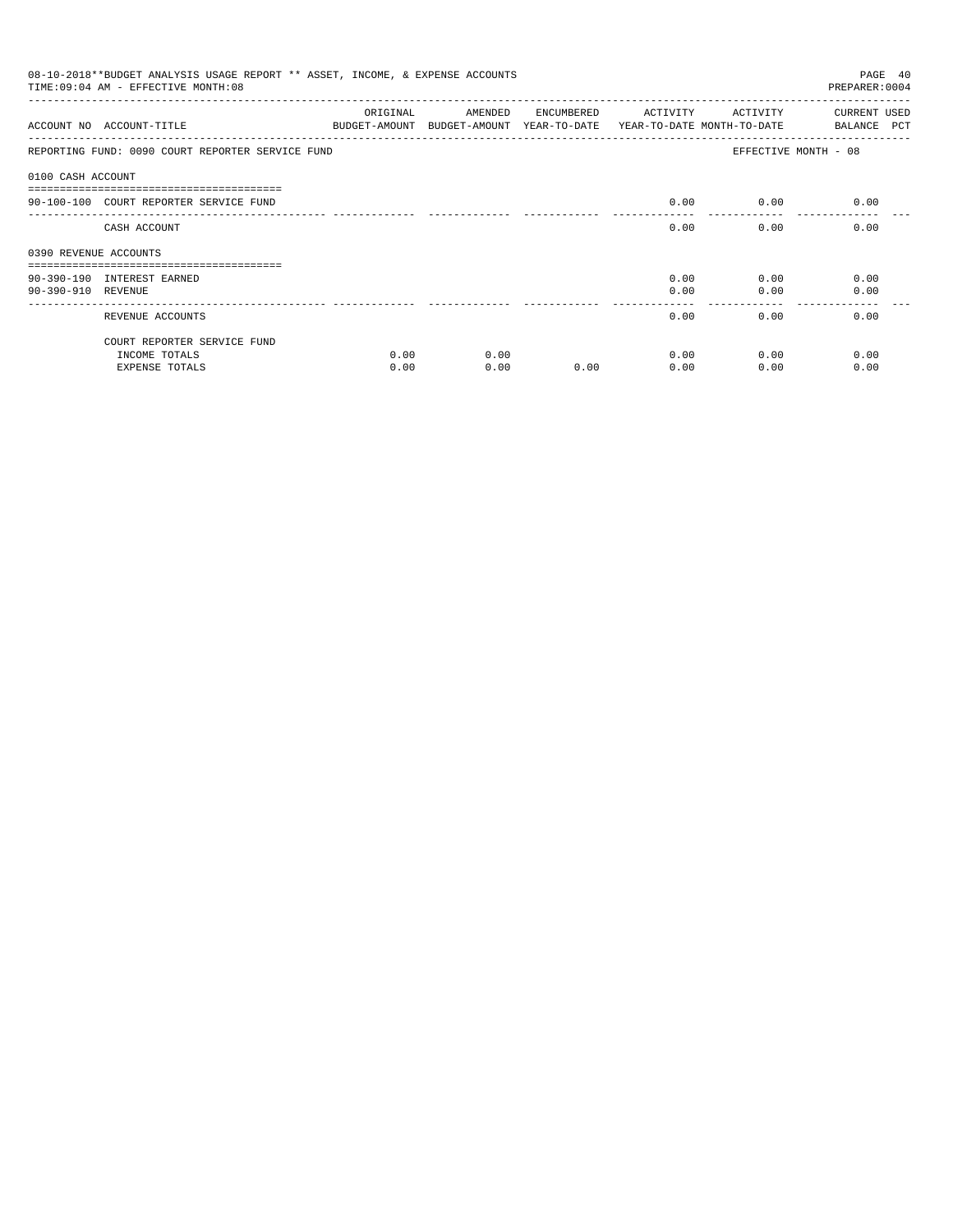| 08-10-2018**BUDGET ANALYSIS USAGE REPORT ** ASSET, INCOME, & EXPENSE ACCOUNTS<br>TIME: 09:04 AM - EFFECTIVE MONTH: 08<br>PREPARER: 0004 |                                                                                                 |          |         |            |          |                             |                             |  |
|-----------------------------------------------------------------------------------------------------------------------------------------|-------------------------------------------------------------------------------------------------|----------|---------|------------|----------|-----------------------------|-----------------------------|--|
|                                                                                                                                         | ACCOUNT NO ACCOUNT-TITLE<br>BUDGET-AMOUNT BUDGET-AMOUNT YEAR-TO-DATE YEAR-TO-DATE MONTH-TO-DATE | ORIGINAL | AMENDED | ENCUMBERED | ACTIVITY | ACTIVITY                    | CURRENT USED<br>BALANCE PCT |  |
|                                                                                                                                         | REPORTING FUND: 0092 PRE-TRIAL DIVERSION PROGRAM                                                |          |         |            |          |                             | EFFECTIVE MONTH - 08        |  |
| 0100 CASH ACCOUNTS                                                                                                                      |                                                                                                 |          |         |            |          |                             |                             |  |
|                                                                                                                                         |                                                                                                 |          |         |            |          | $0.00$ $0.00$ $0.00$        |                             |  |
|                                                                                                                                         | 92-100-100 PRE-TRIAL CHECKING                                                                   |          |         |            |          |                             |                             |  |
|                                                                                                                                         | 92-100-222 PRE-TRIAL CHECKING                                                                   |          |         |            | 7,680.00 |                             | 500.00 7,680.00             |  |
|                                                                                                                                         | CASH ACCOUNTS                                                                                   |          |         |            |          | 7,680.00 500.00             | 7,680.00                    |  |
| 0399 REVENUE ACCOUNTS                                                                                                                   |                                                                                                 |          |         |            |          |                             |                             |  |
|                                                                                                                                         | 92-399-180 INTEREST EARNED                                                                      | 0.00     | 0.00    |            |          | $0.00$ $0.00$ $0.00$ $0.00$ |                             |  |
|                                                                                                                                         | 92-399-920 PRE-TRIAL FEES                                                                       | 0.00     | 0.00    |            | 7,680.00 |                             | 500.00 7,680.00+            |  |
|                                                                                                                                         |                                                                                                 |          |         |            |          |                             |                             |  |
|                                                                                                                                         | REVENUE ACCOUNTS                                                                                | 0.00     | 0.00    | 0.00       | 7,680.00 | 500.00                      | $7,680.00+$                 |  |
| 0929 EXPENSE ACCOUNT                                                                                                                    |                                                                                                 |          |         |            |          |                             |                             |  |
|                                                                                                                                         |                                                                                                 |          |         |            |          |                             |                             |  |
|                                                                                                                                         | 92-929-929 PRE-TRIAL EXPENSE                                                                    | 0.00     | 0.00    | 0.00       | 0.00     | 0.00                        | 0.00                        |  |
|                                                                                                                                         | EXPENSE ACCOUNT                                                                                 | 0.00     | 0.00    | 0.00       | 0.00     | 0.00                        | 0.00                        |  |
|                                                                                                                                         | PRE-TRIAL DIVERSION PROGRAM                                                                     |          |         |            |          |                             |                             |  |
|                                                                                                                                         | INCOME TOTALS                                                                                   | 0.00     | 0.00    |            | 7,680.00 | 500.00                      | $7,680.00+$                 |  |
|                                                                                                                                         | <b>EXPENSE TOTALS</b>                                                                           | 0.00     | 0.00    | 0.00       | 0.00     | 0.00                        | 0.00                        |  |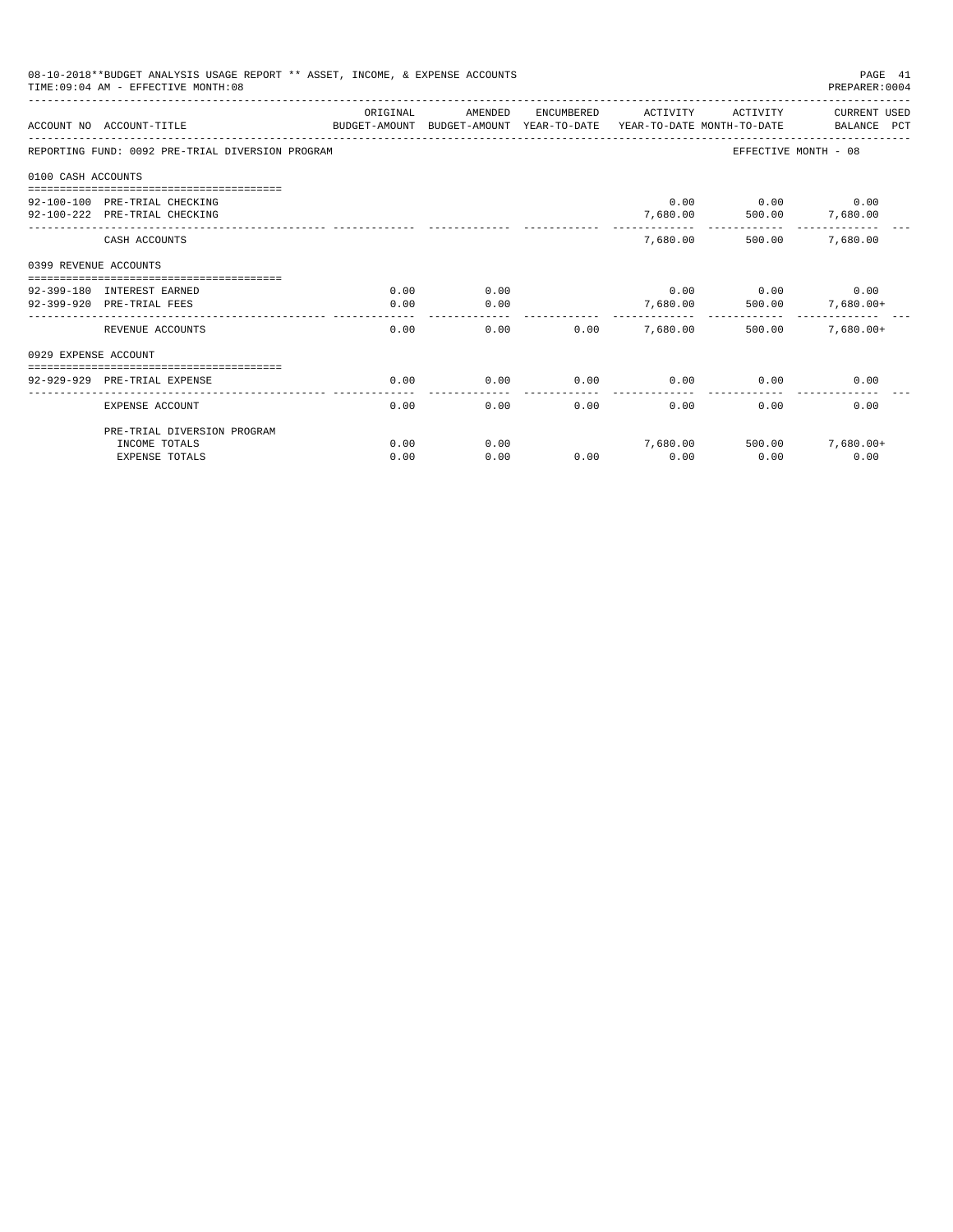| 08-10-2018**BUDGET ANALYSIS USAGE REPORT ** ASSET, INCOME, & EXPENSE ACCOUNTS<br>TIME: 09:04 AM - EFFECTIVE MONTH: 08 |                                                        |          |                                                                     |                             |      |              |                             |  |
|-----------------------------------------------------------------------------------------------------------------------|--------------------------------------------------------|----------|---------------------------------------------------------------------|-----------------------------|------|--------------|-----------------------------|--|
|                                                                                                                       | ACCOUNT NO ACCOUNT-TITLE                               | ORIGINAL | BUDGET-AMOUNT BUDGET-AMOUNT YEAR-TO-DATE YEAR-TO-DATE MONTH-TO-DATE | AMENDED ENCUMBERED ACTIVITY |      | ACTIVITY     | CURRENT USED<br>BALANCE PCT |  |
|                                                                                                                       | REPORTING FUND: 0098 AGENCY FUNDS TAX COL & DIST CLERK |          |                                                                     |                             |      |              | EFFECTIVE MONTH - 08        |  |
| 0100 CASH ACCOUNT                                                                                                     |                                                        |          |                                                                     |                             |      |              |                             |  |
|                                                                                                                       | 98-100-100 TAX COLL-MOTOR VEHICLE DIVISION             |          |                                                                     |                             | 0.00 | 0.00         | 2,637.34                    |  |
|                                                                                                                       | 98-100-101 TAX COLL-SALES TAX, MOTOR VEH D             |          |                                                                     |                             | 0.00 | 0.00         | 9,191.85                    |  |
|                                                                                                                       | 98-100-102 FISHER COUNTY INMATE PHONE                  |          |                                                                     |                             | 0.00 | 0.00         | 0.00                        |  |
|                                                                                                                       | 98-100-104 DIST CLERK REGISTRY ACCT                    |          |                                                                     |                             | 0.00 | 0.00         | 22,762.65                   |  |
|                                                                                                                       | 98-100-105 32ND DISTRICT COURT RECEIVERSHIP            |          |                                                                     |                             |      | 0.00         | $0.00$ 115,007.43           |  |
|                                                                                                                       | CASH ACCOUNT                                           |          |                                                                     |                             |      | 0.00         | $0.00$ 149,599.27           |  |
|                                                                                                                       | AGENCY FUNDS TAX COL & DIST CLERK                      |          |                                                                     |                             |      |              |                             |  |
|                                                                                                                       | INCOME TOTALS                                          | 0.00     | 0.00                                                                |                             |      | 0.00<br>0.00 | 0.00                        |  |
|                                                                                                                       | EXPENSE TOTALS                                         | 0.00     | 0.00                                                                | 0.00                        | 0.00 | 0.00         | 0.00                        |  |